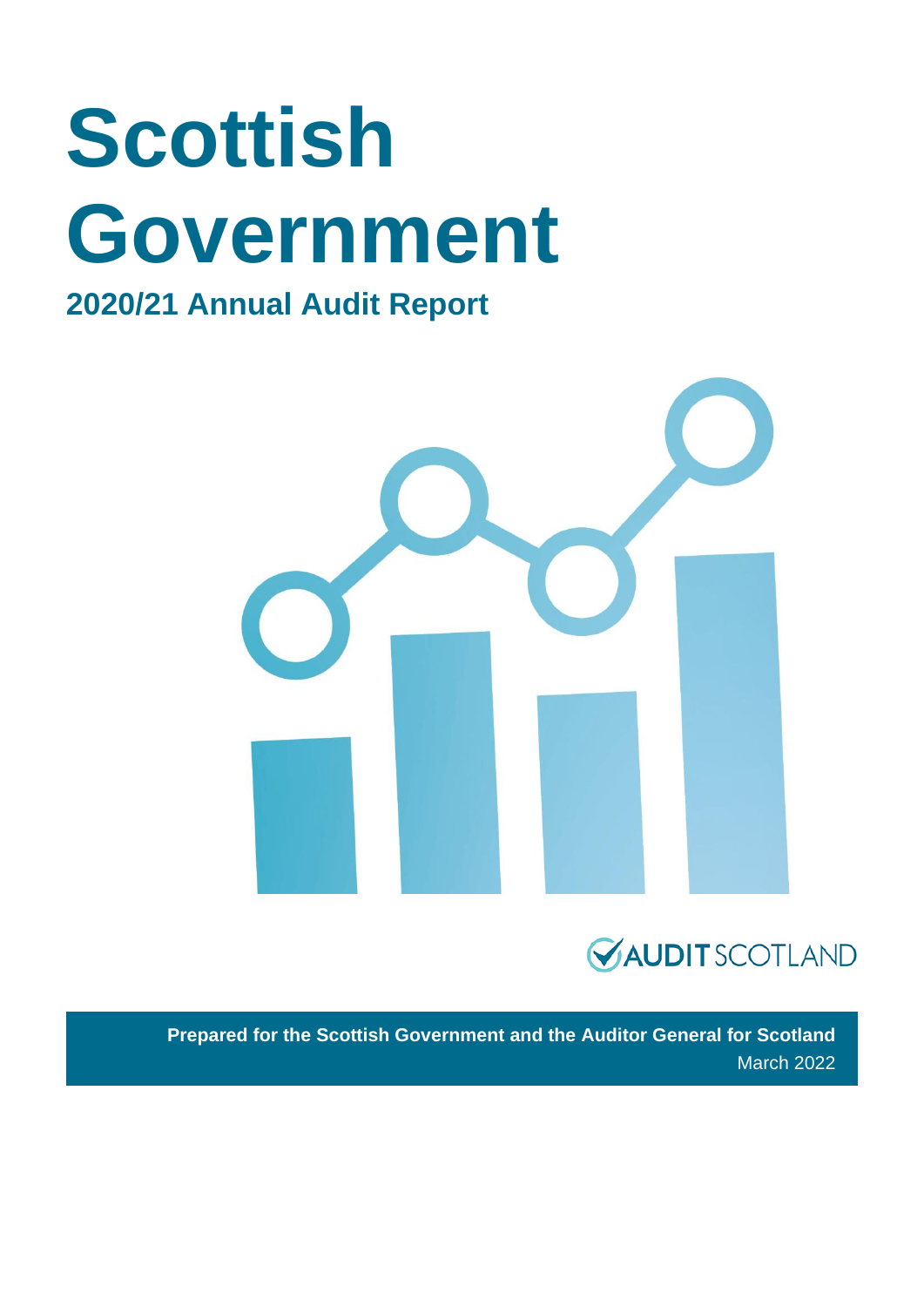# **Contents**

| Key messages                                                   | 3              |
|----------------------------------------------------------------|----------------|
| <b>Introduction</b>                                            | 5              |
| 1. Audit of 2020/21 annual report and accounts                 | $\overline{7}$ |
| 2. Financial management                                        | 17             |
| 3. Financial sustainability                                    | 24             |
| 4. Governance and transparency                                 | 28             |
| 5. Value for money                                             | 31             |
| Appendix 1. Action plan 2020/21                                | 34             |
| Appendix 2. Significant audit risks                            | 43             |
| Appendix 3. Summary of uncorrected misstatements               | 50             |
| Appendix 4. Summary of 2020/21 national performance reports 51 |                |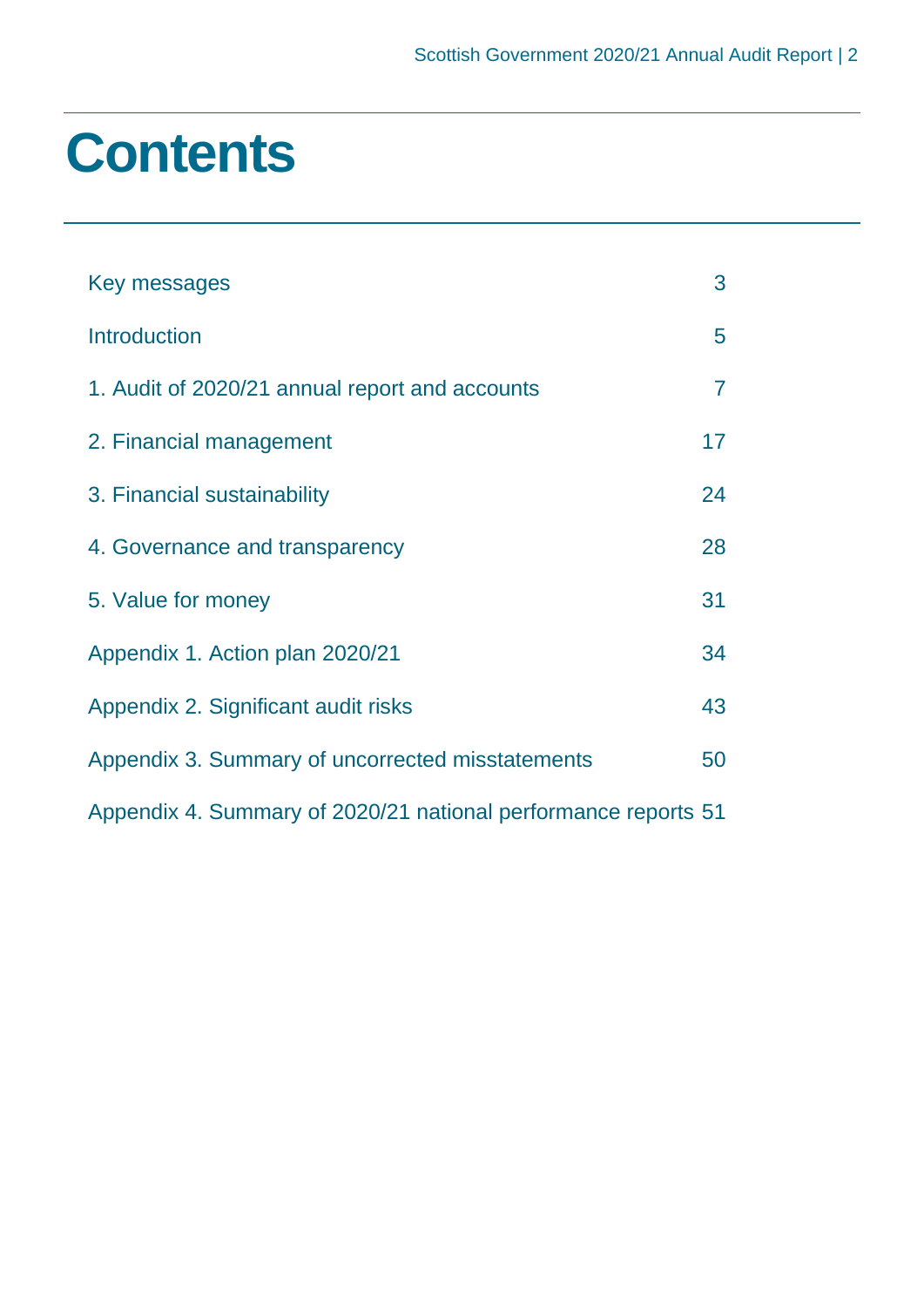# <span id="page-2-0"></span>**Key messages**

# **2020/21 annual report and accounts**

The independent audit opinion is unqualified. This means in our opinion, we are content the Scottish Government Consolidated Accounts show a true and fair view, following accounting standards, and that the income and expenditure for the year is lawful.

# **Financial management and sustainability**

Total spending was £580 million less than budget. The resource budget was underspent by £373 million (0.8 per cent) against a budget of £48,573 million and capital was underspent by £207 million (9.7 per cent) against a budget of £2,128 million.

The 2020/21 financial year is the first in which the Scottish Government's funding to support the Covid-19 pandemic response is reflected in its financial performance. The Scottish Government's Consolidated Accounts for 2020/21 show that total net expenditure was £50,121 million. This was £10,736 million (27 per cent) more than in 2019/20 reflecting the significant additional amounts of public spending committed to responding to the Covid-19 pandemic.

The Scottish Government allocated £8.6 billion of Barnett consequentials to support its Covid-19 response activity through three budget revisions during 2020/21. This formed a significant part of the Scottish Government's financial response to supporting the health service, businesses, local government and the wider economy during the year.

High-level details are provided in the Consolidated Accounts over how this Covid-19 money was spent during the year. Publishing comprehensive Covid-19 financial reporting information which clearly links budgets, funding announcements and spending levels, will increase the transparency of the Government's financial reporting in an area of significant public and parliamentary interest.

The Scottish Government has committed to the development of a devolved public sector account on a two-stage basis beginning with production of an account at the Scottish Administration level and then add the other directly funded bodies. The second stage, which will incorporate NDPBs, other public bodies and local authorities, will require more in-depth analysis and review.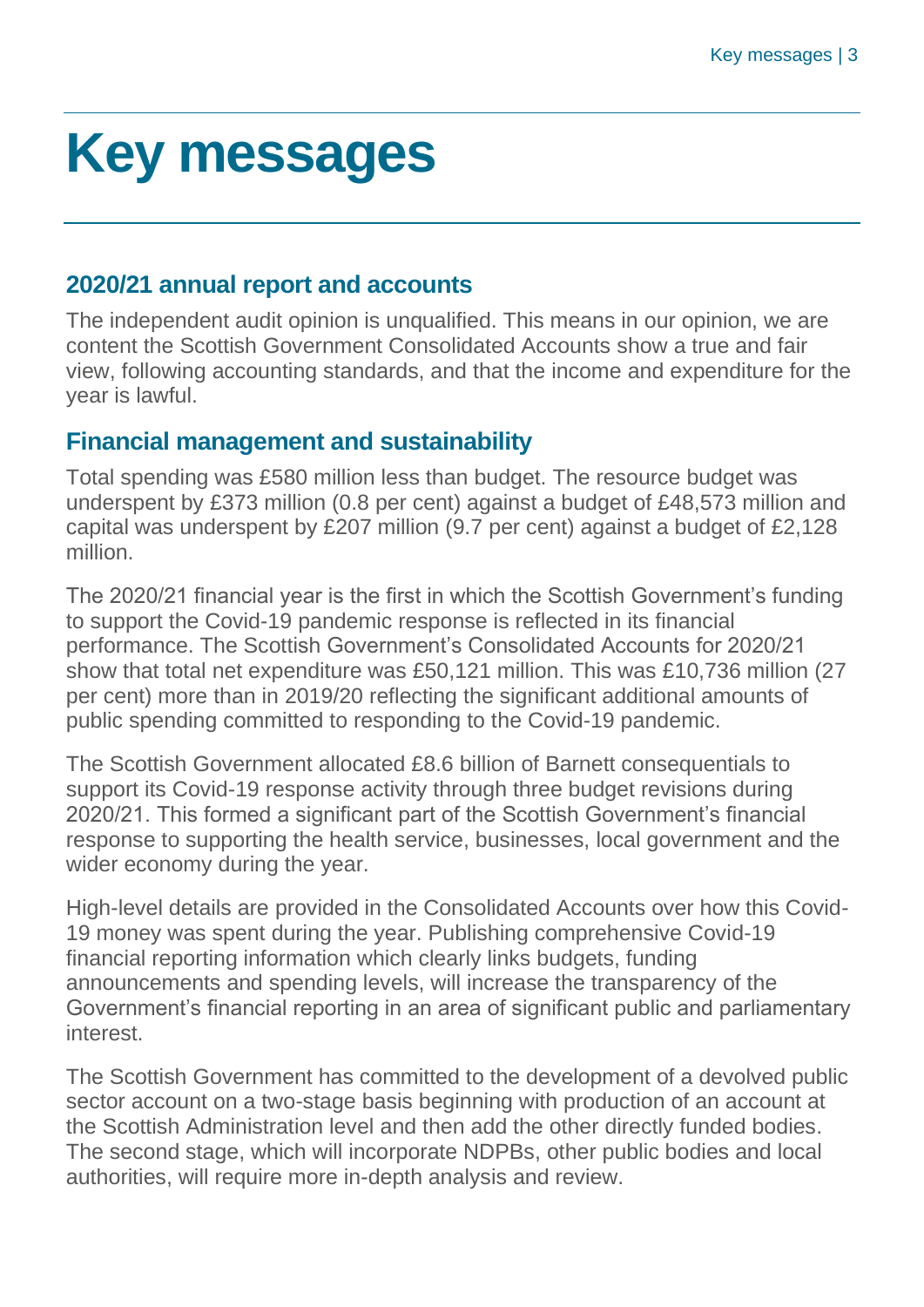# **Governance, transparency and value for money**

The Scottish Government strengthened aspects of its governance arrangements. During 2020/21, there was a strong focus on the impact of the Covid-19 pandemic on the organisation, including the challenges facing staff capacity and wellbeing.

Significant changes have taken place across a number of important leadership roles within the Scottish Government, including a new Permanent Secretary, who will take up post in January 2022. Strong leadership and effective governance will remain critical as the Scottish Government seeks to recover from the effects of the pandemic and plan for the future.

The Scottish Government has overall arrangements in place to support performance management. It is recognised that performance management processes require review to ensure they are fit for purpose and remain relevant.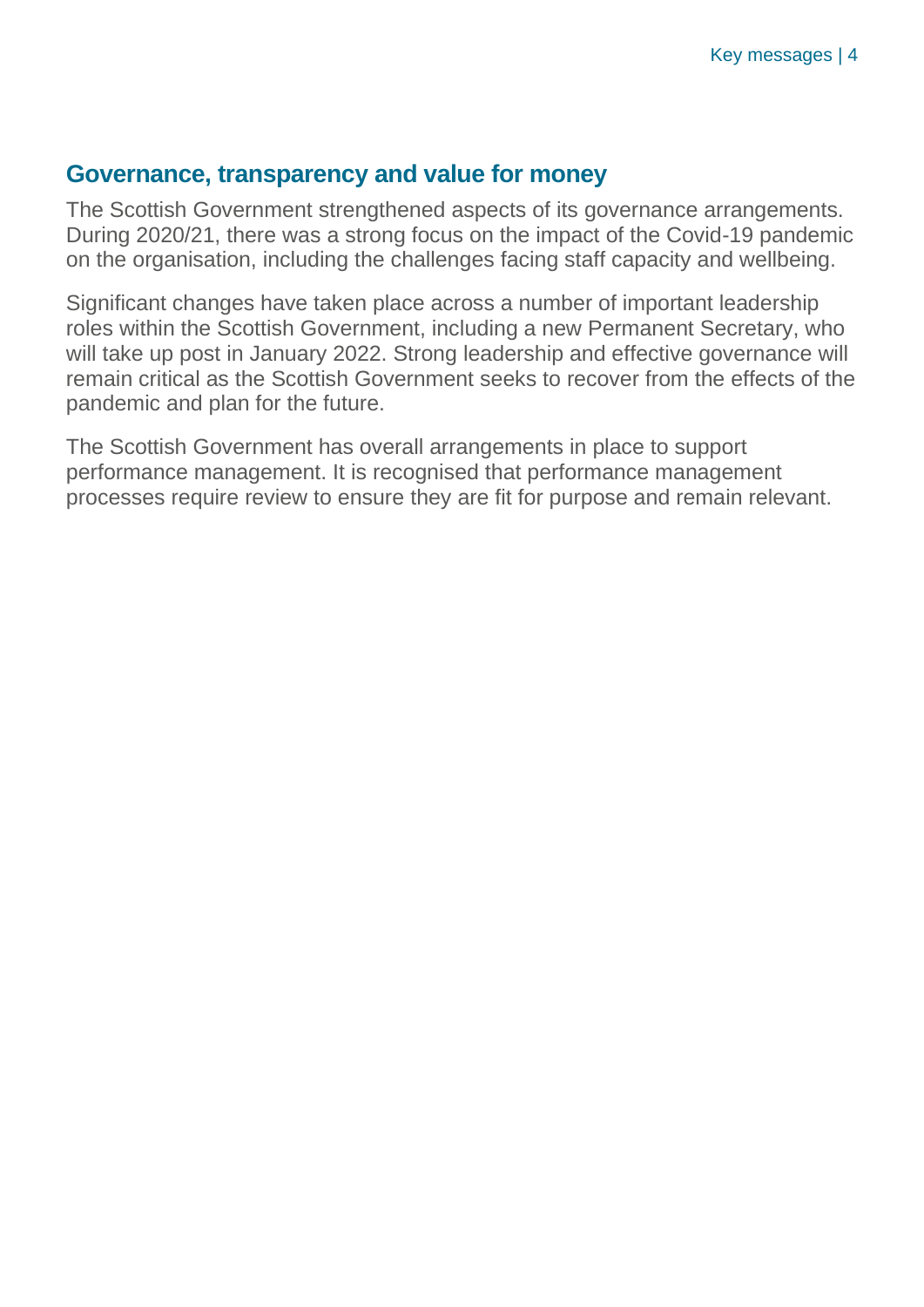# <span id="page-4-0"></span>**Introduction**

**1.** This report summarises the findings from our 2020/21 audit of the Scottish Government.

**2.** The scope of our audit was set out in our Annual Audit Plan presented to the March 2021 meeting of the Scottish Government Audit and Assurance Committee (SGAAC). This report comprises the findings from:

- an audit of the Scottish Government's Consolidated Accounts
- consideration of the four audit dimensions that frame the wider scope of public audit set out in the [Code of Audit Practice 2016.](http://www.audit-scotland.gov.uk/report/code-of-audit-practice-2016)

**3.** The main elements of our audit work in 2020/21 have been:

- an audit of the Scottish Government's 2020/21 Consolidated Accounts including the issue of an independent auditor's report setting out his opinions
- a review of the Scottish Government's main financial systems
- consideration of the four audit dimensions.

**4.** The Covid-19 pandemic continues to have a considerable impact on the Scottish public sector. In response to the Covid-19 pandemic, there has been a significant increase in 2020/21 Scottish Government expenditure of £10,736 million which has been distributed through a range of delivery organisations such as local authorities, enterprise agencies and health bodies.

# **Adding value through the audit**

**5.** We add value through the audit by:

- identifying and providing insight on significant risks, and making clear and relevant recommendations
- sharing intelligence and good practice through our national reports [\(Appendix 4\)](#page-50-0) and good practice guides
- providing clear and focused conclusions on the appropriateness, effectiveness and impact of corporate governance, performance management arrangements and financial sustainability.

# **Responsibilities and reporting**

**6.** The Scottish Government has primary responsibility for ensuring the proper financial stewardship of public funds. This includes preparing an annual report and accounts that are in accordance with the accounts direction from the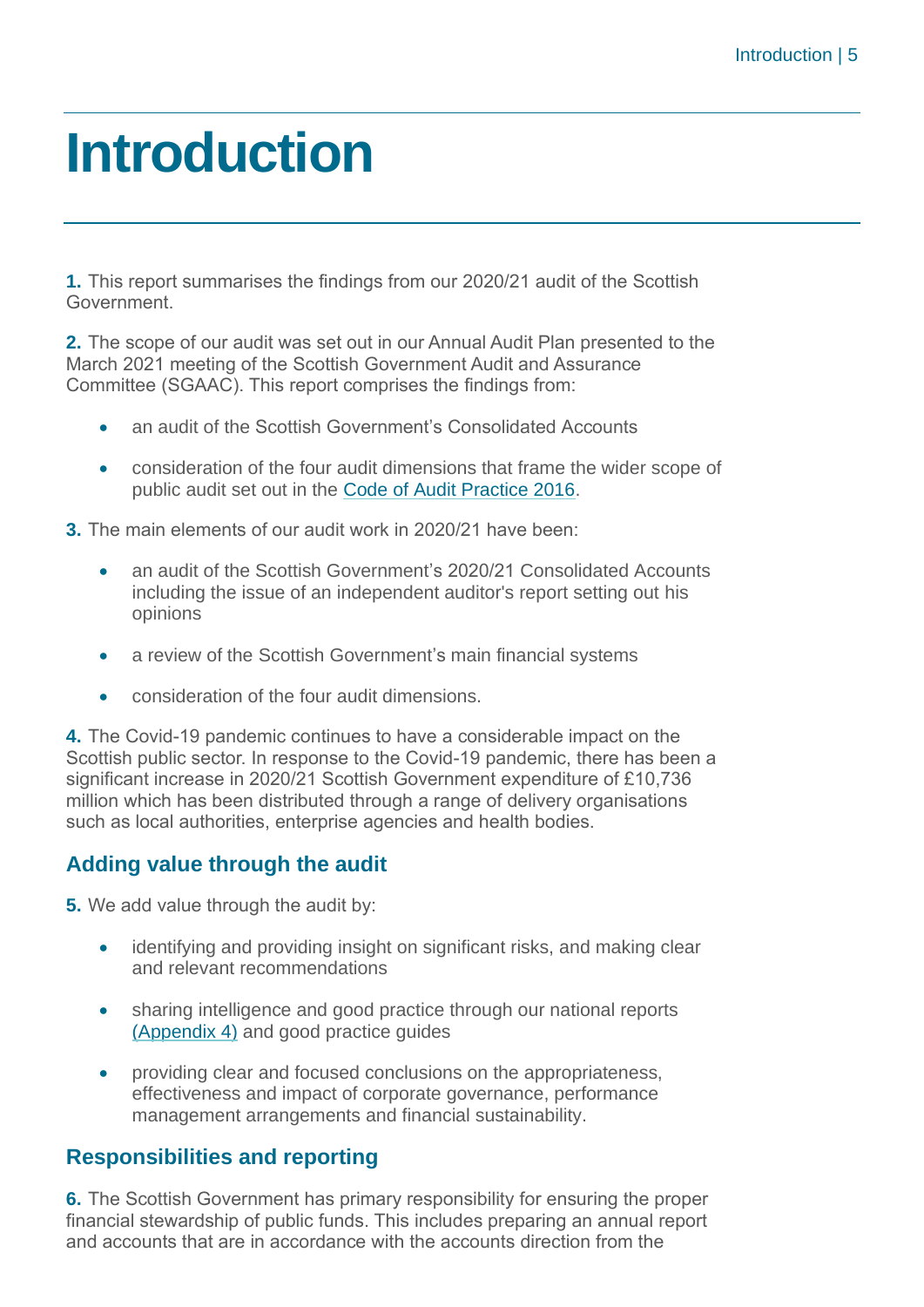Scottish Ministers. The Scottish Government is also responsible for establishing appropriate and effective arrangements for governance, propriety and regularity that enable the Corporate Board to successfully deliver its objectives.

**7.** Our responsibilities as independent auditor are established by the Public Finance and Accountability (Scotland) Act 2000 and the [Code of Audit Practice](https://www.audit-scotland.gov.uk/report/code-of-audit-practice-2016)  [2016,](https://www.audit-scotland.gov.uk/report/code-of-audit-practice-2016) and supplementary guidance and International Standards on Auditing in the UK. As public sector auditors we give independent opinions on the annual report and accounts. Additionally, we conclude on the appropriateness and effectiveness of the performance management arrangements, the suitability and effectiveness of corporate governance arrangements, the financial position and arrangements for securing financial sustainability. Further details of the respective responsibilities of management and the auditor can be found in the [Code of Audit Practice 2016](https://www.audit-scotland.gov.uk/report/code-of-audit-practice-2016) and [supplementary guidance.](https://www.audit-scotland.gov.uk/uploads/docs/um/code_audit_guidance_16_supp.pdf)

**8.** This report raises matters from our audit. Weaknesses or risks identified are only those which have come to our attention during our normal audit work and may not be all that exist. Communicating these does not absolve management from its responsibility to address the issues we raise and to maintain adequate systems of control.

**9.** Our annual audit report contains an agreed action plan at [Appendix 1.](#page-33-0) It sets out specific recommendations, the responsible officers and dates for implementation. It also includes any outstanding actions from last year and progress against these.

# **Auditor Independence**

**10.** Auditors appointed by the Auditor General must comply with the Code of Audit Practice and relevant supporting guidance. When auditing the financial statements auditors must comply with professional standards issued by the Financial Reporting Council and those of the professional accountancy bodies.

**11.** We can confirm that we comply with the Financial Reporting Council's Ethical Standard. We can also confirm that we have not undertaken any nonaudit related services and therefore the 2020/21 audit fee of £1,157,850 as set out in our Annual Audit Plan remains unchanged. We are not aware of any relationships that could compromise our objectivity and independence.

**12.** This report is addressed to both the Scottish Government and the Auditor General for Scotland and will be published on Audit Scotland's website [www.audit-scotland.gov.uk](http://www.audit-scotland.gov.uk/) in due course.

**13.** We would like to thank the management and staff who have been involved in our work for their cooperation and assistance during the audit.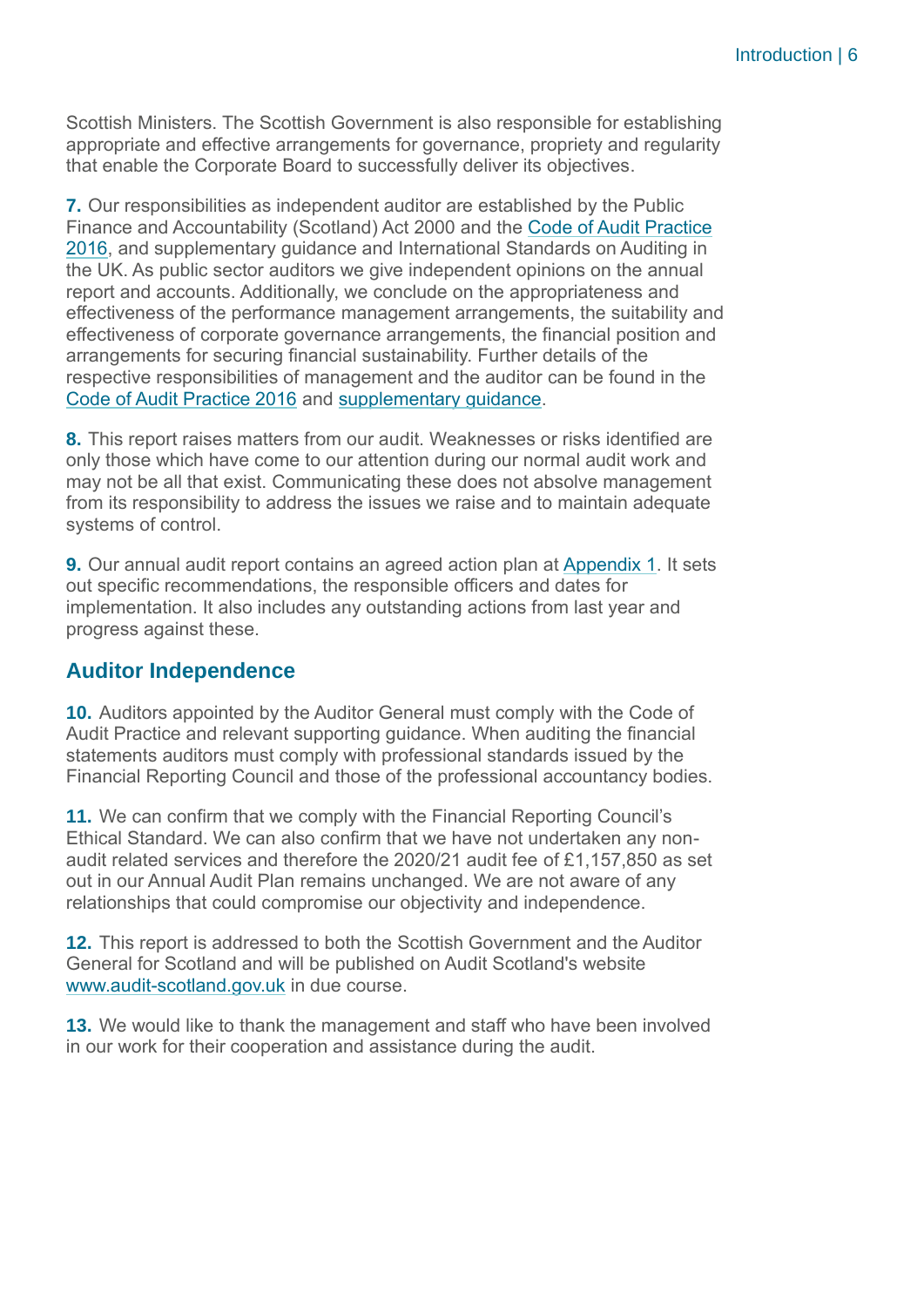# <span id="page-6-0"></span>**1. Audit of 2020/21 annual report and accounts**

The principal means of accounting for the stewardship of resources and performance

# **Main judgements**

The independent audit opinion is unqualified. This means in our opinion, we are content the Scottish Government Consolidated Accounts show a true and fair view, following accounting standards, and that the income and expenditure for the year is lawful.

# **The independent audit opinion is unqualified**

**14.** The annual report and accounts for the year ended 31 March 2021 were considered by the Scottish Government Audit and Assurance Committee (SGAAC) on 13 December 2021. As reported in the independent auditor's report:

- the financial statements give a true and fair view and were properly prepared in accordance with the financial reporting framework expenditure and income were regular and in accordance with applicable enactments and guidance
- the audited part of the remuneration and staff report, performance report and governance statement were all consistent with the financial statements and properly prepared in accordance with the relevant legislation and directions made by Scottish Ministers.

# **The unaudited accounts submitted for audit were incomplete**

<span id="page-6-1"></span>**15.** We received unaudited core schedules on 30 June 2021 in line with the agreed timetable. The core schedules received were largely complete although there were some omissions in the notes to the accounts.

**16.** We received the unaudited Consolidated Accounts on 30 September 2021 in line with the agreed timetable but again there were a number of incomplete sections including elements of the Performance and Accountability reports, the Cashflow Statement and notes, the Provisions, Contingent Liabilities and Assets, along with incomplete variance explanations on the portfolio outturn statements.

**17.** An updated version of the Consolidated Accounts was received on 12 November 2021. The accounts had been updated substantially from the earlier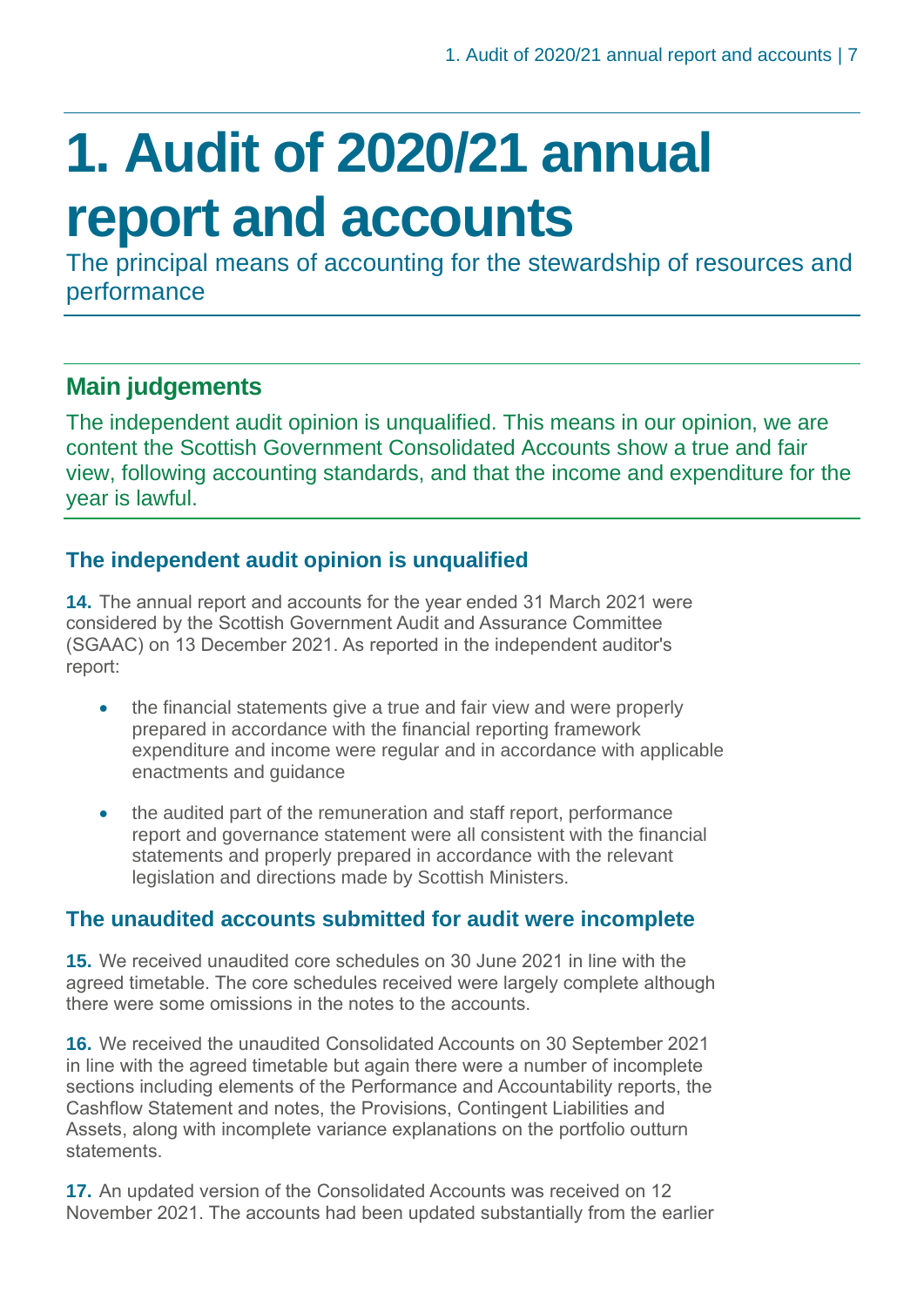version but there remained some outstanding areas which were not finalised until 9 December 2021.

**18.** The audit of the core schedules did not progress at the pace anticipated. The time taken to receive audit evidence and responses to audit queries was very slow in many cases and covered information sought from both finance and policy areas. The continued delays in receiving audit evidence and responses to our queries impacted significantly on the audit process.

**19.** It is essential that the Scottish Government review their process for providing a complete set of unaudited accounts for audit review, and responding to audit queries, matters arising and general requests for evidence. This will ensure timeous resolution and completion of the audit.

# **Recommendation 1**

The Scottish Government should review their internal processes for the provision of a complete set of unaudited accounts for audit review and responding to audit queries to ensure the audit can be completed timeously. [\(Appendix 1, Point 1\)](#page-33-0)

# **Whole of Government Accounts (WGA) will be late**

**20.** The NAO has advised that, due to the late completion of 2019/20 WGA, the process for 2020/21 is running late. HM Treasury has advised that the OSCAR system, used for completion of the WGA, will not be available for 2020/21 submissions before December 2021. The 2020/21 audit of the WGA will be completed thereafter.

# **Overall materiality is £501 million**

**21.** Our initial assessment of materiality was carried out during the planning phase of the audit. This was reviewed and updated on receipt of the unaudited annual report and accounts and is summarised in [Exhibit](#page-7-0) 1.

### <span id="page-7-0"></span>**Exhibit 1 Materiality values**

| <b>Materiality level</b>                                                                                                                                                                                                                                                                                                                                                           | <b>Amount</b> |
|------------------------------------------------------------------------------------------------------------------------------------------------------------------------------------------------------------------------------------------------------------------------------------------------------------------------------------------------------------------------------------|---------------|
| <b>Overall materiality:</b> This is the calculated figure used in assessing the<br>overall impact of audit adjustments on the financial statements. It was set at<br>one per cent of gross expenditure for the year ended 31 March 2021.                                                                                                                                           | £501 million  |
| <b>Performance materiality:</b> This acts as a trigger point. If the aggregate of<br>errors identified during the financial statements audit exceeds performance<br>materiality, this would indicate that further audit procedures should be<br>considered. Using our professional judgement, we have calculated<br>performance materiality at 50 per cent of overall materiality. | £251 million  |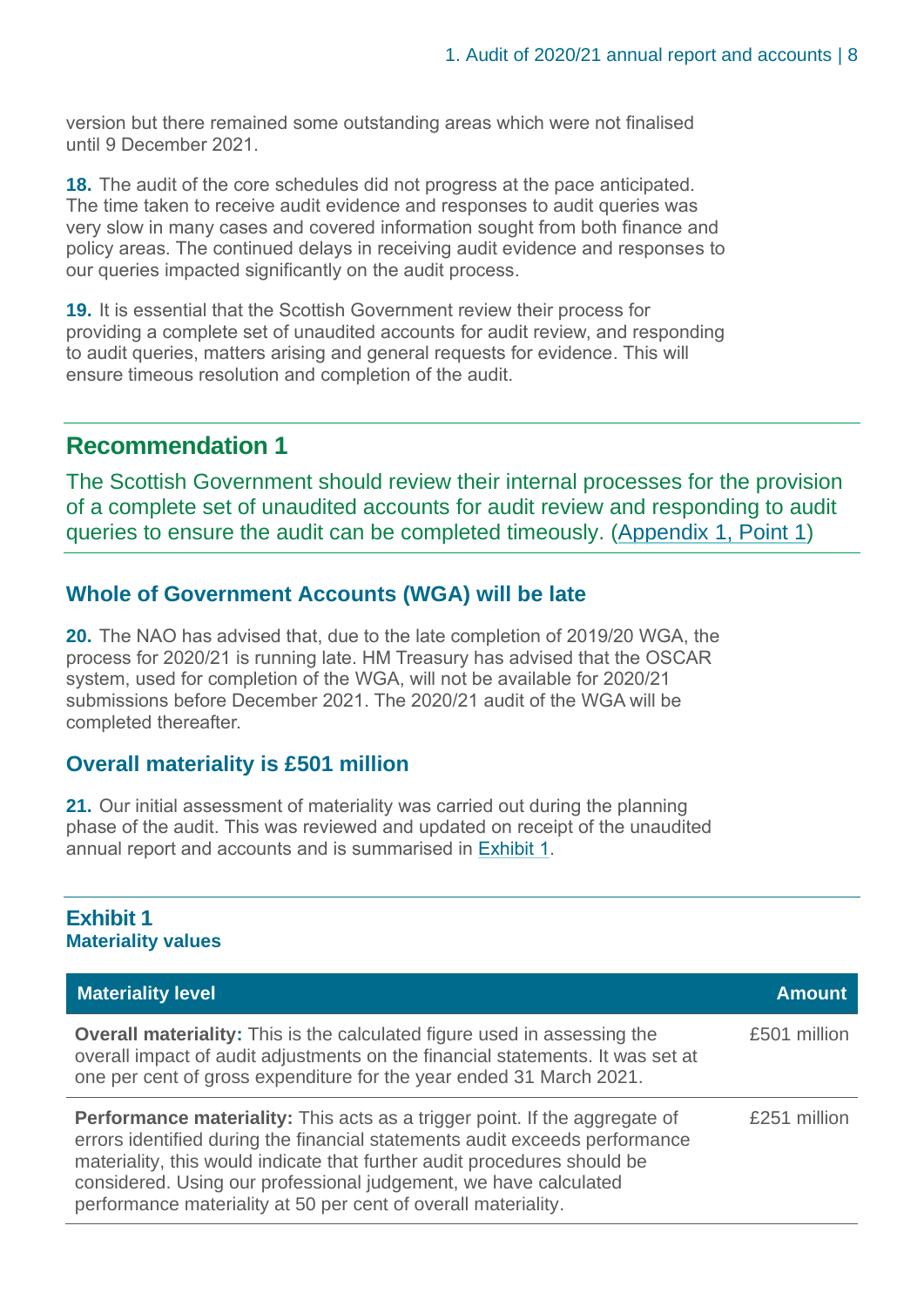| <b>Materiality level</b>                                                                                                                                                                                                                                              | <b>Amount</b> |
|-----------------------------------------------------------------------------------------------------------------------------------------------------------------------------------------------------------------------------------------------------------------------|---------------|
| <b>Reporting threshold:</b> We are required to report to those charged with<br>governance on all unadjusted misstatements in excess of the 'reporting<br>threshold' amount. This was calculated at one per cent of overall materiality<br>but capped at £0.25 million | £0.25 million |

Source: Audit Scotland

### **Risks of material misstatement and our audit work to address these**

**22.** [Appendix 2](#page-42-0) provides our assessment of risks of material misstatement in the annual report and accounts and any wider audit dimension risks. These risks influence our overall audit strategy, the allocation of staff resources to the audit and indicate how the efforts of the audit team were directed. [Appendix 2](#page-42-0) also identifies the work we undertook to address these risks and our conclusions from this work.

# **Significant findings to report on the annual report and accounts**

**23.** International Standard on Auditing (UK) 260 requires us to communicate significant findings from the audit to those charged with governance, including our view about the qualitative aspects of the body's accounting practices, covering accounting policies, accounting estimates and financial statement disclosures. The significant findings are summarised in [Exhibit](#page-8-0) 2.

### <span id="page-8-0"></span>**Exhibit 2 Significant findings from the audit of financial statements**

### **Issue Resolution**

### **1.Covid-19 grants**

During 2020/21, the Scottish Government operated two large Business Support Schemes: Payments from these schemes totalled £1,599 million during the year. The schemes were established to respond quickly to the financial impact of Covid-19 and the need to make payments quickly meant the Scottish Government had to accept a higher-than-normal level of fraud risk.

It is the Scottish Government's responsibility to assess the potential levels of fraud and error and to monitor and review this on an ongoing basis.

We reviewed the additional information provided by the Scottish Government to support the assessment of fraud and error received late November/early December 2021.

We also considered the other evidence supporting the Scottish Government's view that there were low levels of fraud in these grants identified to date.

Reasonable disclosure has been made in the final version of the governance statement and performance report.

Although the Scottish Government is unable to quantify accurately the estimated level of fraud and error, we consider that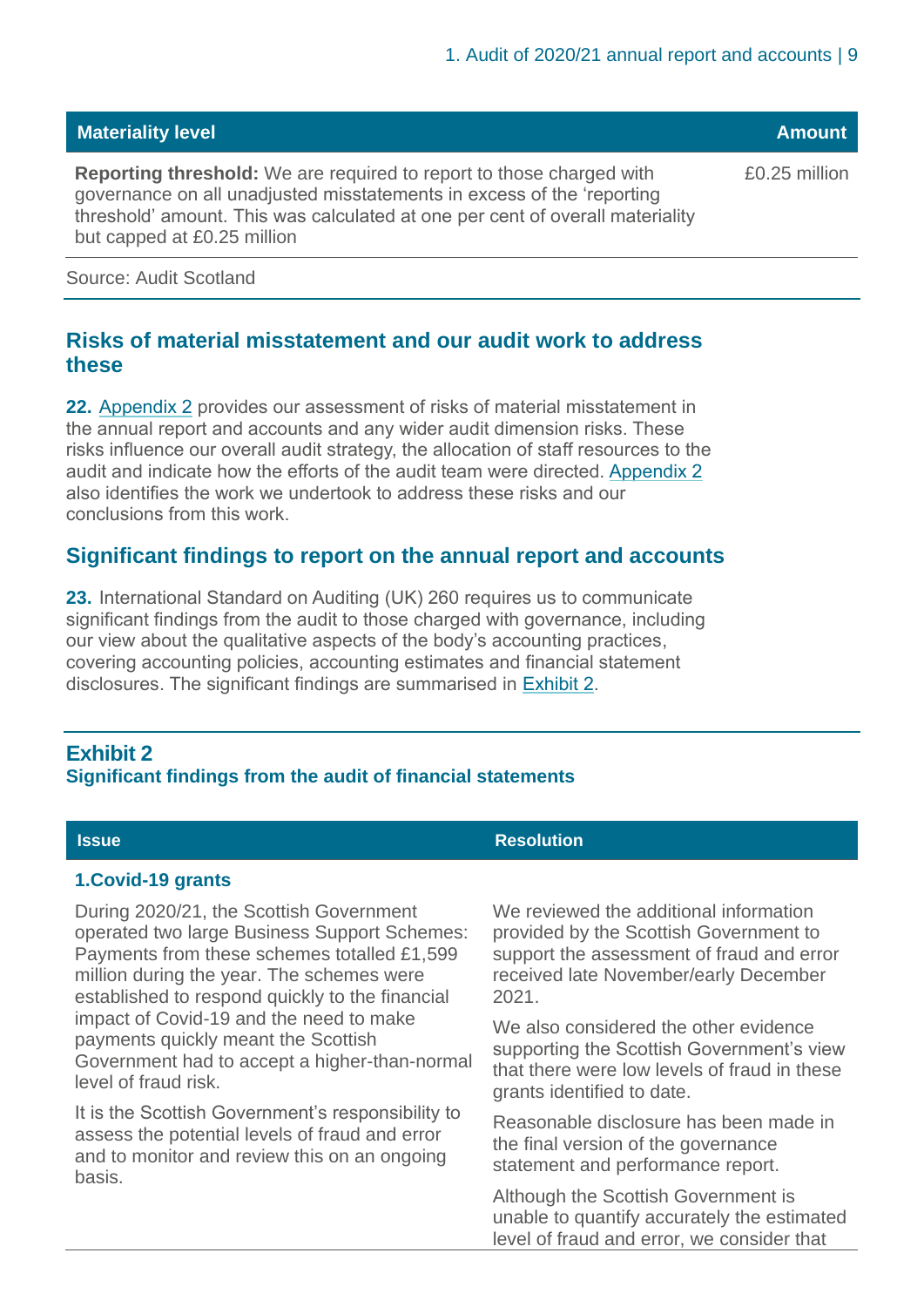The Scottish Government has relied on their delivery agents such as local authorities for the management, review and assessment of fraud.

We considered there had not been a robust assessment of fraud undertaken in advance of the payment of grants. Using a range of other information together with a review of fraudulent payments identified to date has provided the Scottish Government with a limited basis upon which to assess the levels of fraud. However this was not undertaken until end November/early December 2021.

In addition, there was no disclosure in the unaudited Consolidated Accounts around the level of Covid-19 grants paid and related information around the assessed levels of fraud.

(see [paragraphs 24-32](#page-12-0) below)

### **Issue Resolution**

there is sufficient evidence to provide assurance that steps have been taken to minimise the level of fraud and error within these schemes and that the level of fraud/error likely to exist will fall considerably short of materiality.

We have requested and received assurances from the Principal Accountable Officer in the ISA 580 letter of representation that the estimated level of potential fraud and error is considered not to be material to these financial statements.

### **2. Social Security Scotland**

The 2020/21 financial year is the second full year that Social Security Scotland, an executive agency, is consolidated into the Scottish Government's accounts as a separate component audited body.

The 2020/21 accounts of Social Security Scotland include benefit expenditure of £3,260 million administered by the Department for Work and Pensions (DWP) under agency agreements with Scottish Ministers. Due to these delivery arrangements, Social Security Scotland cannot directly assess the levels of fraud and error in these benefits and is instead reliant on the DWP's annually published estimates.

The estimated overpayments as a result of fraud and error in relation to each type of benefit that is delivered by the DWP, ranged from 1.5 to 5.2 per cent of expenditure. This means an estimated £65.4 million of overpayments were made in Scotland. As a result, the auditor qualified their regularity opinion as these overpayments were not incurred in accordance with relevant legislation and regulations.

As a component audit, the qualified audit opinion on the Social Security Scotland accounts requires us to assess the potential impact of its inclusion within the Scottish Government's Consolidated Accounts.

We assessed the potential impact of the qualified opinion and considered the qualitative and quantitative impact of the auditor's opinion on expenditure as it applies to the Consolidated Accounts.

We concluded that, for 2020/21, the likely amount of error and fraud incurred in benefits and allowances is not significant enough to influence the economic decisions of the users of the Scottish Government accounts and therefore the audit opinion is not qualified in respect of this matter. The estimated amount of error has been included in our summary of unadjusted errors.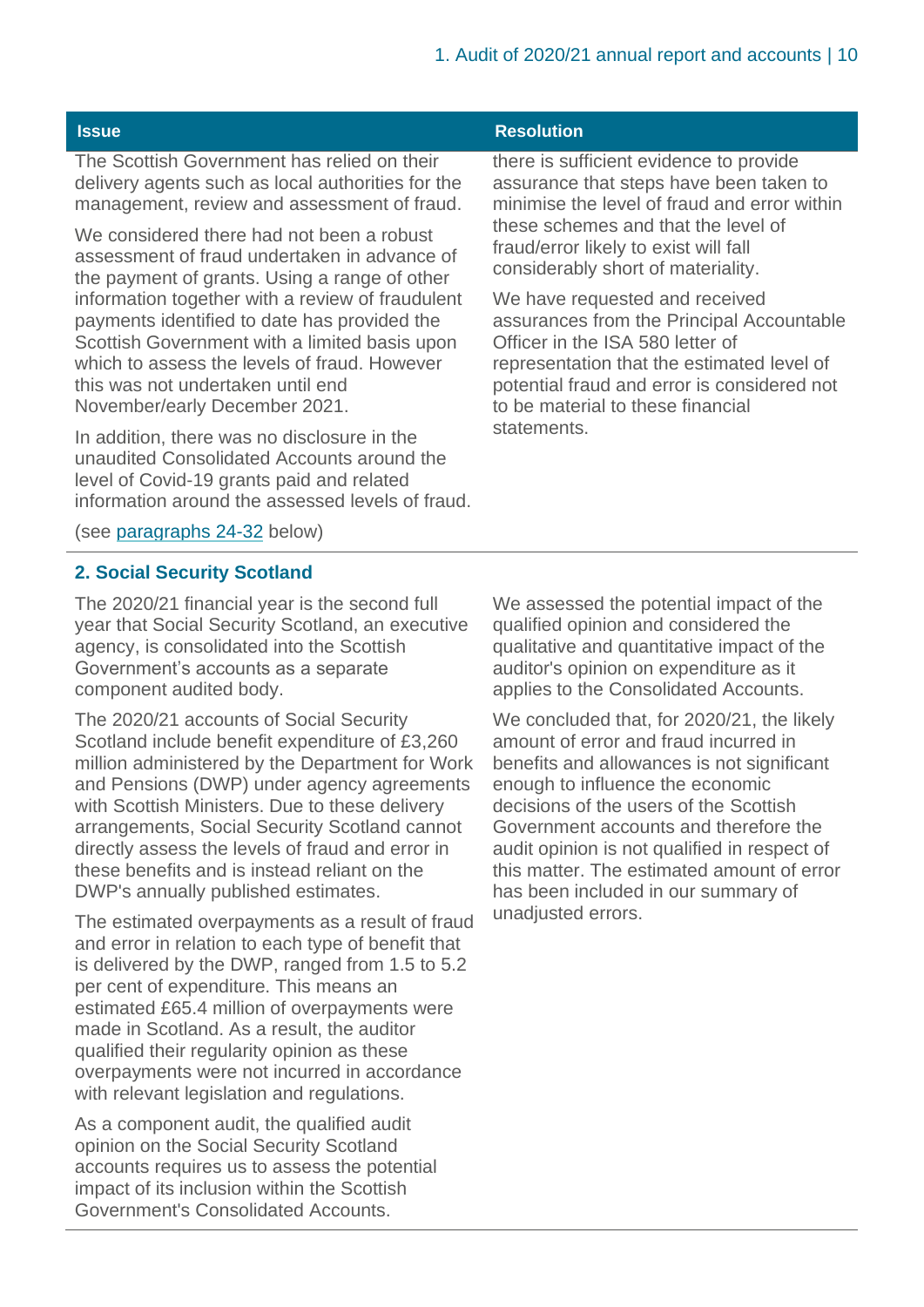### **3. Lochaber Aluminium Smelter**

Note 14 of the Consolidated Accounts refers to the Scottish Government's potential exposure to default payments in relation to the Lochaber Aluminium Smelter.

In 2018/19, the Government accounted for a provision of £33 million, increasing to £37 million in 2019/20.

In March 2021, Greensill Capital (UK) Limited, the major provider of working capital to GFG Alliance (the holding company), went into administration.

With the ongoing uncertainty regarding the financial stability of the GFG Alliance group, the Scottish Government has reviewed the level of provision required with regards to their guarantee. The provision in the draft 2020/21 Consolidated Accounts was increased to £161million as at 31 March 2021.

We reviewed the Scottish Government assessment of their potential exposure on the financial guarantee. We concluded that, for 2020/21, the Scottish Government's approach to setting the level of provision against the potential exposure through the guarantee was reasonable.

(see also [paragraphs 52-55](#page-19-0) below)

#### **4. Student loans**

The 2020/21 Scottish Government Consolidated Accounts include a carrying value of £3,795 million for student loans. Every year, the value of student loans is assessed to reflect the new loans issued, repayments and the likelihood that loans are not repaid.

Our review of the student loans identified a significant number of discrepancies between working papers, disclosures in the accounts and the financial ledger. Staff turnover and limited handover arrangements at Students' Awards Agency for Scotland (SAAS) were contributing factors to the issues identified.

We also experienced difficulty in resolving some of our queries due to a lack of clarity on specific responsibilities over accounting for student loans between the Scottish Government and SAAS.

**5. Transfer of Vessels 801 and 802 and associated loans to the Scottish Government**

In recent years, Transport Scotland had provided Caledonian Maritime Assets Ltd (CMAL) with voted loans in respect of Vessels Our work identified a number of misstatements. These were discussed with management and necessary amendments processed through the ledger. The gross value of these adjustments was £155 million: gross expenditure increased by £76 million

The process for accounting for student loans should be reviewed to clarify respective responsibilities, minimise the level of errors and increase overall understanding of this complex area.

### **Recommendation 2**

(refer [Appendix 1,](#page-33-0) action plan)

We assessed the transfer of the voted loans and the assets (Vessels 801 and 802) to the Scottish Government through a review of the relevant settlement,

#### **Issue Resolution**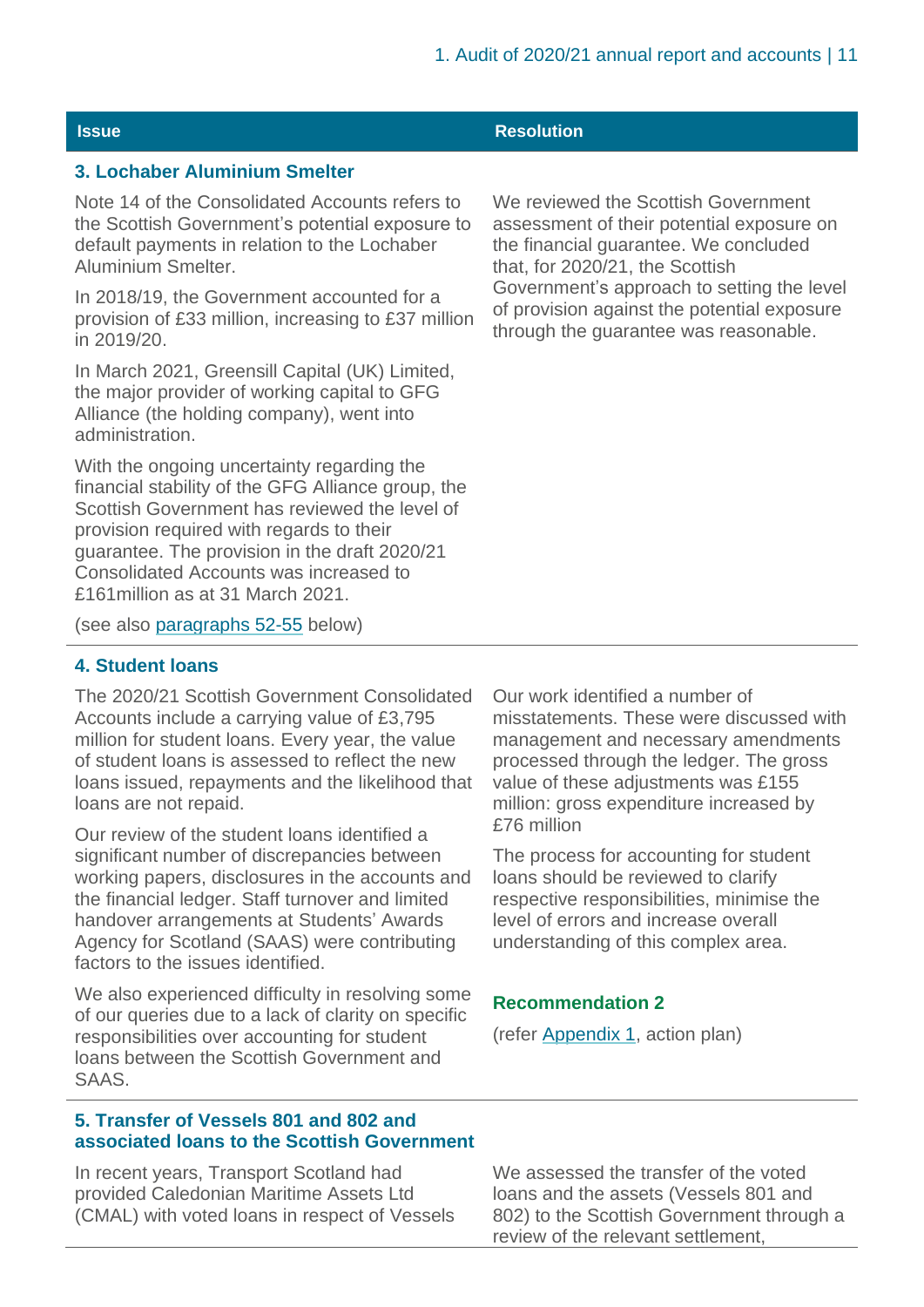| <b>Issue</b>                                                                                                                                                                                                                                                                                                                                                                                                                      | <b>Resolution</b>                                                                                                                                              |  |
|-----------------------------------------------------------------------------------------------------------------------------------------------------------------------------------------------------------------------------------------------------------------------------------------------------------------------------------------------------------------------------------------------------------------------------------|----------------------------------------------------------------------------------------------------------------------------------------------------------------|--|
| 801 and 802 totalling £97.7 million (capital and<br>accrued interest).                                                                                                                                                                                                                                                                                                                                                            | termination and assets sale agreements<br>and the journal postings to include the<br>values in the Scottish Government<br><b>Consolidated Accounts.</b>        |  |
| During 2020/21, the voted loans were<br>transferred from Transport Scotland to the                                                                                                                                                                                                                                                                                                                                                |                                                                                                                                                                |  |
| Scottish Government at book value. As part of a<br>reorganisation of the contractual arrangements,<br>an agreement was reached between CMAL and<br>the Scottish Government to terminate the<br>existing voted loans, including all capital and<br>interest sums due. As part of this agreement, on<br>1 April 2020, ownership of Vessels 801 and 802<br>was transferred to the Scottish Government.                               | We concluded that the accounting for the<br>transfer of the Vessels and the associated<br>loans was properly presented in the<br><b>Consolidated Accounts.</b> |  |
| At 31 March 2020, CMAL valued the Vessels.<br>As the value of assets transferred from CMAL in<br>settlement of the voted loans (£74.8 million) was<br>less than the value outstanding on the loans<br>plus accrued interest (£97.7 million), the<br>residual capital element of the voted loans and<br>the accrued interest balances were written-off<br>through the Scottish Government 2020/21<br><b>Consolidated Accounts.</b> |                                                                                                                                                                |  |
|                                                                                                                                                                                                                                                                                                                                                                                                                                   |                                                                                                                                                                |  |

(see also [paragraphs 45-49](#page-18-0) below)

### **6. European Structural and Investment Funds**

The Scottish Government's European Social Fund (ESF) remains 'in suspension' by the European Commission (EC).

The 2020/21 Consolidated Accounts include a provision of £28.7 million for the potential underrecovery relating to the conversion of ESF operations to unit costs.

During 2020/21, the Scottish Government also wrote off £16 million (against accrued income) which reflects ESF grant payments which had already been made by the Scottish Government to lead partners. When the Scottish Government made these payments to lead partners, they recognised the expenditure and the related grant income due as accrued income.

The ERDF suspension was lifted in December 2020.

The contingent liability included within the 2019/20 Consolidated Accounts (£35 million) no longer applies as the Scottish Government is now better placed to estimate the cost of underrecovery.

We considered the Scottish Government's treatment of the potential non-recovery of income as a provision.

We concluded that the accounting treatment as a provision and write -off, was appropriate with regards to accounting standards.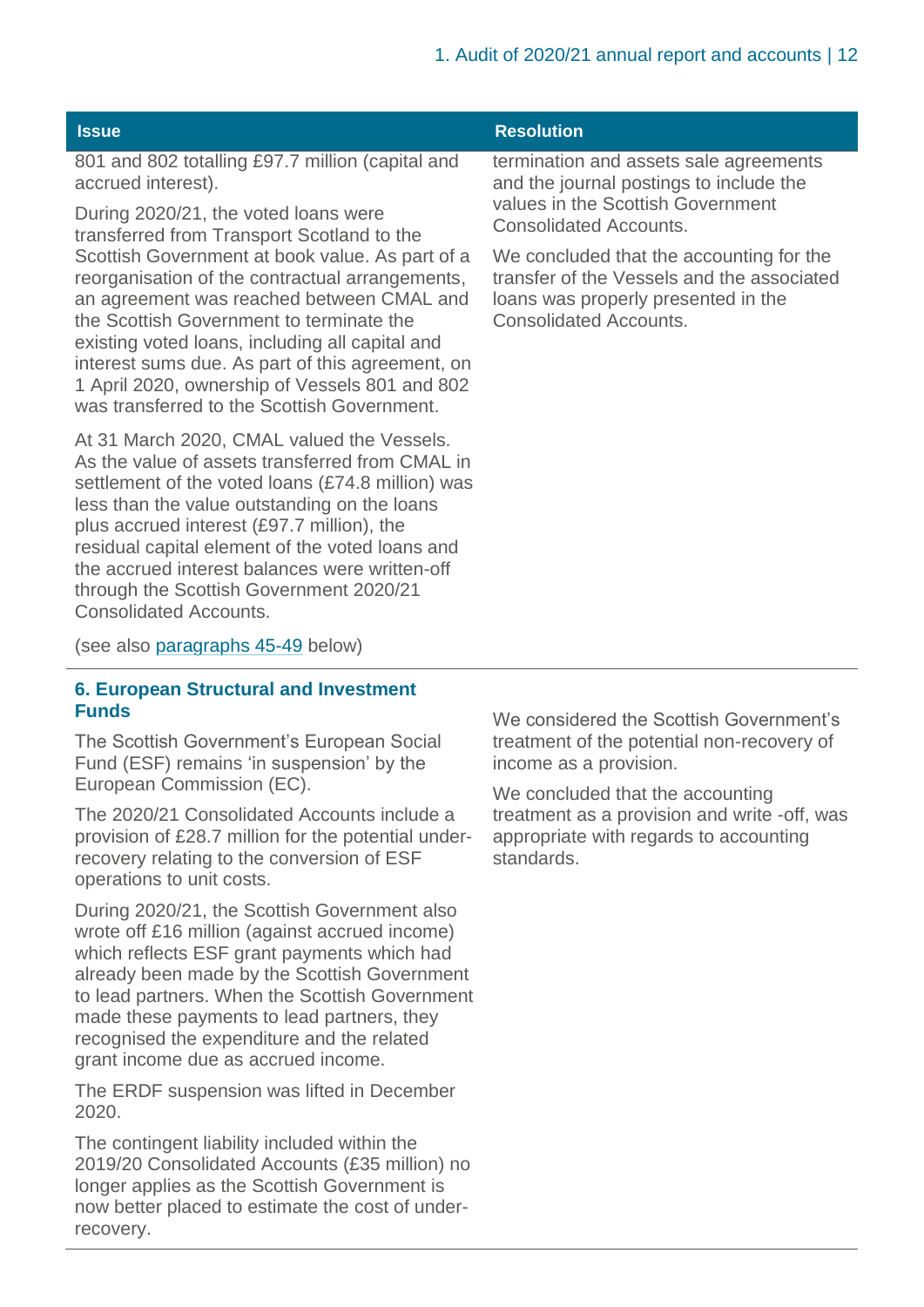(see also [paragraphs 60-63](#page-20-0) below)

### **7.Crown Office and Procurator Fiscal Services (COPFS)**

The Scottish Government's Consolidated Accounts include special payments of £40.2 million made by the Crown Office and Procurator Fiscal Service (COPFS) during 2020/21 of which £40.0 million relates to a specific legal case brought against the Lord Advocate by individuals prosecuted in connection with the acquisition and administration of Rangers Football Club.

The auditor of the COPFS noted in their 2020/21 Annual Audit Report that COPFS overspent its annual budget by £14.6 million due to unplanned costs arising from ongoing court proceedings against the COPFS. The Scottish Government authorised the overspend.

Some cases have resolved, with sums paid to the pursuers totalling £35.3 million to September 2021 (£27.2 million settlement costs and £8.1 million legal costs). In February 2021, the Lord Advocate made a statement in the Scottish Parliament about this matter and has committed to further public accountability and to a process of inquiry once all litigation has concluded.

We assessed the disclosures relating to the COPFS special payments and provision and concluded that, for the 2020/21 accounts, the disclosures provided in the Scottish Government Consolidated Accounts were appropriate.

Source: Audit Scotland

### <span id="page-12-0"></span>**Covid-19 grants**

**24.** A total of £9.5 billion was allocated for Covid-19 measures in 2020/21 through three separate budget revisions during the year. The Scottish Government estimated its actual spend on Covid-19 in 2020/21 was £8.8 billion. The Scottish Government relied on their delivery agents such as local authorities for the overall management of grants.

**25.** During 2020/21, the Scottish Government operated two large Business Support Schemes: The Business Support Fund Grants (including the Small Business Support Grant and the Retail, Hospitality and Leisure Grant) and the Strategic Framework Business Fund (including the Retail, Hospitality and Leisure Top-up Grant). The Scottish Government held the principal role in the provision of these funds. Payments from these schemes totalled £1,599 million during the year. The schemes were established to respond quickly to the financial impact of Covid-19 on businesses and were essential in supporting jobs and the wider economy at a critical time. The need to make payments quickly meant the Scottish Government had to accept a higher-than-normal level of fraud risk. Over the course of the year, the Scottish Government took

### **Issue Resolution**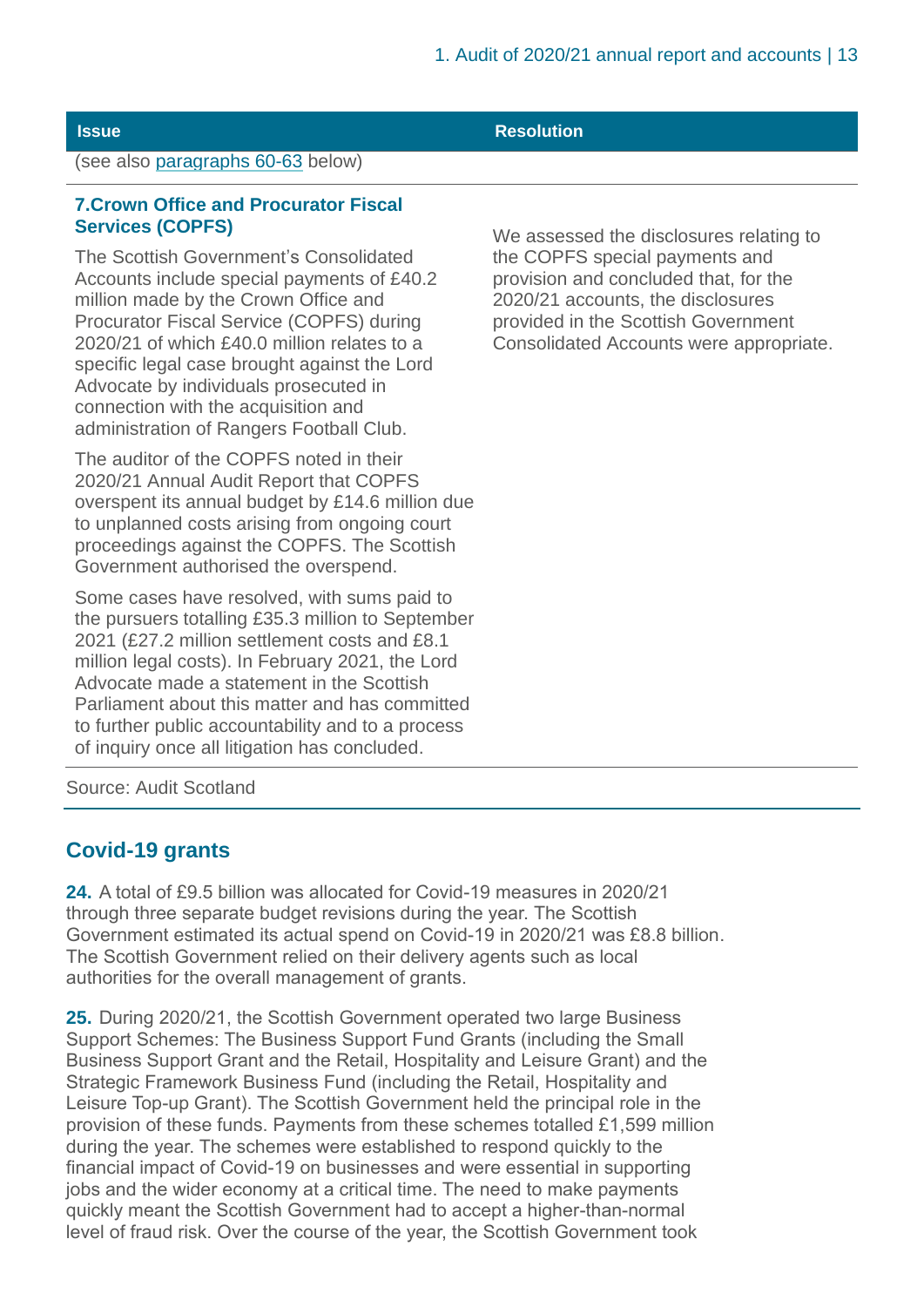action to minimise fraud risk, working closely with local authorities who administered individual payments on behalf of the Government.

**26.** Practice Note 10 Audit of Financial Statements and Regularity of Public Sector Bodies in the UK 2020 sets out that the audited entity retains the responsibility for ensuring the regularity of its transactions and for disclosing these transactions in the financial statements.

**27.** We raised the issue of regularity and responsibility of the Scottish Government in relation to fraud and error in March 2021. However, there were no disclosures in the draft accounts submitted to audit detailing the assessment of fraud and its value.

**28.** Following discussion, supporting evidence was provided promptly to us which outlined the process considered by the Scottish Government in relation to the evaluation of fraud and error within these business support funds.

**29.** We assessed the evidence provided together with proposed disclosures within the annual accounts. Based on this review we believe there is sufficient evidence to provide assurance that the Scottish Government has taken steps to minimise the level of fraud and error within these schemes. A description of this assessment is now provided in the Governance Statement.

**30.** We consider that the Scottish Government estimate of one to two percent, although not robust, is not an unreasonable assumption given levels of potential fraud in public sector schemes estimated by UK Counter Fraud Management Function (0.5 to 5 per cent for schemes where no fraud/error estimate is made) and the mitigating controls in place. These mitigating controls include: the use of the established Non-Domestic Rates systems, retrospective statements of compliance signed by local authority Chief Executive or Director of Finance for the Strategic Framework Business Grant scheme, and advanced statements of compliance for the earlier schemes along with acceptance of funds; an assurance mapping exercise undertaken by 31 local authorities, giving a positive (green) assurance conclusion.

**31.** The Scottish Government's internal control framework has also strengthened over the course of the year, with specific governance arrangements now in place to oversee Covid-19 business grant schemes and recovery.

**32.** The Scottish Government retains the responsibility for ensuring the regularity of transactions. It is necessary for the Scottish Government to continually review and monitor the levels of fraud and error and assure themselves as to the efficacy of the processes.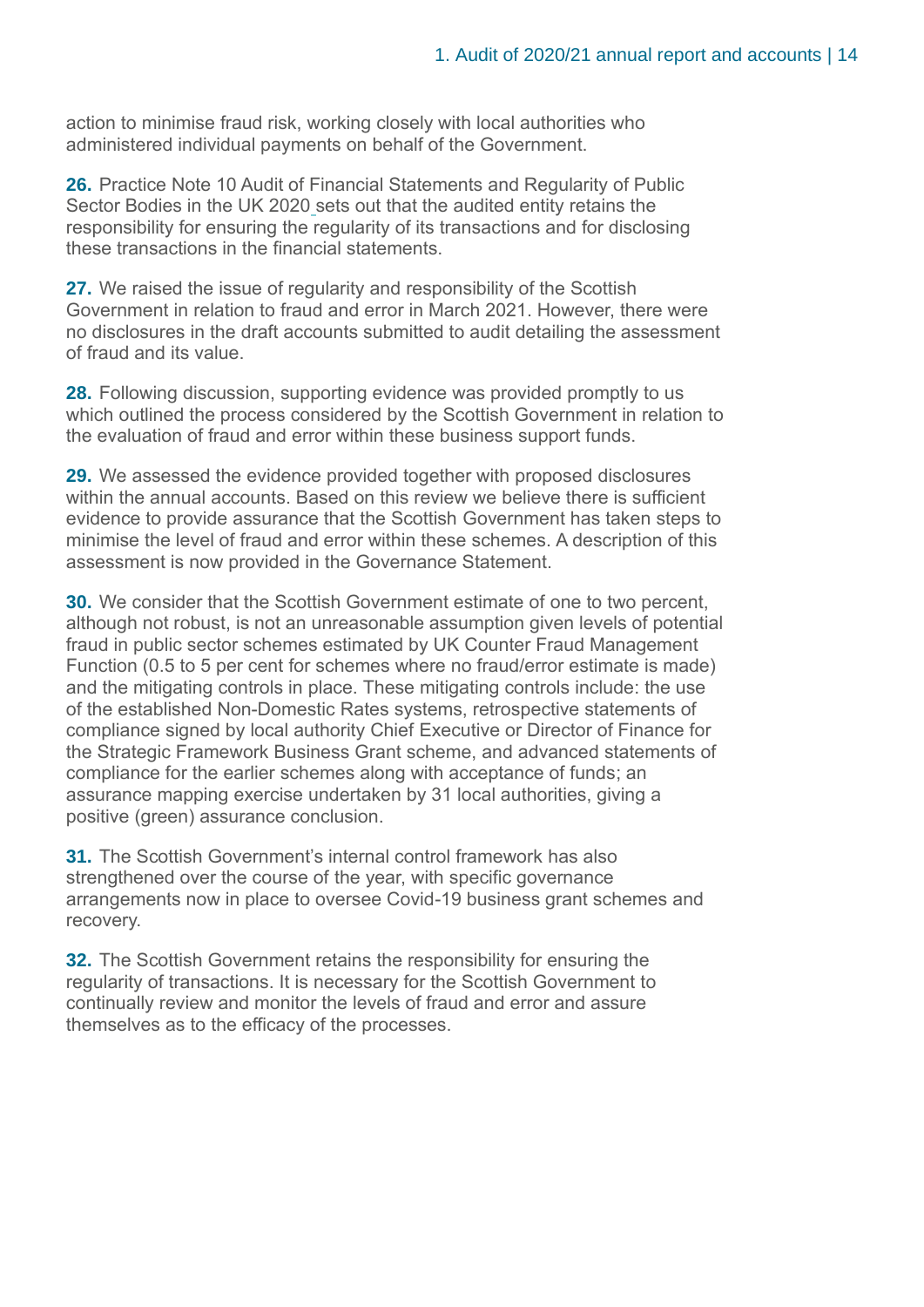# **Recommendation 3**

Looking ahead, the Scottish Government should regularly assess and improve its estimates of fraud/error in Covid-19 grant related schemes. In doing so, the Scottish Government should consider direct testing of a sample of payments to assure themselves that estimates are robust and that controls to detect and prevent fraud and error are working in practice. They should also ensure regular public reporting to satisfy high levels of public interest in this area. [\(Appendix 1,](#page-33-0)  [Point 3\)](#page-33-0)

# **Student loans**

**33.** As noted above we reviewed the disclosure and accounting in respect of student loans. In addition to the point above, we noted that:

- additional information was provided around the sensitivity analysis disclosures for example, the impact of changes in RPI, earning growth and the Bank of England case rate as a percentage point change. We consider that providing the impact of the percentage point range as a monetary value would be more helpful to the reader and provide greater transparency.
- the valuation of student loans depends on many factors. LIBOR was one of the factors used to estimate the Student Loans Sale Subsidy provision. The Financial Conduct Authority (FCA) has confirmed that all LIBOR settings will no longer be representative after 31 December 2021. SAAS will need to ensure that the Student Loans Sale Subsidy provision calculated is based on appropriate alternative assumptions. This increases the risk over valuation of the student loans provision.

### **Evaluation of misstatements**

**34.** There were presentational and monetary adjustments to the unaudited annual report and accounts arising from our audit. These were discussed with senior officials who agreed to make the necessary changes.

**35.** Gross monetary misstatements (errors) for the Scottish Government core portfolios, in excess of the 'reporting threshold' amount (£0.25 million) totalled £641 million and were adjusted in the final accounts.

**36.** We are required to report to those charged with governance all unadjusted misstatements which we identified during our audit, other than those of an insignificant small amount. The total unadjusted errors within the Consolidated Accounts is £149.3 million. This balance is made up of £17.6 million relating to the core Scottish Government, £44.0 million relating to NHS bodies and £87.7 million relating to agencies and other consolidated bodies. [Appendix 3](#page-49-0) shows the unadjusted errors and their impact on the annual report and accounts. If these errors had been adjusted, the net impact would have been to decrease net expenditure and increase net assets by £86.8 million.

**37.** It is our responsibility to request that all misstatements, other than those below the reporting threshold, are corrected, although the final decision on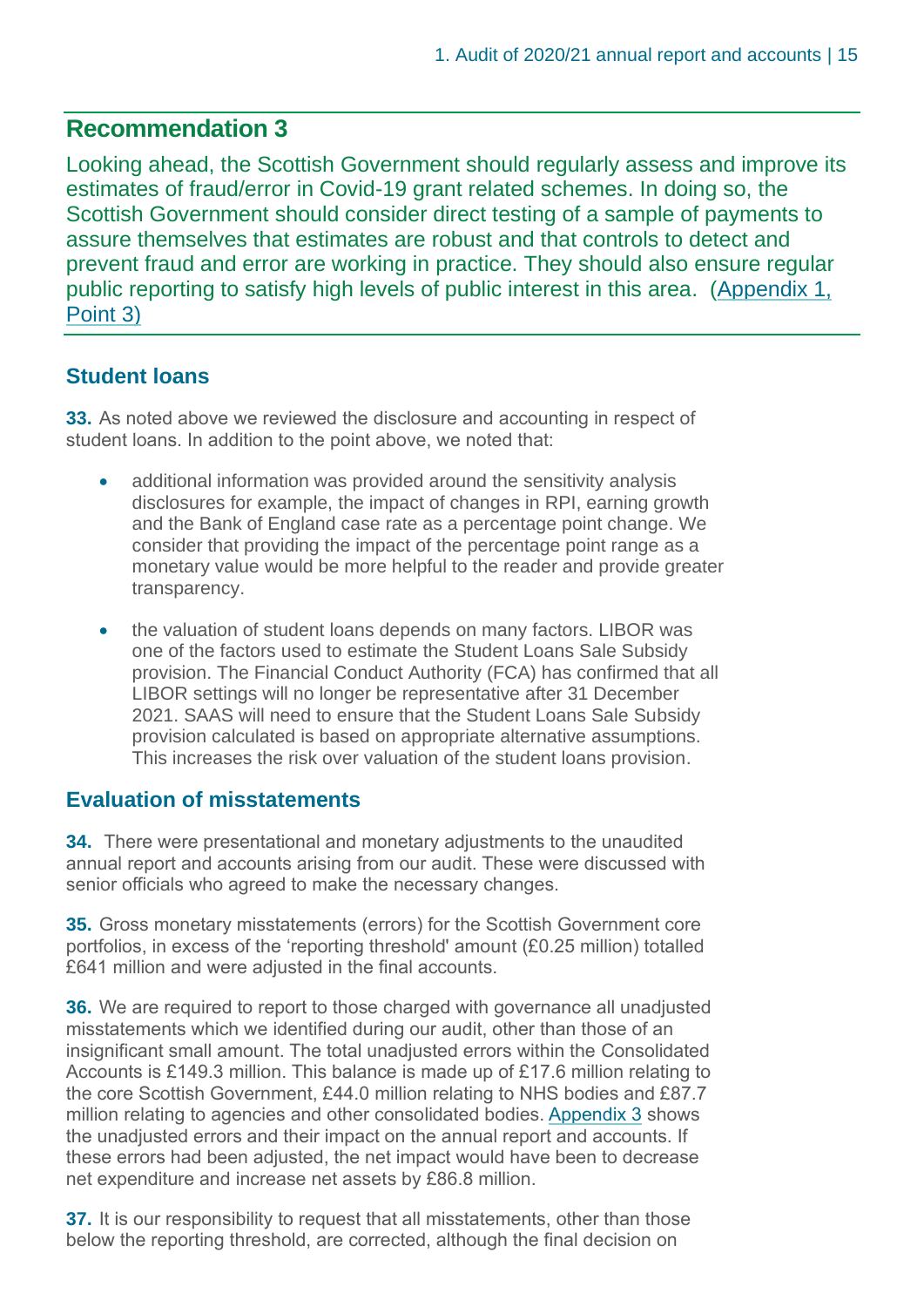making the correction lies with those charged with governance considering advice from senior officers and materiality.

# **Follow up on prior year recommendations**

**38.** The Scottish Government has made some progress in implementing our prior year audit recommendations. Details of new and prior year recommendations and the Scottish Government's planned actions are detailed in [Appendix 1.](#page-33-0)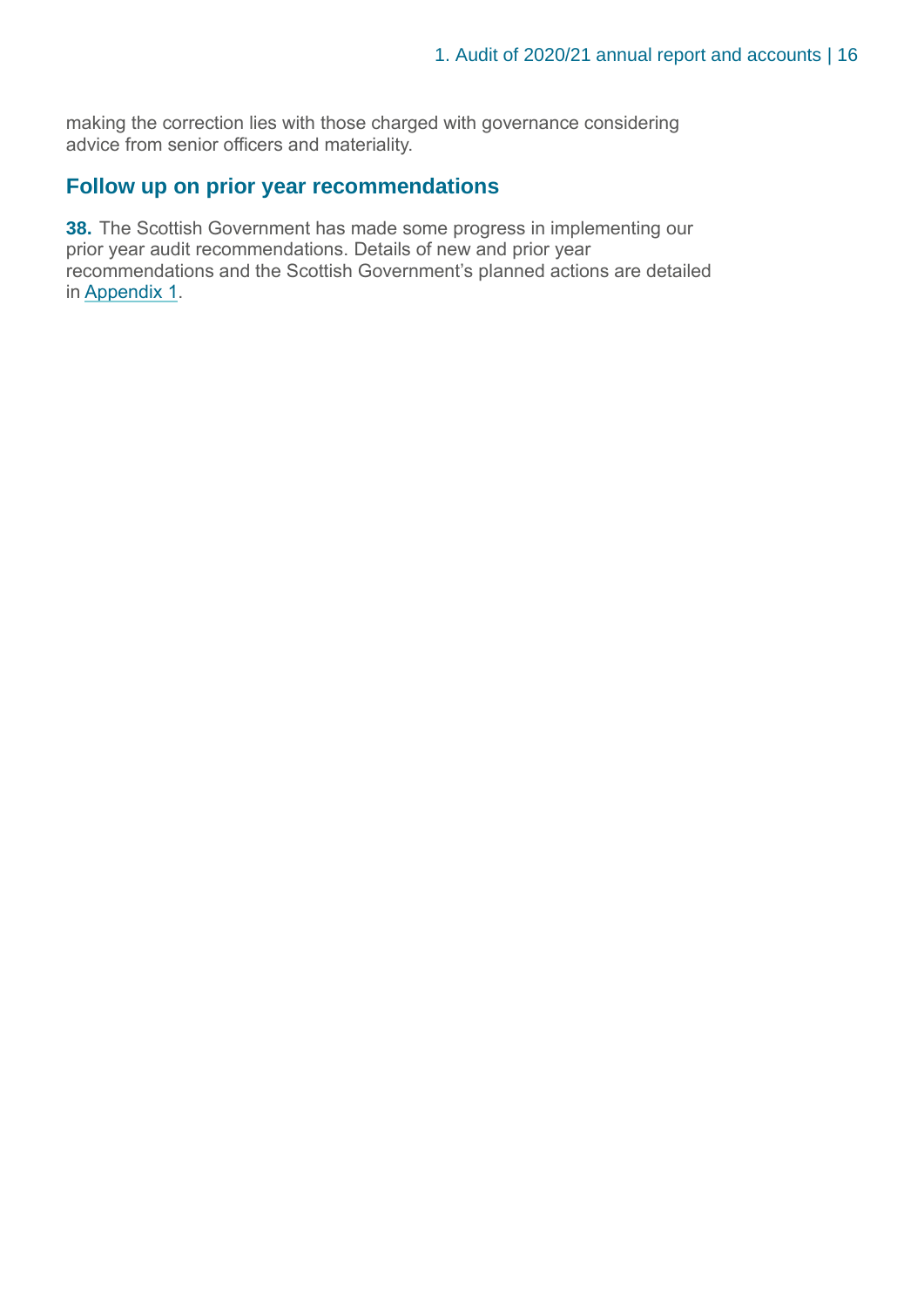# <span id="page-16-0"></span>**2. Financial management**

Financial management is about financial capacity, sound budgetary processes and whether the control environment and internal controls are operating effectively.

# **Main judgements**

Total spending was £580 million less than budget. The resource budget was underspent by £373 million (0.8 per cent) against a budget of £48,573 million and capital was underspent by £207 million (9.7 per cent) against a budget of £2,128 million.

The 2020/21 financial year is the first in which the Scottish Government's funding to support the Covid-19 pandemic response is reflected in its financial performance. The Scottish Government's Consolidated Accounts for 2020/21 show that total net expenditure was £50,121 million. This was £10,736 million (27 per cent) more that in 2019/20 reflecting the significant additional amounts of public spending committed to responding to the Covid-19 pandemic.

The Scottish Government allocated £8.6 billion of Barnett consequentials to support its Covid-19 response activity through three budget revisions during 2020/21. This formed a significant part of the Scottish Government's financial response to supporting the health service, businesses, local government, and the wider economy during the year.

High-level details are provided in the Consolidated Accounts over how Covid-19 money was spent during the year. Publishing comprehensive Covid-19 financial reporting information which clearly links budgets, funding announcements and spending levels, will increase the transparency of the Government's financial reporting in an area of significant public and parliamentary interest.

# **Scottish Government underspent its budget by £580 million in 2020/21**

**39.** The Consolidated Accounts show that total net expenditure during 2020/21 was £50,121 million, £580 million less than budget [\(Exhibit](#page-17-0) 3). The resource budget was underspent by £373 million (0.8 per cent) against a budget of £48,573 million and capital underspent by £207 million (9.7 per cent) against a budget of £2,128 million.

**40.** This was £10,736 million (27 per cent) more that in 2019/20 reflecting the significant additional amounts of public spending committed to responding to the Covid-19 pandemic.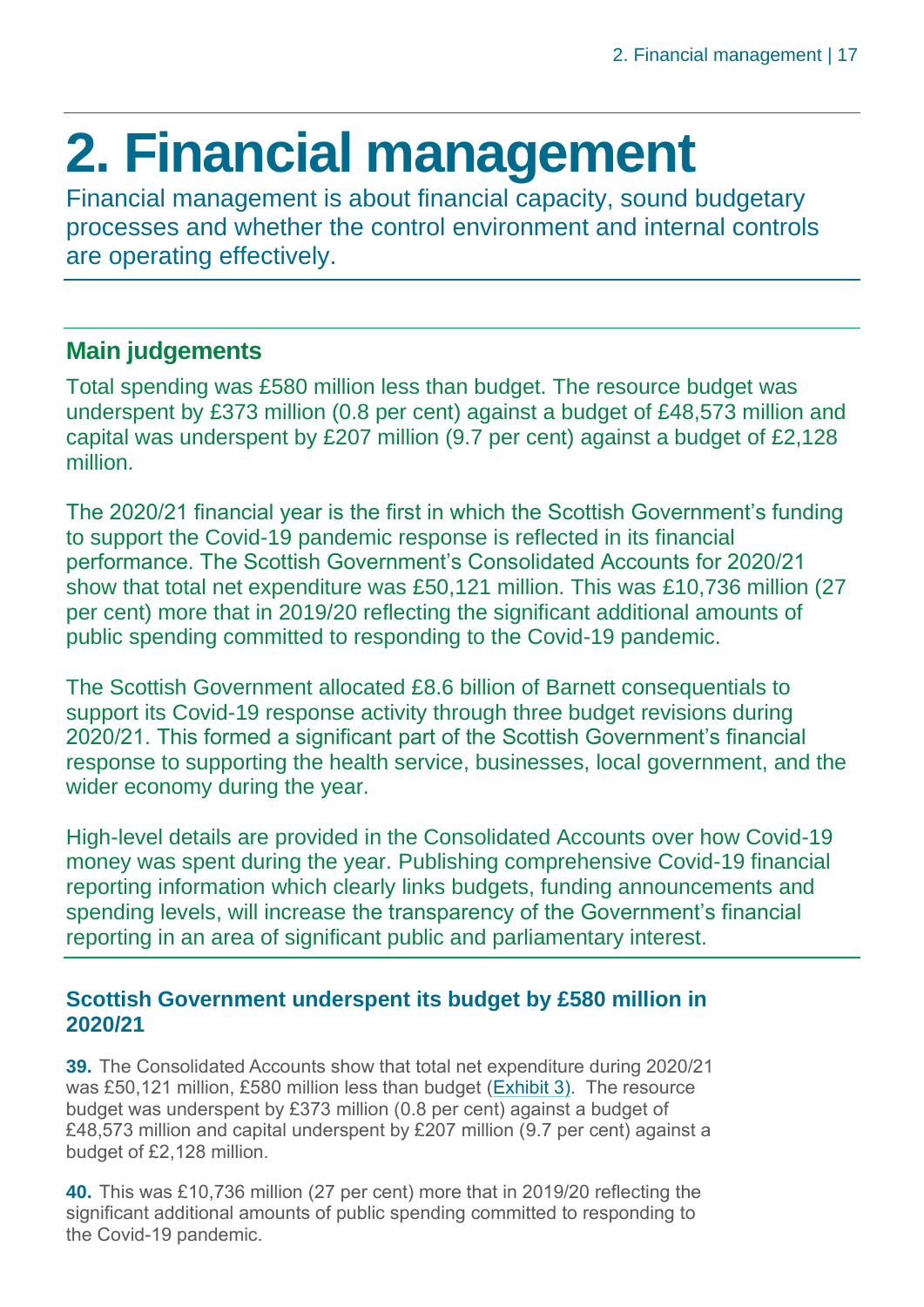### <span id="page-17-0"></span>**Exhibit 3 Performance against Consolidated Accounts budget in 2020/21**

| <b>Performance</b> | <b>Final budget</b> | <b>Outturn</b> | Over/(under)<br>spend |
|--------------------|---------------------|----------------|-----------------------|
|                    | £m                  | £m             | £m                    |
| Resource           | 48,573              | 48,200         | (373)                 |
| Capital            | 2,128               | 1,921          | (207)                 |
| <b>Total</b>       | 50,701              | 50,121         | (580)                 |

Source: Scottish Government Consolidated Accounts 2020/21

# <span id="page-17-1"></span>**Covid-19 expenditure**

**41.** The Scottish Government allocated £8.6 billion of Barnett consequentials to support its Covid-19 response activity through three budget revisions during 2020/21. This formed a significant part of the Scottish Government's financial response to supporting the health service, businesses, local government and the wider economy during the year. Earlier Scottish Government analysis provided to Audit Scotland indicated that around £8.8 billion was spent on Covid-19 during the year. High-level details are provided in the Scottish Government's accounts over how this money was spent during the year. The Scottish Government needs to be proactive in publishing comprehensive Covid-19 financial reporting information which clearly links budgets, funding announcements and spending levels. This will increase transparency in the Government's financial reporting in an area of significant parliamentary and public interest.

# **Recommendation 4**

The Scottish Government should be proactive in publishing comprehensive Covid-19 financial reporting information which clearly links budgets, funding announcements and spending levels. This will increase transparency in the Government's financial reporting in an area of significant parliamentary and public interest. [\(Appendix 1, Point 4\)](#page-33-0)

# **Financial support to private companies**

**42.** In recent years, the Scottish Government has taken a direct role in providing financing to private companies in the form of equity, loans and guarantees and taken certain businesses into public ownership in addition to support provided through its enterprise agencies, Scottish Enterprise and Highlands and Islands Enterprise and South of Scotland Enterprise.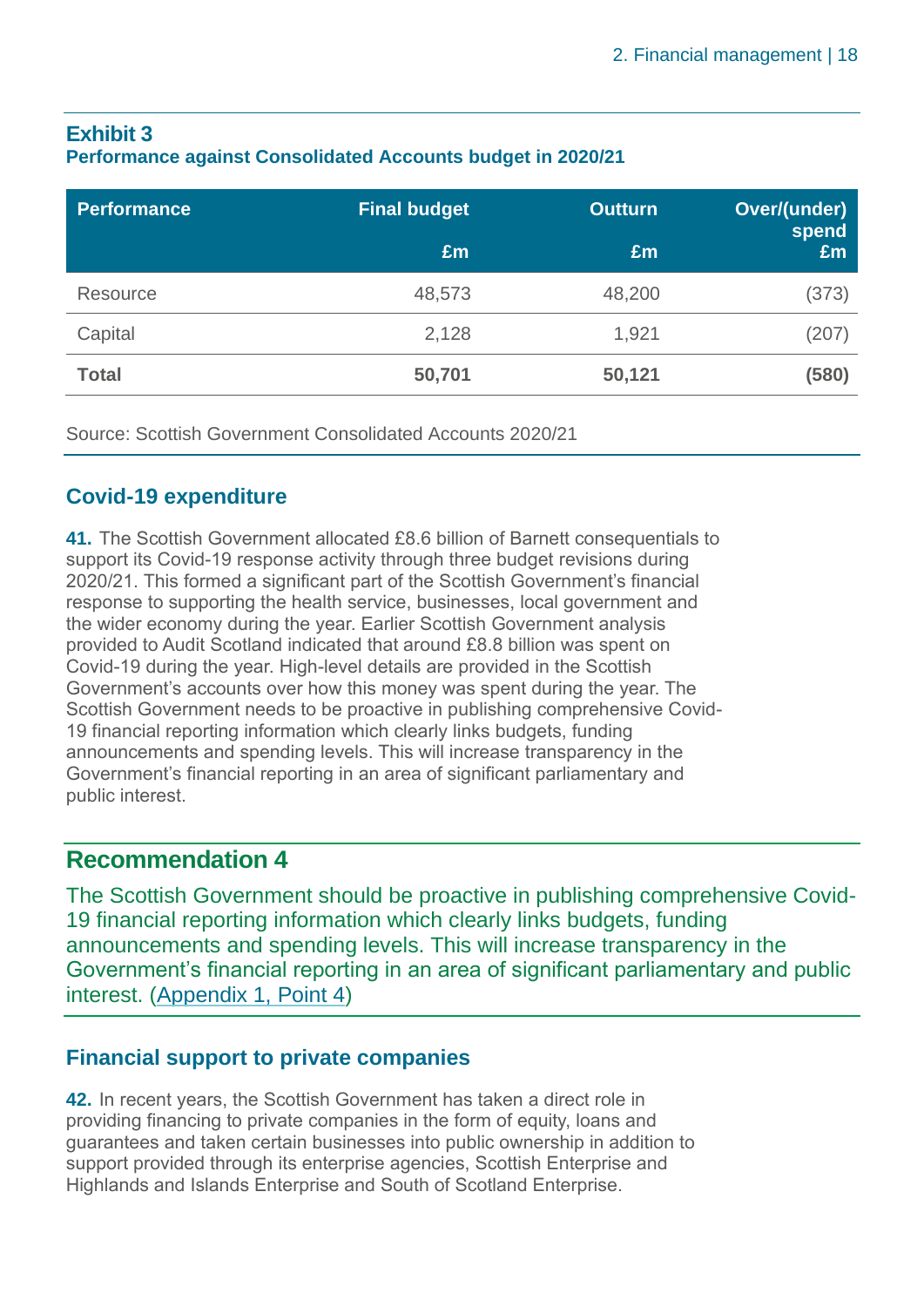### **Prestwick Airport**

**43.** In November 2013, the Scottish Government purchased Prestwick Airport for a nominal price of £1 with the stated aim of protecting jobs and safeguarding what it considered to be a strategic infrastructure asset. The total level of loan support provided up to 31 March 2021 is £43.4 million although this was valued at £11.6 million in Transport Scotland's accounts at the financial year end following an independent valuation. A further £1.2 million interest charges have accrued during the year resulting in total accrued interest of £6.3 million. In keeping with Transport Scotland's approach in previous years, the interest on these loans has been impaired to nil.

**44.** In June 2019, the Scottish Government announced that the sale of Prestwick Airport was being progressed, in keeping with its long-term objective that the airport should be returned to the private sector. In October 2020, the Cabinet Secretary for Transport, Infrastructure and Connectivity confirmed to the Scottish Parliament that the preferred bidder, selected earlier in the year, had withdrawn from the process considering the global impact of Covid-19 on the aviation sector. Transport Scotland is still looking to sell Prestwick Airport once a buyer is found.

### <span id="page-18-0"></span>**Ferguson Marine (Port Glasgow) Holdings Limited**

**45.** Over 2017 and 2018, the Scottish Government provided commercial loan facilities totalling £45 million to Ferguson Marine Engineering Limited (FMEL), a shipbuilding and engineering company based in Port Glasgow. The purpose of the loans was to support FMEL's completion of a contract to build two 'dual-fuel' ferry vessels (Vessels 801 and 802) for Caledonian Maritime Assets Limited (CMAL). By April 2019, FMEL had drawn down the full loan facility of £45 million and no extended facilities were provided.

**46.** In August 2019, FMEL entered administration which led to the Scottish Government acquiring the business in December 2019 following a review of bids by the administrator. Following administration, a new company was established, known as Ferguson Marine (Port Glasgow) Holdings Limited (FMPG). FMPG is a company wholly owned by Scottish Ministers established under the Companies Act 2006. It does not fall within the boundary of the Scottish Government's Consolidated Accounts.

**47.** As part of the reorganisation of the contractual arrangements, the Scottish Government entered into new contracts with FMPG for the completion of work on Vessels 801 and 802 as at 1 April 2020. The existing voted loans, including all capital and interest sums (£97.7 million) were terminated and ownership of the Vessels 801 and 802 and the associated equipment and design rights transferred from CMAL to the Scottish Government. In advance of the transfer of ownership, the Vessels were valued at £74.8 million. The difference between the valuation and the outstanding loans (£22.9 million) was written-off through the Scottish Government 2020/21 Consolidated Accounts.

**48.** In December 2020, the Scottish Parliament's Rural Economy and Connectivity Committee published its report into the cost overruns and delays associated with the delivery of Vessels 801 and 802. It concluded there had been serious failures in vessel procurement, project planning, project management and communication.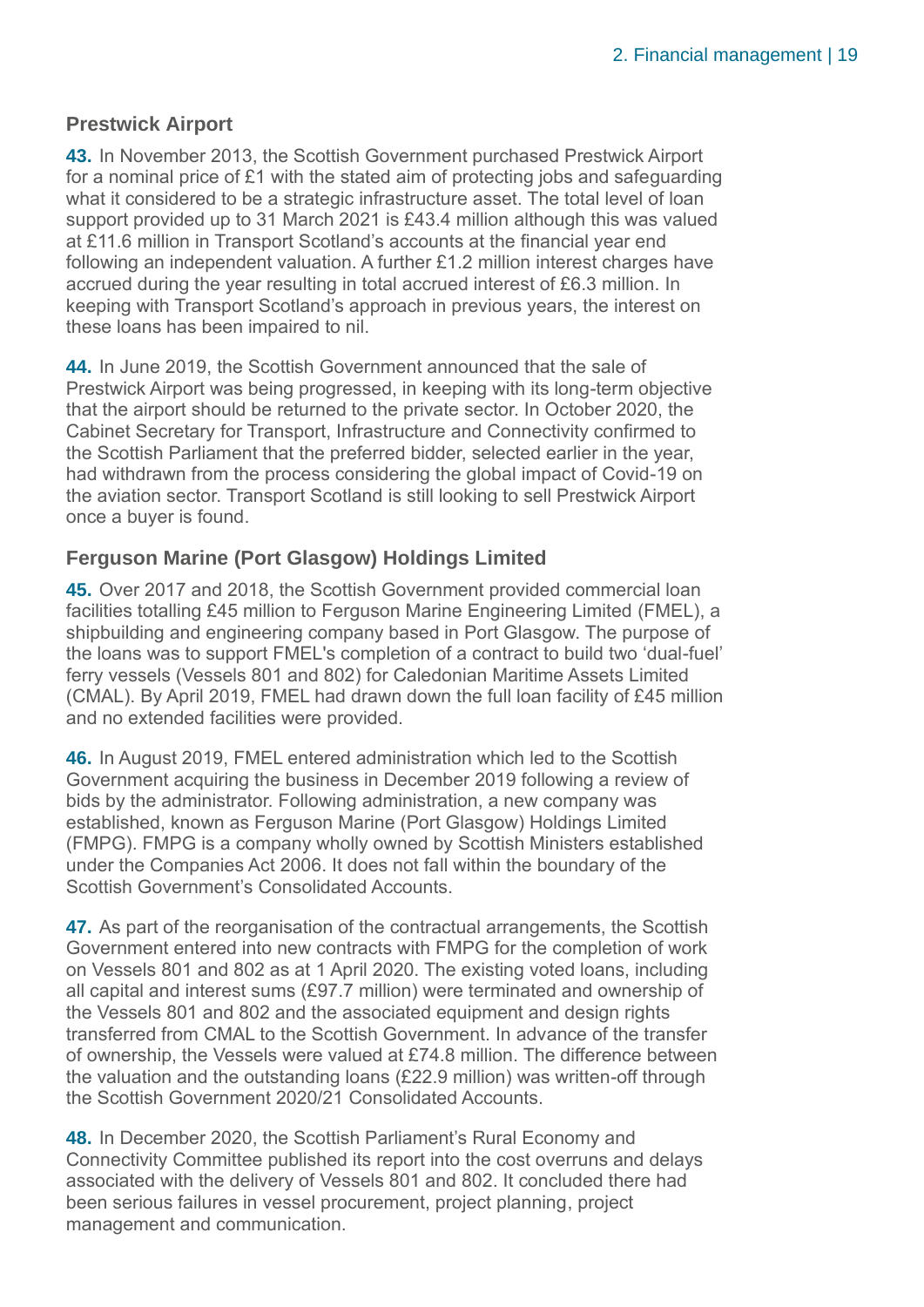**49.** A performance audit to assess the management of the project to deliver Vessels 801 and 802 is underway with a view to publishing a report in March 2022. The audit will review the initial arrangements that were in place to manage the project and how well the Scottish Government, Transport Scotland and CMAL responded when problems arose. It will consider the learning that has been applied to the new arrangements and make recommendations to help improve the management of similar projects.

### **Burntisland Fabrications Limited (BiFab)**

**50.** In 2018/19 the Scottish Government converted £37.4 million of commercial loans it had advanced to BiFab into equity in the company representing a total equity stake of 32 per cent. In the 2019/20 Consolidated Accounts, the Scottish Government's equity stake was valued at nil to reflect expected losses in line with accounting requirements.

**51.** During 2020/21 the Scottish Government provided further loans of £4.5 million to BiFab. to help the completion of outstanding contracts. In December 2020, BiFab went into administration due to its challenging financial position. There was no legal route for either the Scottish Government or the UK Government to provide further financial support to the company in the current situation and the loan of £4.5 million was fully written off in year. The Consolidated Accounts refers to the subsequent sale of the business in February 2021 and that the Scottish Government will continue to work with the administrators to maximise the recovery of public money.

### <span id="page-19-0"></span>**Lochaber Aluminium Smelter – Liberty Group**

**52.** In December 2016, the Scottish Government issued a 25-year financial guarantee contract to SIMEC Lochaber Hydropower Limited. This contract guarantees the power purchase obligations of the Liberty Aluminium Lochaber Limited smelter if the business does not fulfil its obligations to pay for contracted power. The Scottish Government receives an annual fee in return for the guarantee.

**53.** The annual exposure to the Scottish Government is between £14 million and £32 million, over the lifetime of the contract. At the start of the contract in December 2016, the total potential financial exposure to the Scottish Government was £586 million. To reduce the exposure of the contract, the Scottish Government created a security package which includes first line security over the hydro plant, the smelter and land which formed part of the original purchase of the smelter by the GFG Group.

**54.** In March 2021, Greensill Capital (UK) Limited, a major provider of working capital to GFG Alliance, went into administration. This impacts on the Lochaber smelter as it is a subsidiary of Liberty Industries UK Limited, alongside Liberty Steel Limited under GFG Alliance. The situation is further complicated as the hydro power station that supplies the smelter is owned by GFG Alliance through its other main group of companies, SIMEC.

**55.** With the ongoing uncertainty regarding the financial stability of the GFG Alliance group, the Scottish Government reviewed the level of provision required with regards to their guarantee. The provision in the Consolidated Accounts increased from £37 million in 2019/20 to £161 million as at 31 March 2021. We have concluded for 2020/21, the Scottish Government's approach to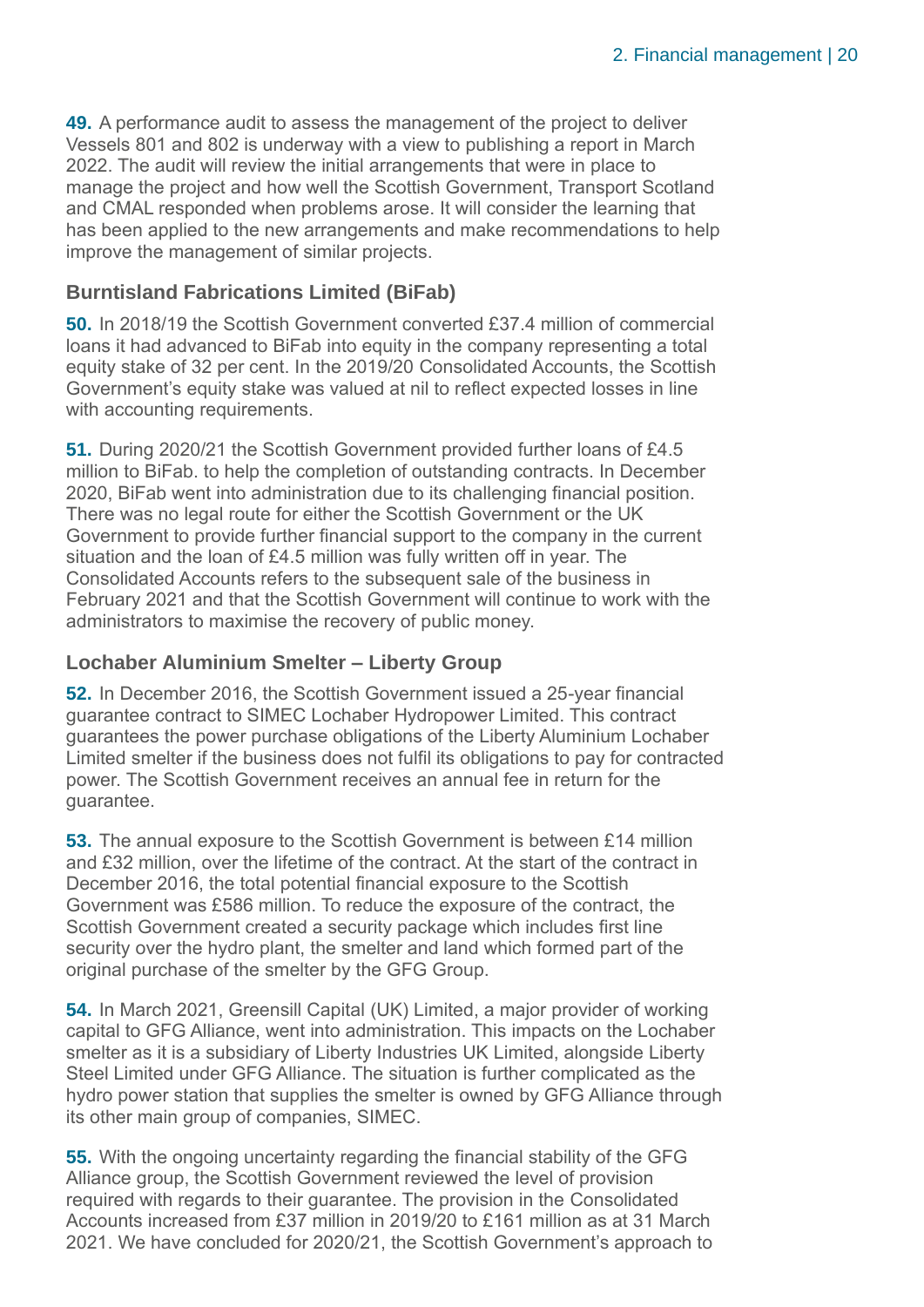setting the level of provision against the potential exposure through the guarantee is reasonable.

### **The strategic approach to financial interventions**

**56.** In the 2019/20 report on the audit of the Scottish Government's Consolidated Accounts, we highlighted the need for the Scottish Government to clearly outline its plans for future investment in private companies to ensure there is greater transparency over financial support provided and the value of public funds committed. The Scottish Government had already recognised that there were a range of risks, for example, EU exit and Covid-19, likely to have a business impact and which could potentially increase the number of distressed and restructured businesses

**57.** During the year, the Scottish Government established a new Covid Business Resilience and Support Directorate which includes the Strategic Commercial Interventions Division (part of DG Economy). The Division aims to consolidate expertise and knowledge and increase capacity to respond to cases that arise seeking support from the Scottish Government.

**58.** In previous reports we recommended that the Scottish Government develops a framework to outline its principles and approach for decisions about future investment in private companies. This is now being actioned by the Scottish Government. Such a framework should help the Scottish Government provide assurance to Parliament over its strategic objectives in entering any future agreements and the decision-making process involved.

**59.** It remains essential for the Scottish Government to learn lessons from its experience of recent financial interventions in private companies. In adopting a framework for investment, it is important that the Scottish Government clearly outlines its plans for future investment in private companies to ensure there is greater transparency over the value of financial support provided, the risks involved and the expected outcomes for the public.

# <span id="page-20-0"></span>**European Structural and Investment Funds**

**60.** The Scottish Government is responsible for managing two European Structural and Investment Funds for the period 2014 to 2020; the European Social Fund (ESF) and the European Regional Development Fund (ERDF).

**61.** In November 2019, the EC placed the ESF programme in suspension after the Scottish Government was unable to resolve all outstanding issues by this deadline. In January 2020, the EC also placed the ERDF programme into suspension. While programmes are suspended, the Scottish Government's claims to the EC for reimbursement of funds will not be paid until all issues identified are resolved. The ERDF suspension was lifted in December 2020 but the ESF suspension continues.

**62.** In 2020/21, the Scottish Government recognised that implementing the agreed methodology will likely result in greater expenditure over the course of the programme than can be reclaimed from the EC. As a consequence, and in line with accounting standards, the Scottish Government wrote off £16 million in the 2020/21 Consolidated Accounts in respect of grant payments already made and has provided a further £28.7 million relating to the future under-recovery of costs.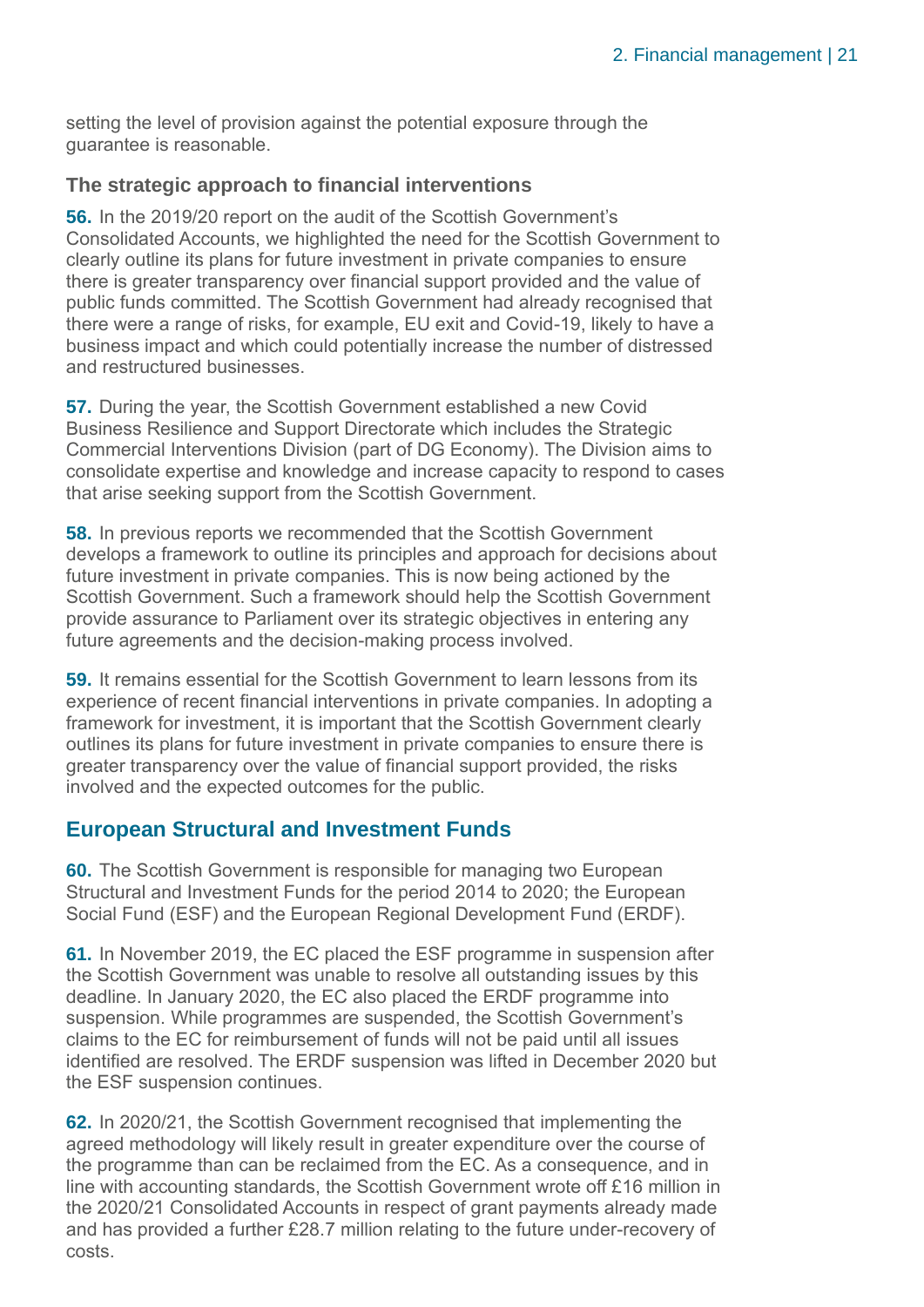**63.** Following the UK's withdrawal from the European Union, ESF funding will be replaced by UK Government-led funding programmes including the Shared Prosperity Fund, Community Renewal Fund and the Levelling-up Fund. Under the Withdrawal Agreement, the UK will continue to participate in the Multiannual Financial Framework programmes, like ESF, until it ends in 2023.

# **Non-Domestic Rating Account**

**64.** Non-domestic rates (NDR) are a tax charged on properties that are used for non-domestic purposes, for example, private businesses, and public and third sector properties. The tax is collected by individual councils and pooled by the Scottish Government. It is then redistributed to councils as part of the overall annual local government funding settlement. The Scottish Government, on behalf of Scottish Ministers, is required to prepare a NDR account at the end of each financial year, in accordance with the Local Government Finance Act 1992. The purpose of the account is to demonstrate that the non-domestic rates receipts collected by councils are redistributed to them by the Scottish Government.

**65.** The NDR account is made up of two key components:

- receipts from non-domestic rates income collected by councils; and
- payments redistributed to councils from the Scottish Government.

**66.** The amounts received from and redistributed to councils are subject to timing differences as, in any year, the amount raised by non-domestic rates will only become known once the financial year is over. To help manage variances, each council provides an estimate of what they expect to raise in non-domestic rates, less any retentions from relief schemes, and submits this to the Scottish Government at the start of each financial year.

**67.** Regulations made under the legislation permit mid-year adjustments to councils' funding only where revised NDR income estimates by councils are below 97 per cent of their initial estimates. During the 2020/21 financial year, to support councils' cashflows during the Covid-19 pandemic, the Scottish Government adjusted NDR receipts and payments based on councils' mid-year estimates. However, the adjustments included £60.3 million where the mid-year estimates were more than 97 per cent of the initial estimates. As a result, the NDR account includes £40.4 million of receipts and £19.9 million of payments which were not in accordance with the regulations. The auditor of the 2020/21 NDR account therefore qualified his opinion on regularity in relation to this matter.

**68.** The differences between NDR estimates and actual amounts do not impact the level of funding provided to councils during the financial year. The Scottish Government guarantees the combined amount of revenue grant funding and non-domestic rates distributions provided to councils each year and manages the financial risk of variances within its own budget. Where variances in nondomestic rates occur, the Scottish Government adjusts the council's general revenue grant to ensure funding levels to local government align to the levels agreed in the local government finance settlement for that year.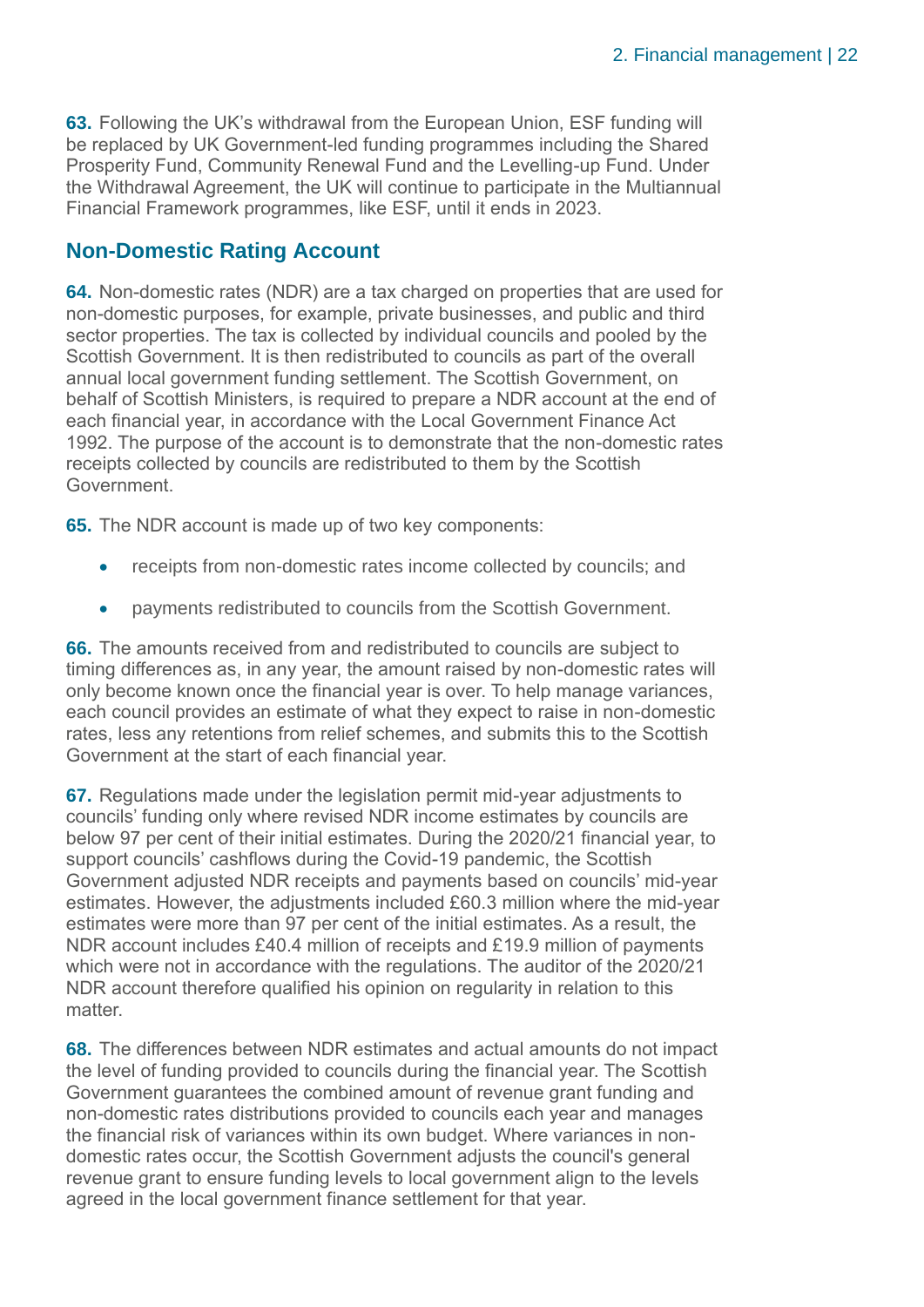# **Apart from payroll, financial systems of internal control operated effectively**

**69.** As part of our audit, we identify and inspect the key internal controls in those accounting systems which we regard as significant to produce the financial statements. Our objective is to gain assurance that the body has systems of recording and processing transactions which provide a sound basis for the preparation of the financial statements.

**70.** Our findings from the review of systems of internal controls were included in our Management Report presented to the Scottish Government Audit and Assurance Committee in June 2021. We concluded that, other than Payroll, the Scottish Government's main systems of internal control operate effectively.

**71.** Our testing identified cases where controls did not operate as expected, mainly within the payroll system. Our findings on payroll included actions identified from previous years' audits where management action remains outstanding. We recognise that several improvements to the control environment have been introduced over the course of the financial year.

**72.** It is essential that management take action to address these weaknesses to ensure that risks to the systems are minimised and the integrity of the systems is maintained. Control weaknesses identified in previous years which are not addressed by planned management actions increase the risk of fraud and error remaining undetected.

### **The Scottish Government applied appropriate controls for new or extended Covid-19 procurement contracts**

**73.** The Scottish Government is responsible for establishing arrangements for the prevention and detection of fraud, error and irregularities. Furthermore, the Corporate Board is responsible for ensuring that its affairs are managed in accordance with proper standards of conduct by putting effective arrangements in place.

**74.** We have reviewed the arrangements in place to maintain standards of conduct including (the Staff Handbook and Civil Service and Members' Codes of Conduct). There are established procedures for preventing and detecting any breaches of these standards including any instances of corruption. The National Fraud Initiative (NFI) is a counter-fraud exercise across the UK public sector which aims to prevent and detect fraud. The Scottish Government has started to investigate the matches.

**75.** The impact of the pandemic has required public bodies to extend existing contracts and enter new contracts to obtain goods and services to address Covid-19 challenges. We carried out an assessment of the arrangements in place at the Scottish Government to prevent fraud and corruption in the procurement function. This included a review of a sample of extended or new Covid-19 related contracts and assessing the procurement controls. We concluded that the Scottish Government had applied the appropriate controls regarding new or extended Covid-19 procurement contracts.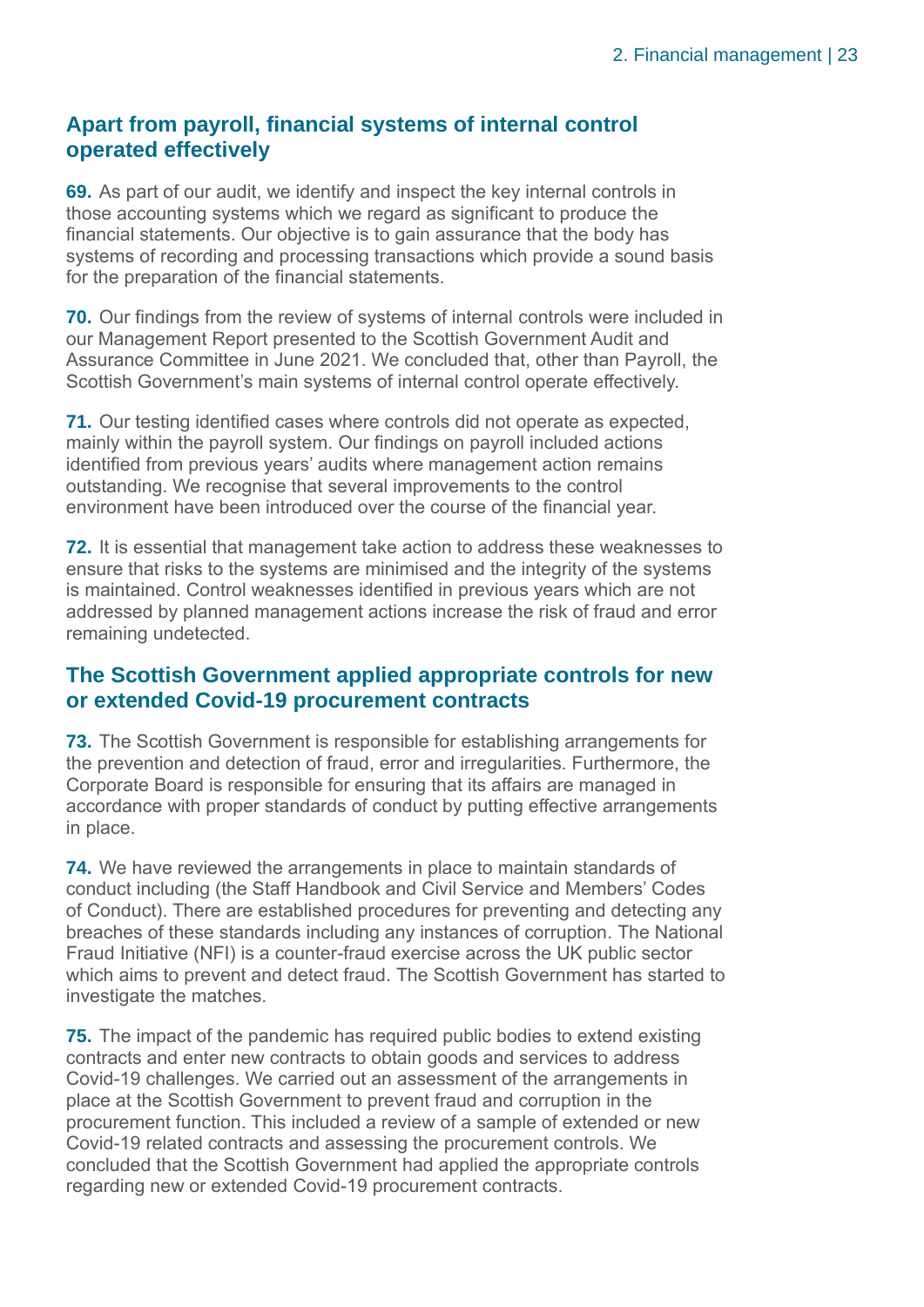# <span id="page-23-0"></span>**3. Financial sustainability**

Financial sustainability looks forward to the medium and long term to consider whether a body is planning effectively to continue to deliver its services

# **Main judgements**

The Scottish Government borrowed to fund resource expenditure for the first time in 2020/21. During the year it borrowed £207 million from the National Loans Fund to be repaid over five years.

The Covid-19 pandemic has brought increased uncertainty and potential volatility to public finances over the medium term. There is uncertainty as to how the economic impact of the pandemic will affect devolved tax and social security powers, as well as the wider pressures on the budget from increased demand for services.

The Scottish Government has committed to the development of a devolved public sector account on a two-stage basis beginning with production of an account at the Scottish Administration level and then add the other directly funded bodies. The second stage which will incorporate NDPBs, other public bodies and local authorities will require more in-depth analysis and review.

# **2020/21 financial position**

**76.** The Consolidated Statement of Financial Position is one of the primary financial statements in the Consolidated Accounts. It summarises what is owned and owed by the core Scottish Government and those public bodies within the consolidated boundary. This shows taxpayers' equity – an accounting measurement of the amount of taxpayers' money applied that has continuing public benefit. It shows how much of this has arisen from the application of parliamentary funding (arising from the Scottish Block Grant, capital borrowing and devolved taxes) and how much resulted from changes in the value of physical assets over time.

**77.** Taxpayers' equity has increased in each of the last five years, largely due to an increase in physical assets (such as property and roads) and financial assets (such as loans and investments). It is important to note that the position does not reflect all the assets and liabilities of the Scottish public sector. Key assets and liabilities are excluded such as capital borrowing, local government borrowing, and all public sector pension liabilities funded from the Scottish Budget.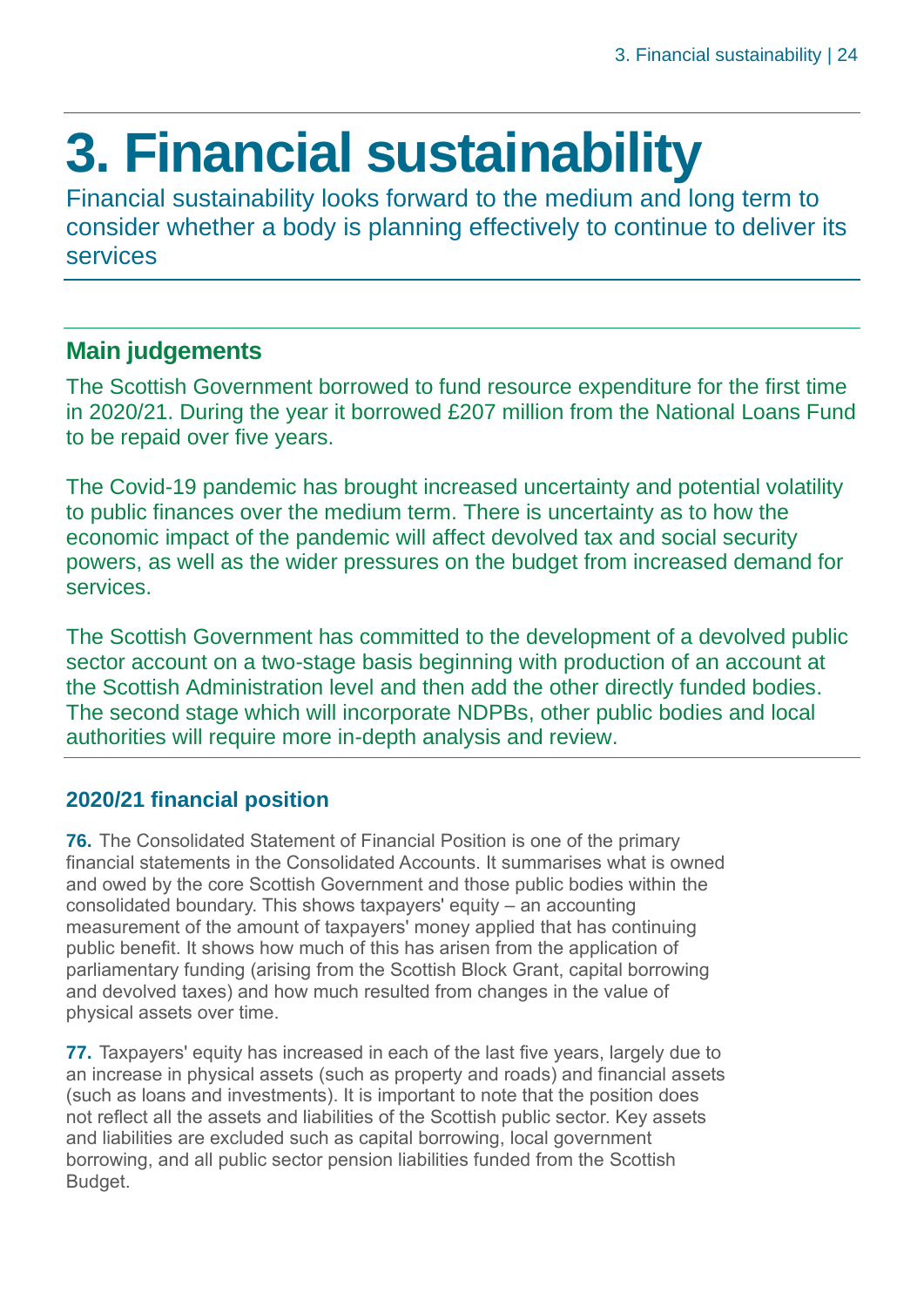# **Capital and resource borrowing were utilised during 2020/21**

**78.** Under the terms of the Scotland Act 2016, Scottish ministers can borrow up to £3 billion for capital purposes, with an annual borrowing limit of 15 per cent (£450 million) of the overall borrowing cap. In 2020/21, the Scottish Government borrowed £200 million. This was less than the £450 million outlined by Scottish ministers as part of the 2020/21 Scottish budget. The loan will be repaid to the National Loans Fund over 25 years. This is in line with timescales outlined in the Fiscal Framework. The Scottish Government have advised that 2020/21 borrowing was used to support its overall capital programme although no details of how this applied to specific projects is included within the Consolidated **Accounts** 

**79.** In 2020/21, the Scottish Government borrowed to fund resource expenditure for the first time. During the year it borrowed £207 million from the National Loans Fund to be repaid over five years. This was within the £300 million limit for Resource Borrowing for the financial year 2020/21. The Scottish Government reported the requirement for resource borrowing arose due to a forecasting issue where the 2017/18 level of Scottish income tax to be received was over-estimated by £204 million.

**80.** As at 31 March 2021, the total principal level of capital borrowing outstanding was £1,219.7 million, with interest of £164.3 million applying over its remaining life. Revenue borrowing outstanding at 31 March 2021 was £207 million with interest of £1.7 million accruing over the five-year repayment period.

**81.** Details of the overall loan, repayments and interest payments are outlined on pages 55 and 56 of the Consolidated Accounts. The Scottish Government's borrowing and associated repayments are made via the Scottish Consolidated Fund (SCF). Borrowed amounts and repayments are made between the SCF and HM Treasury with the corresponding adjustments made to funding received by the Scottish Government from the SCF. This means there is no associated liability disclosed in the Statement of Financial Position within the Scottish Government's Consolidated Accounts. Details of the amount of capital borrowing and the associated liability are set out within a separate account prepared for the SCF.

### **There is increased volatility to public finances due to the impact of Covid-19**

**82.** In January 2021, the Scottish Government published its third Medium Term Financial Strategy alongside the 2021/22 draft Scottish Budget. The introduction of an annual strategy followed a recommendation from the Parliament's Budget Process Review Group in 2017. The strategy aims to provide an assessment of the medium-term outlook for Scotland's public finances as the financial powers from the Scotland Acts 2012 and 2016 come into effect. The 2021 Strategy sets out its assessment of Scotland's economic and fiscal outlook, as well as a broad spending outlook considering the effects of changing funding levels for government spending. The Scottish Government is due to publish its next iteration of the MTFS alongside its draft 2022/23 budget in December 2021.

**83.** In February 2021, the Scottish Government also published its Capital Spending Review setting out its indicative capital spending allocations in years 2021/22 to 2025/26 that aim to support the implementation of the Government's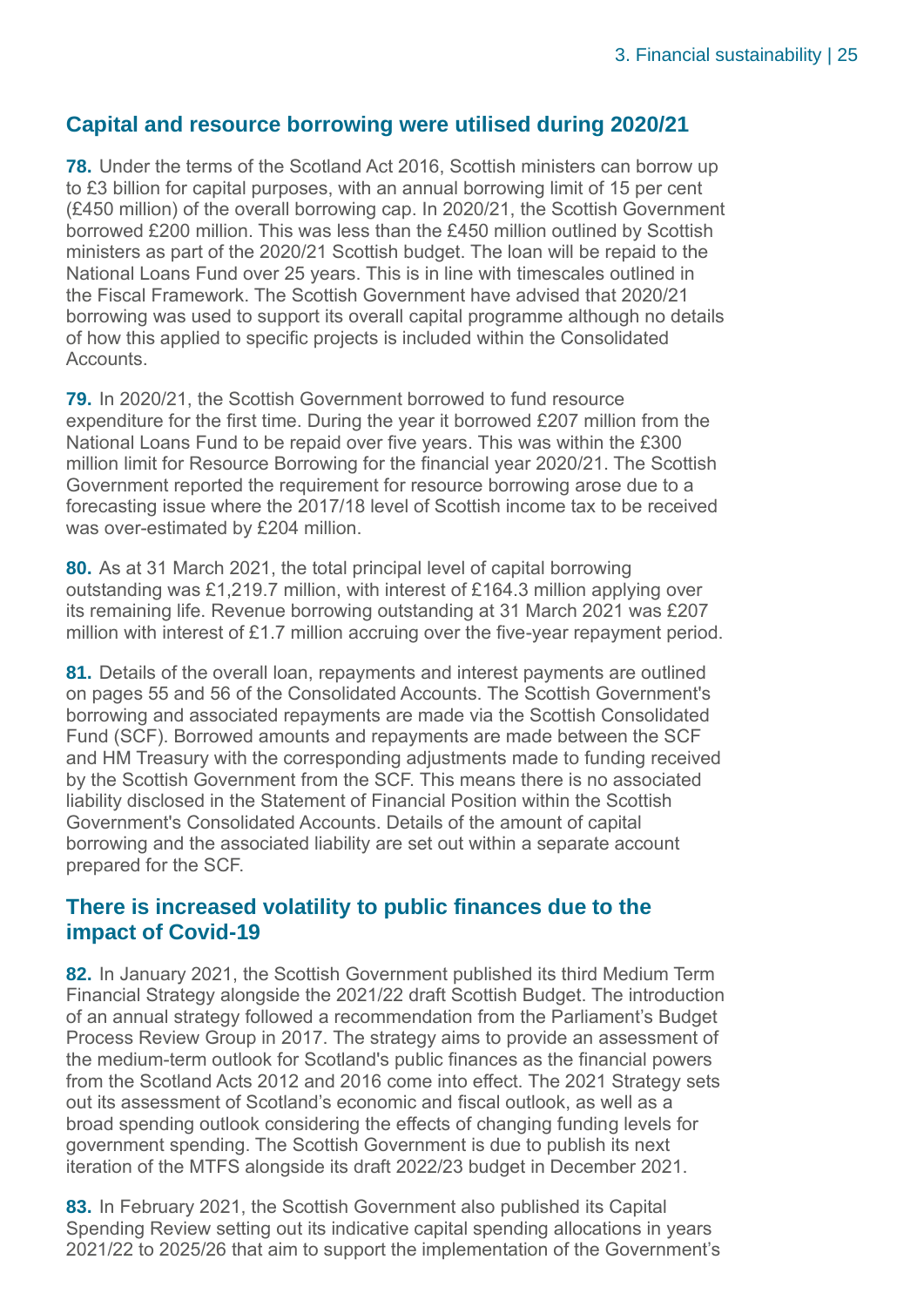Infrastructure Investment Plan published at the same time. Looking ahead, in November 2021, the Cabinet Secretary for Finance and the Economy committed to publishing a Scottish Resource Spending Review before the end of May 2022.

**84.** The Covid-19 pandemic has brought increased uncertainty and potential volatility to public finances over the medium term. There is uncertainty as to how the economic impact of the pandemic will affect devolved tax and social security powers, as well as the wider pressures on the budget from increased demand for services. It is important that these key fiscal publications clearly reflect the likely impact of the pandemic on public finances including on planned outcomes and options for ensuring financial sustainability. This will help to aid Parliament's understanding of the financial risks and opportunities that emerge from the Covid-19 pandemic including the difficult choices required over public spending.

### **The Scottish Government has outlined a two-stage process for the development of Public Sector Accounts**

<span id="page-25-0"></span>**85.** In 2016, the Scottish Government committed to producing a Consolidated Account to cover the devolved public sector in Scotland including total assets, investments and liabilities such as local government borrowing and public sector pension liabilities.

**86.** Progress in finalising the draft account for audit remains slow with the Scottish Government prioritising responding to the Covid-19 pandemic and the preparation of the 2019/20 and 2020/21 Consolidated Accounts. There have also been delays in finalising the 2019/20 Whole of Government Account which forms the basis for these pan-Scotland accounts largely due to ICT issues at HM Treasury.

**87.** The Scottish Government has committed to the development of a devolved public sector account on a two-stage basis. In the first stage, the Scottish Government aims to compile the account at the Scottish Administration level and then add the other directly funded bodies. This will include the 2020/21 financial outturn together with prior year comparators. The Scottish Government plans to provide this account for audit in Spring 2022.

**88.** In the second stage, the Scottish Government plans to further explore the use of the UK Whole of Government Account process to obtain the information about NDPBs, other public bodies and local authorities. The Scottish Government does not expect this to be complete until later in 2022 as incorporating that level of expenditure will require more in-depth analysis and review.

**89.** The consequences of the pandemic and the impact of EU withdrawal continue to pose significant risks to the sustainability of public finances. There remains a need for a public consolidated account to provide a comprehensive and transparent assessment of the state of Scotland's public finances particularly given the financial consequences of the pandemic and the investment required as part of the Government's recovery and renewal plans. This is important for decision making over the longer term as it will provide information about the impact of past decisions on future budgets, the potential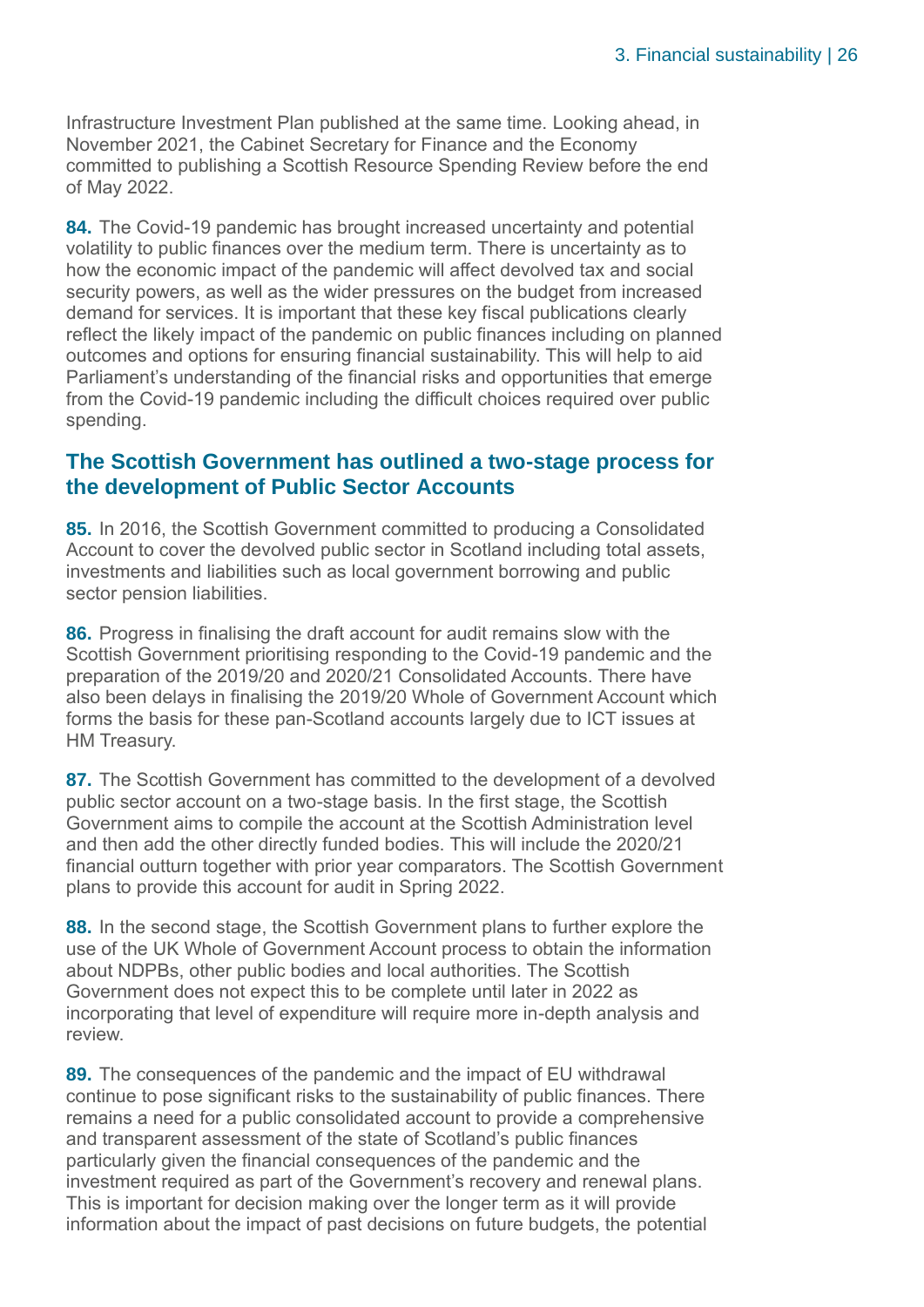risks to financial sustainability and the scale of assets and liabilities, including those held by publicly owned companies.

**90.** We note the commitment made by the Scottish Government to the development of this account. We urge the Scottish Government to move as swiftly as possible towards fulfilling this revised timetable.

# **Recommendation 5**

The Scottish Government should commit to its revised timetable over the production of public consolidated accounts. Public sector accounts will be important to identifying the potential risks to financial sustainability including the scale of assets and liabilities held by the devolved public sector in Scotland. [\(Appendix 1, Point 5\)](#page-33-0)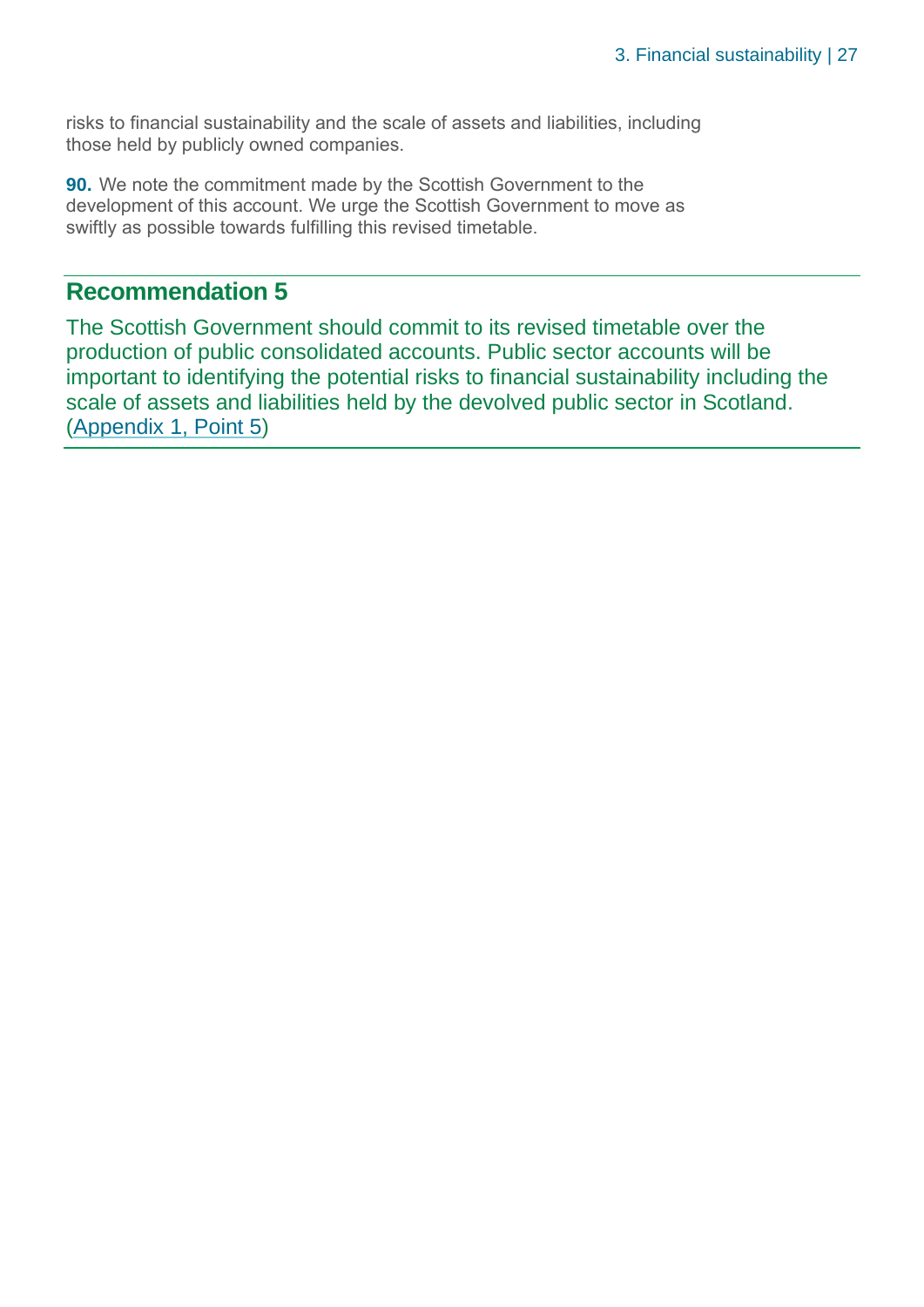# <span id="page-27-0"></span>**4. Governance and**

# **transparency**

The effectiveness of scrutiny and oversight, and transparent reporting of information

# **Main judgements**

The Scottish Government strengthened aspects of its governance arrangements. During 2020/21, there was a strong focus on the impact of the Covid-19 pandemic on the organisation, including the challenges facing staff capacity and wellbeing.

Significant changes have taken place across a number of important leadership roles within the Scottish Government, including a new Permanent Secretary, who will take up post in January 2022. Strong leadership and effective governance will remain critical as the Scottish Government seeks to recover from the effects of the pandemic and plan for the future.

# **Governance arrangements have operated effectively during the Covid-19 pandemic**

**91.** A Governance Statement prepared by the Permanent Secretary is a key feature of the Consolidated Accounts. It forms part of a wider accountability report and summarises how the core Scottish Government organisation is controlled and directed. The statement confirms that it complies with relevant guidance on corporate governance. It also highlights the main risks and opportunities for the organisation and any significant internal control issues in 2020/21. We are content that the Governance Statement is consistent with the financial statements and has been prepared in accordance with guidance issued by the Scottish Ministers.

**92.** The Scottish Government has strengthened aspects of its governance arrangements. During 2020/21, there was a strong focus on the impact of the Covid-19 pandemic on the organisation, including the challenges facing staffing capacity and wellbeing. The scale and pace of demands placed considerable strain on staff across the organisation combined with existing capacity pressures and the challenges of remote working. Improvements to risk management processes continue to evolve and embed across the organisation. This includes greater scrutiny and challenge of risks at both portfolio and corporate level. There remains scope for greater clarity on the impact of planned actions on reducing risk levels and the anticipated time taken to achieve risk targets across the organisation.

**93.** Over the last year, there were several changes to the Scottish Government's Corporate Board. These included new Directors General for both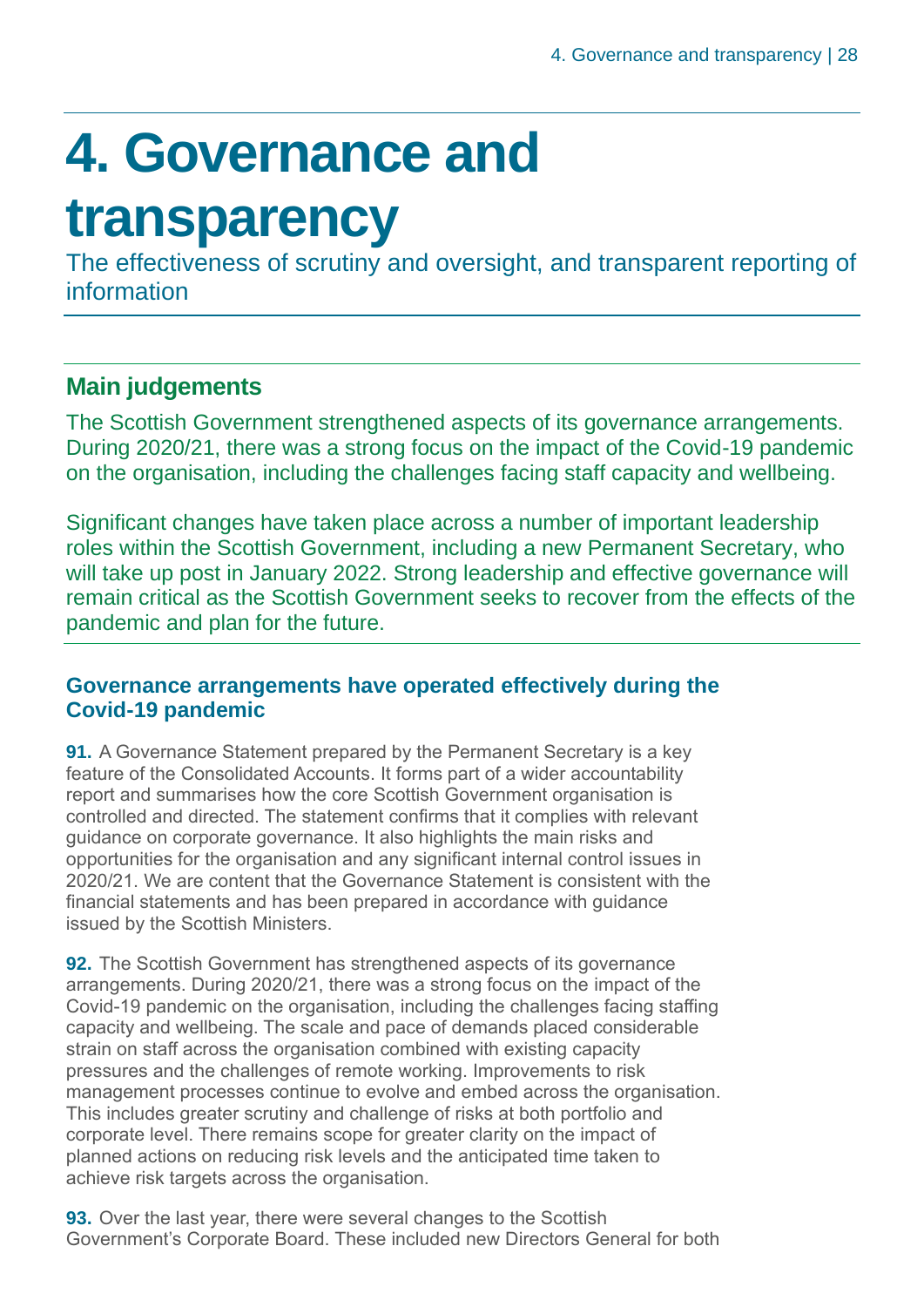Education and Justice, and Health and Social Care portfolios. In addition, there were new appointments to the posts of Director of Communications, Ministerial Support and Facilities and, Equality, Inclusion and Human Rights. A new Chief Financial Officer also started in November 2020.

**94.** This level of change will continue into next year with a new Permanent Secretary starting in January 2022. DG Economy retired in November 2021 with the role being split into DG Economy and DG Net Zero. External recruitment campaigns were run during 2021 for the posts of DG Economy and DG Net Zero were unsuccessful in identifying appointable candidates. These have been filled on an interim basis and will be re-advertised in early 2022. These are key roles for the Scottish Government and are essential to achieving the objectives set out in the national outcomes.

**95.** Currently, there are ten Non-Executive Directors (NXDs) whose role is to provide support and challenge to the Scottish Government. Three of the four NXDs currently serving on the Corporate Board will reach the end of their term during 2022. One other NXD left the Scottish Government during 2020/21 and was replaced later in the year.

<span id="page-28-0"></span>**96.** The changes in senior leadership roles presents a good opportunity for the Scottish Government to reflect further on its governance and operational structures, its decision-making processes, and its overall senior capacity to ensure it can fully support the various demands, both internal and external, on the organisation in the years ahead. It will be important that the Scottish Government limits the use of interim appointments to ensure greater stability and certainty within its leadership group. Overall, it remains important for the Scottish Government to keep its governance arrangements under review to ensure they remain fit for purpose, particularly during this continuing period of change and uncertainty.

# **Recommendation 6**

The Scottish Government should continue to review its governance arrangements to ensure they remain fit for purpose, particularly as changes are made to its leadership. The use of interim appointments should be limited where possible to ensure greater stability and certainty within its leadership group. [\(Appendix 1,](#page-33-0)  [Point 6\)](#page-33-0)

### **Arrangements for sponsoring public bodies remains an area of concern**

**97.** The Scottish Government's arrangements for sponsoring public bodies remains an area of concern. Last year, we reported that the Scottish Government had taken initial steps to improve the effectiveness of its role in sponsoring public bodies but that the establishment of a governance hub module on sponsorship training, accreditation for sponsors and workshops and networking events for Accountable Officers and sponsors had largely paused due to Covid-19.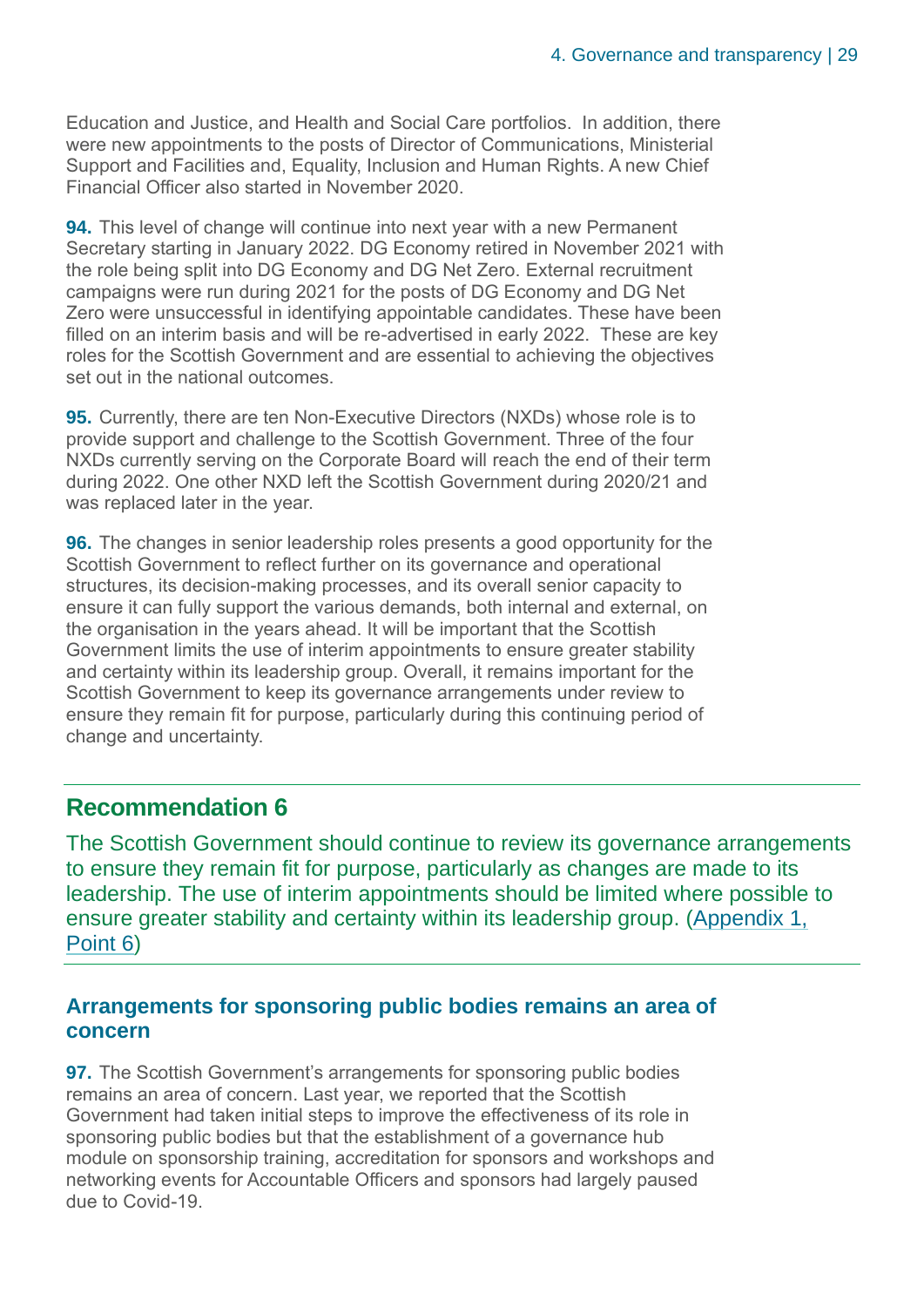**98.** We are pleased to report that the Public Bodies Unit has restarted its support and training role for sponsors. An online support portal has been launched providing guidance and training to sponsorship staff and a programme of training events has restarted. A training package has been developed and delivered to sponsor teams across the Scottish Government, and training has also been provided during the year to board members and practitioners, including Accountable Officers.

**99.** During 2021, the Scottish Government commissioned an external consultant to conduct a review of the Scottish Government's relationships with public bodies. The review will consider the current delivery of sponsorship arrangements within the Scottish Government including how it should organise and manage its relationships with public bodies. It will also consider how sponsors and public bodies can effectively manage risk and escalation of issues when challenges arise. The report is expected to make a number of recommendations for improvement and is due to be considered by the Scottish Government's Executive Team before the end of 2021. We shall review the effectiveness of changes made in forthcoming audit work.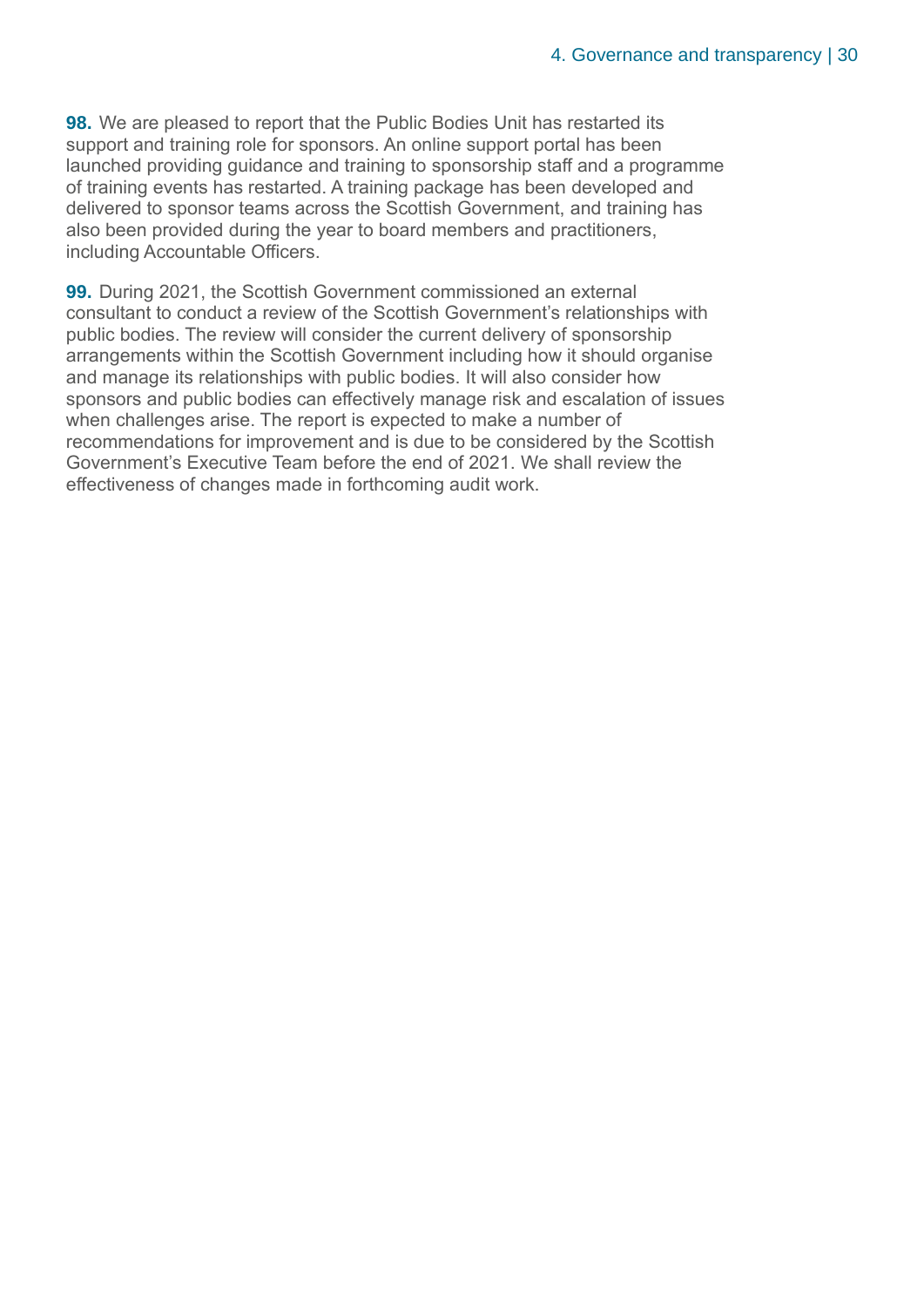# <span id="page-30-0"></span>**5. Value for money**

Using resources effectively and continually improving services

# **Main judgement**

The Scottish Government has overall arrangements in place to support performance management. It is recognised that performance management processes require review to ensure they are fit for purpose and remain relevant.

# **The Performance Report within the Consolidated Accounts could be further improved**

**100.** In addition to the opinion on the performance report covered in Part 1 of this report, we also consider the qualitative aspects of the performance report included in the annual report and accounts.

**101.** The 2020/21 Consolidated Accounts include a performance report and an accountability report in line with the requirements of the Government Financial Reporting Manual (FReM). In May 2020, HM Treasury outlined minimum reporting requirements to support public bodies in their preparation of financial statements to reflect the pressures facing them as a result of the pandemic. This included the option to omit certain aspects of performance reporting.

**102.** The Scottish Government's performance report summarises financial performance for the year, with emphasis on performance against budget. It also contains some specific performance information which is required by current guidance on supplier payment performance, and signposts where more information is available on sustainability and environmental performance.

**103.** The purpose of a performance report is to provide information on a body, its main objectives and strategies, and the principal risks that it faces. It is required to provide a fair, balanced and understandable analysis of a body's performance and, is essential in helping stakeholders understand the financial statements. The performance report is therefore an opportunity for the organisation to 'tell its story' and enhance openness and transparency.

**104.** We concluded that the Scottish government's performance report met the requirements of the FReM but that enhancements could be made by introducing relevant diagrams and tables and by linking better the individual sections.

**105.** The performance report provides information around the impact of Covid-19 on performance during the year and the shift of priorities to address the different stages of the pandemic. The impact on national outcomes is well documented in [Scotland's Wellbeing: The Impact of COVID-19](https://nationalperformance.gov.scot/scotlands-wellbeing-impact-covid-19) published in December 2020 by the Scottish Government. Initial evidence indicates that some outcomes were more adversely affected than others and that some will have a longer-term impact on society with existing inequalities expected to widen further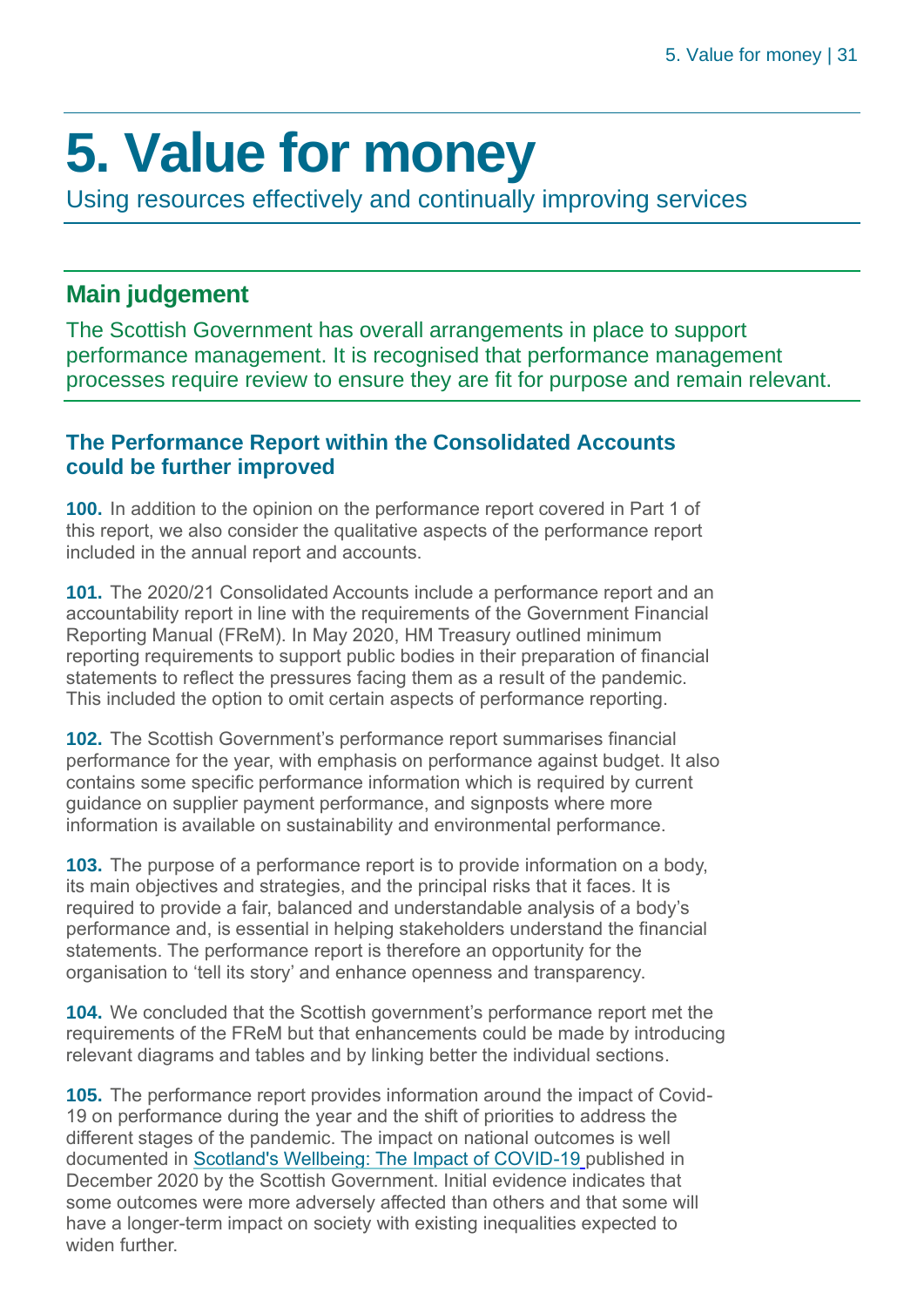**106.** For 2020/21, the Performance Analysis section of the performance report has been largely redesigned to provide the reader with a range of information on each portfolio's policy aims, impact of Covid-19 on these priorities, the deliverables during the year and the intended contribution to the national outcomes.

<span id="page-31-0"></span>**107.** The additional information is welcome, but it requires to be refined further to ensure greater accessibility and transparency to the reader. It is difficult to form an overall picture of the performance of the Scottish Government from the various strands of information presented. In the absence of defined, measurable targets, it is difficult for the reader to assess whether the national outcomes are being achieved. In addition, it is challenging to link the performance information with the individual portfolio outturn statements which are provided in the financial statements.

**108.** The Scottish Government acknowledges that there is further room for improvement in the transparency of the reporting and the links between performance analysis and financial performance in the portfolio outturn statements. Further changes will enhance reporting to the Scottish Parliament and the public and help strengthen accountability and scrutiny.

### **Recommendation 7**

The Scottish Government should ensure greater accessibility and transparency of its performance reporting within the Consolidated Accounts, including better links between spending in portfolios and performance towards achieving national outcomes. This will help strengthen accountability and scrutiny of the Scottish Government's own performance.

Further enhancements could be made by introducing relevant diagrams and tables in the Performance Report. [\(Appendix 1, Point 7\)](#page-33-0)

### **The Scottish Government had overall arrangements in place to support performance management**

**109.** Value for money is concerned with using resources effectively and continually improving services. The Governance Statement also refers to the use of the balanced scorecard to assist the scrutiny of the key performance indicators and outlines progress towards the National Performance Framework outcomes.

**110.** In response to the pressures of the Covid-19 pandemic, the Performance Board met twice during 2020/21 and its responsibilities in the intervening periods were dealt with by the Executive Team. These responsibilities included oversight of the delivery of the National Performance Framework and the Programme for Government. Regular updates were also provided to Assurance Boards using the balanced scorecard.

**111.** The balanced scorecard brings together key performance information and is intended to complement Directorate performance monitoring and risk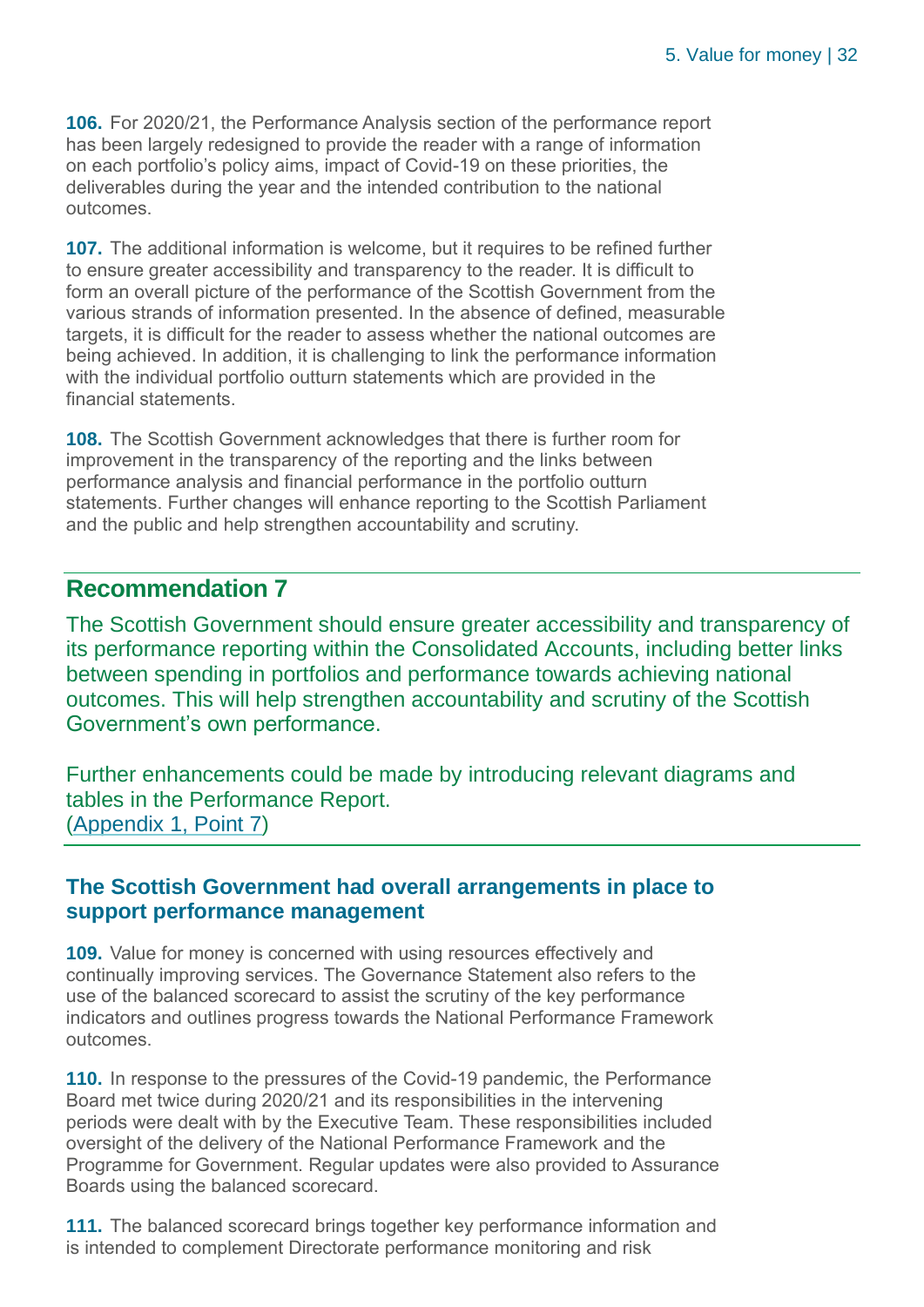management, and includes progress updates of the Government's highest profile commitments.

**112.** At the June 2021 meeting of the Corporate Board, a significant review of the Corporate balanced scorecard was agreed. The Scottish Government has recognised that the current systems of performance reporting across all policy areas lacked integration and there was a disconnect between reporting on targets, key deliverables, spending, and contribution to outcomes.

**113.** An important element of the new process is the definition and agreement of a clear set of cross-government priorities which the Government want to see progress on and will form the core around which the system to track delivery and performance will be designed.

**114.** The aim is to develop an integrated approach to overseeing progress towards cross- government priorities, which should lead to the delivery of the National Performance Framework's outcomes. Attention has initially focussed on two cross-cutting priorities: child poverty and climate change. It is anticipated that the approach will be rolled out across all other cross – government priorities and reviewed and refined based on experience.

**115.** We consider that the development of this approach will assist the Scottish Government in providing more clarity and transparency in their performance reporting in the Consolidated Accounts.

### **National performance audit reports**

**116.** Audit Scotland carries out a national performance audit programme on behalf of the Accounts Commission and the Auditor General for Scotland. In 2020/21 a number of reports were published which may be of direct interest to the body. These are outlined in [Appendix 4.](#page-50-0)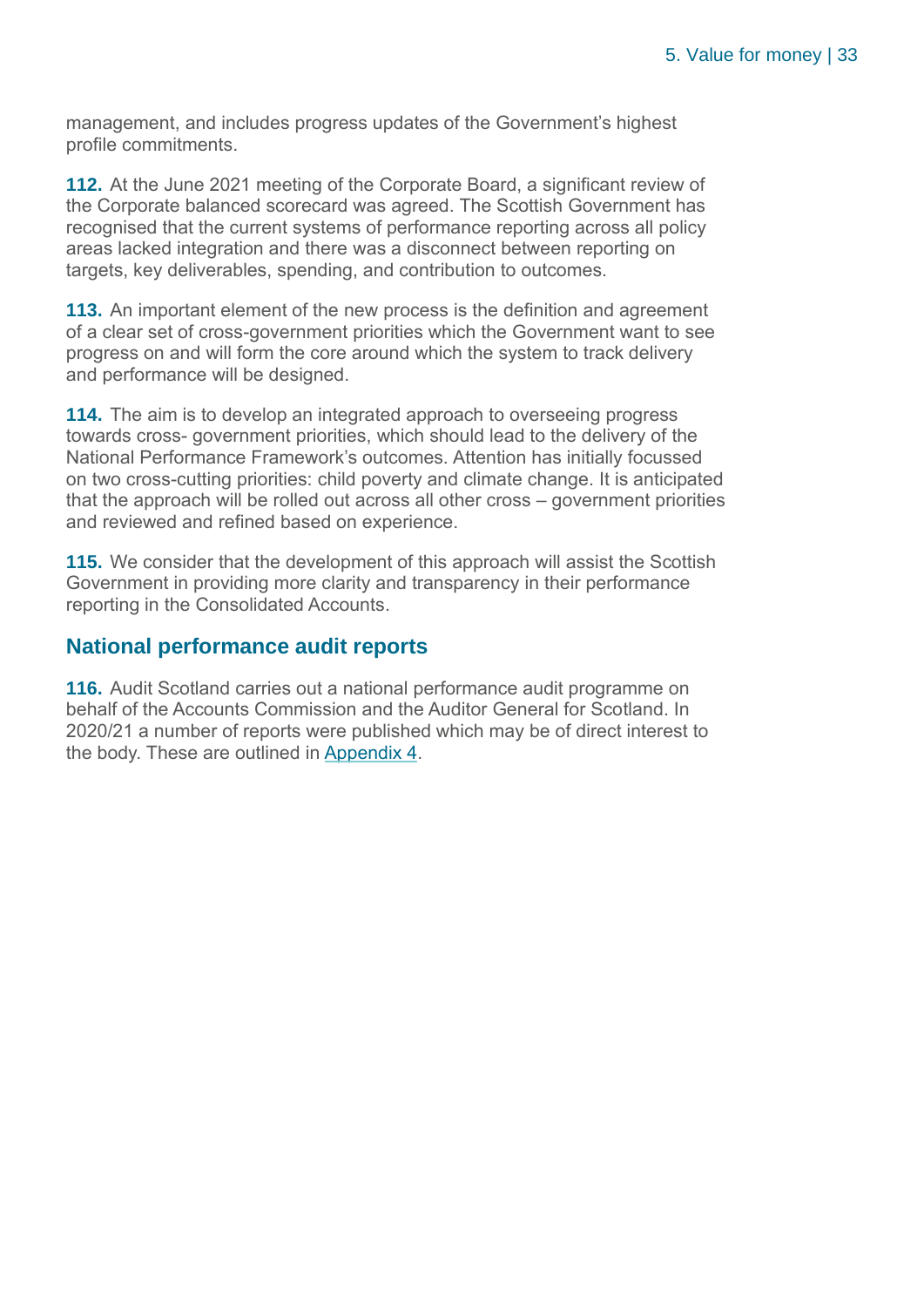# <span id="page-33-0"></span>**Appendix 1. Action plan 2020/21**

# **2020/21 recommendations**

### **1. Preparation of financial statements**

The unaudited Consolidated Accounts were received on 30 September 2021 but there were a number of incomplete sections. An updated version was received 6 weeks later but there remained some outstanding areas which were not finalised until December 2021.

There is a risk that the audit is not completed in line with the statutory timetable and that the financial statements are qualified due to an absence of appropriate working papers.

The Scottish Government should review their internal processes for the provision of a complete set of unaudited accounts for audit review and responding to audit queries to ensure the audit can be completed timeously.

### [Paragraph 15](#page-6-1)

### **Issue/risk Recommendation Agreed management action/timing**

### Agreed.

Processes and scheduling need to improve to deliver more efficient processes and better quality outputs at an earlier stage. It is not, however, accepted that this can be achieved by internal SG processes alone (though these will be reviewed). The scheduling of the accounts and audit of the bodies to be consolidated needs to support what is needed for the draft consolidation deadline.

A lessons learned exercise with Audit Scotland and an internal review of processes and planning will improve the scheduling and structure of accounts production and audit work across the consolidation.

Head of Corporate Reporting

By end March 2022

### **2. Student loans**

We identified a significant number of discrepancies between working papers, disclosures in the accounts and the financial ledger during our audit of student loans. There was a lack of

The process for accounting for student loans should be reviewed to clarify respective responsibilities, minimise the level of errors and increase

Accepted.

We appreciate acknowledgement that this is a complex area of reporting. We will be conducting an end-to-end review of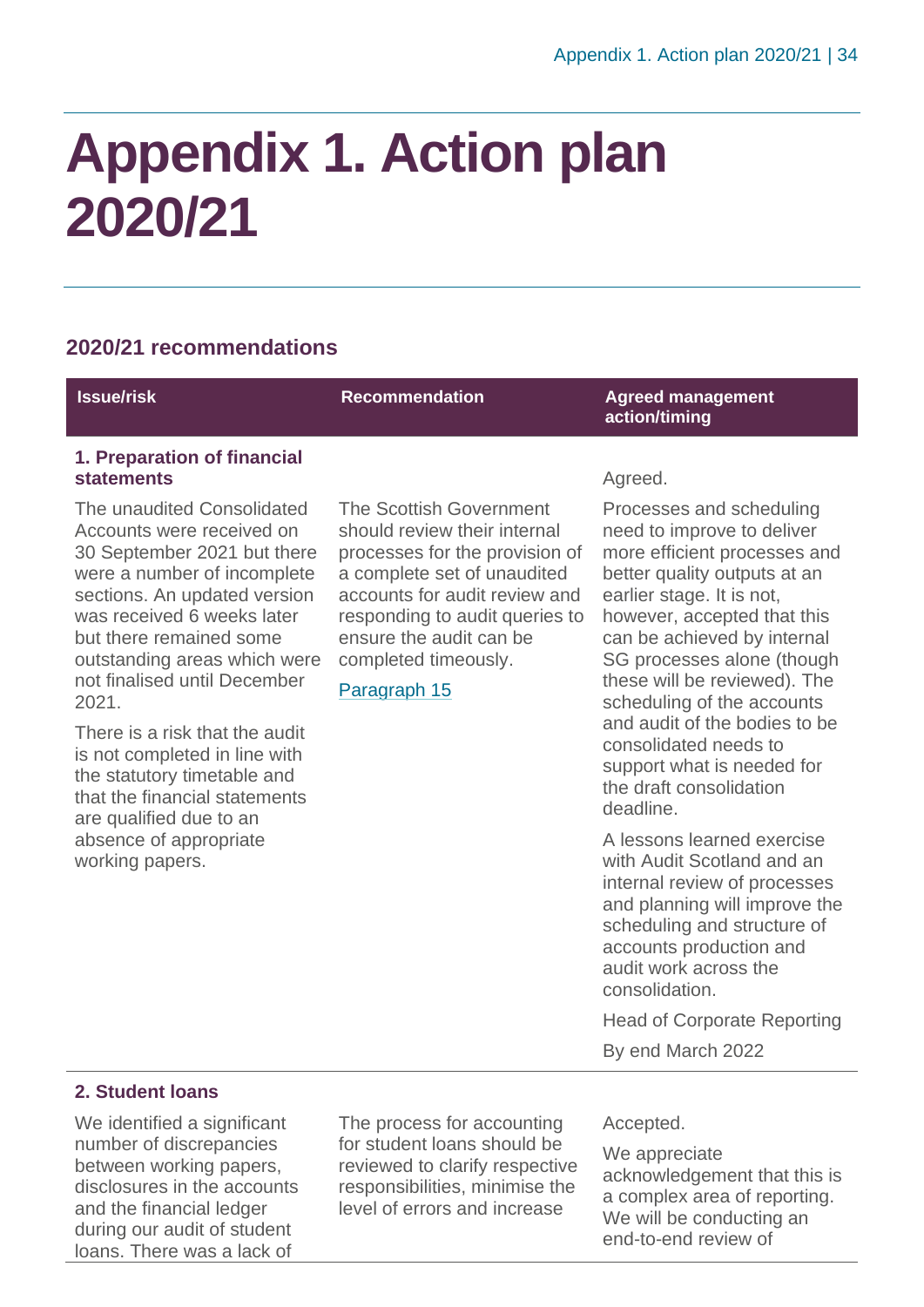| <b>Issue/risk</b>                                                                                                   | <b>Recommendation</b>                         | <b>Agreed management</b><br>action/timing       |
|---------------------------------------------------------------------------------------------------------------------|-----------------------------------------------|-------------------------------------------------|
| clarity on specific<br>responsibilities over                                                                        | overall understanding of this<br>complex area | processes on the reporting of<br>student loans. |
| accounting for student loans<br>between the Scottish<br>Government and SAAS.                                        | Exhibit 2, Point 4                            | <b>SAAS Director of Finance</b><br>31/03/2022   |
| There is a risk that the<br>accounting and disclosures<br>are not in accordance with<br>agreed procedures resulting |                                               |                                                 |

### **3. Covid-19 grants: assessment of fraud and error**

in a material misstatement in the financial statements.

There was no robust estimate of the level of fraud and error related to the business support grants provided in advance to audit. Evidence to support assessments of fraud and error was only provided in late November/early December 2021.

There is a risk that the financial statements will be qualified if there is no regular, robust monitoring, review and reporting of the assessment of the level of fraud and error incurred.

Looking ahead, the Scottish Government should regularly assess and improve its estimates of fraud and error in Covid-19 grant related schemes. In doing so, the Scottish Government should consider direct testing of a sample of payments to assure themselves that estimates are robust and that controls to detect and prevent fraud and error are working in practice. They should also ensure regular public reporting to satisfy high levels of public interest in this area.

### [Paragraph 24](#page-12-0)

Partially accepted.

The timing point is accepted: the comprehensive assurance work has necessarily been retrospective and the Fraud Review was reported to the Governance Board in November. SG colleagues are comfortable with the basis of the estimate provided in the accounts as a defensible view of potential fraud within grants. The suggestion of direct sample testing is not accepted: direct sample testing for fraud of grants administered by third party partners would involve a significant amount of resource and may not be statistically reliable. In addition, the assurance work did not highlight any concerns about the controls operated.

There is additional work and additional reporting as signposted within the accounts. The improvements highlighted in the Fraud Review report will be implemented in any future work.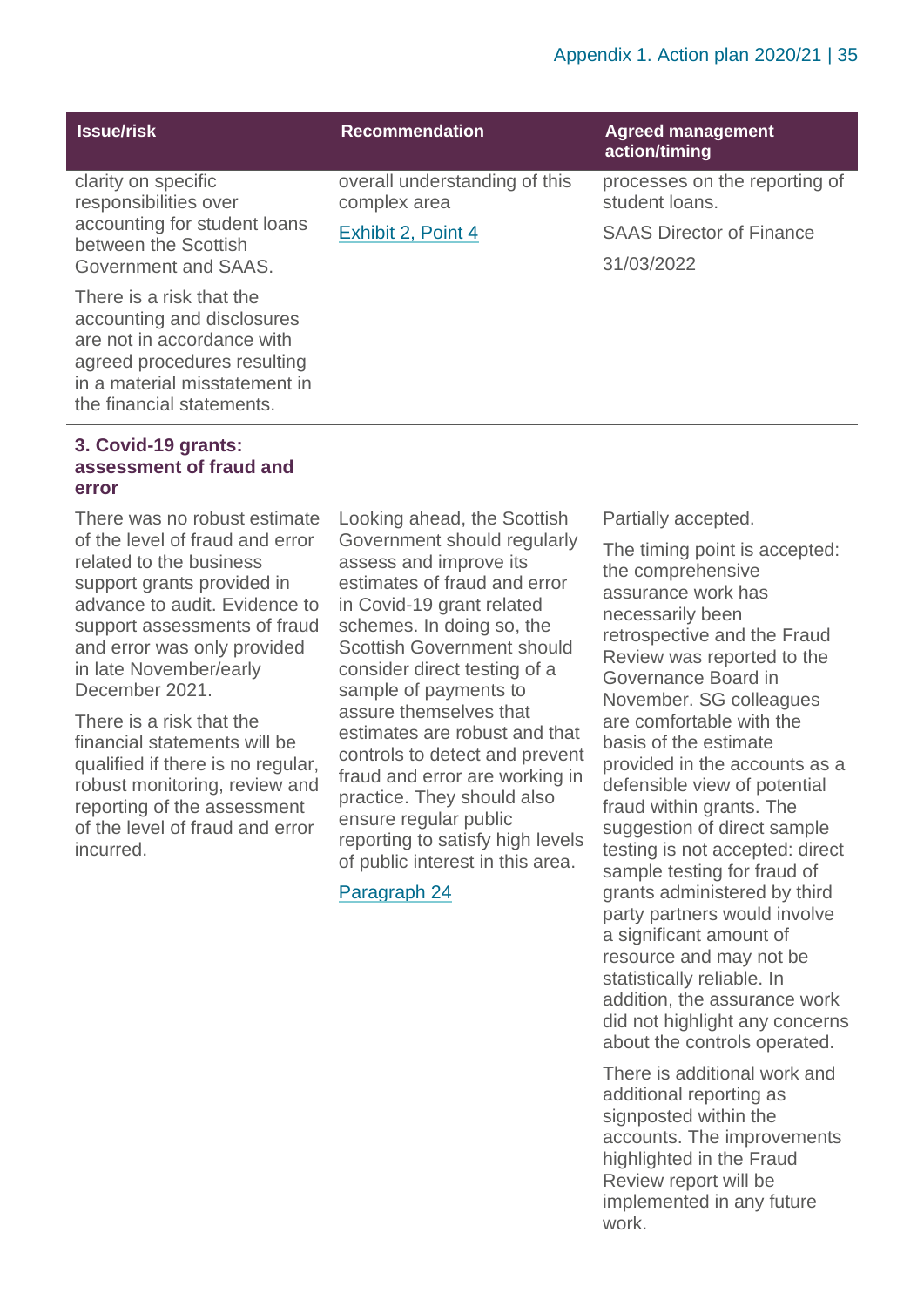| <b>Issue/risk</b> | <b>Recommendation</b> | <b>Agreed management</b><br>action/timing       |
|-------------------|-----------------------|-------------------------------------------------|
|                   |                       | <b>Deputy Director</b>                          |
|                   |                       | <b>Covid Business Resilience</b><br>and Support |
|                   |                       | Ongoing                                         |
|                   |                       |                                                 |

### **4. Public reporting**

Scottish Government analysis indicated that around £8.8 billion was spent on Covid-19 during the year. High-level details are provided in the Scottish Government's accounts over how this money was spent.

There is a risk that there is an insufficient level of publicly available information on how Covid-19 funding was spent, reducing transparency in an area of high public interest.

The Scottish Government should be proactive in publishing comprehensive Covid-19 financial reporting information which clearly links budgets, funding announcements and spending levels. This will increase transparency in the Government's financial reporting in an area of significant parliamentary and public interest.

### [Paragraph 41](#page-17-1)

Accepted in Principle.

The Scottish Government will continue to be proactive in publishing information on funding and spending via Budget documents, accounts and other sources of information and statistics which are not confined to a single financial year, many of which are signposted in these accounts.

A discussion with Audit Scotland about what may be possible was held in early February 2022.

Head of Corporate Reporting

### **5. Public sector accounts**

The Scottish Government has committed to the development of a devolved public sector account on a two-stage basis beginning with production of an account at the Scottish Administration level. The second stage which will incorporate NDPBs, other public bodies and local authorities will require more in-depth analysis and review.

There is a risk that decision making over the longer term will be negatively impacted without a comprehensive and transparent assessment of the state of Scotland's public finances.

The Scottish Government should commit to its revised timetable over the production of public consolidated accounts. Public sector accounts will be important to help identify the potential risks to financial sustainability including the scale of assets and liabilities held by the devolved public sector in **Scotland** 

Paragraph [85.](#page-25-0) 

### Accepted.

The commitment to the two stage approach and the proposed timetable were reported to Parliament by the Cabinet Secretary in November. Work on the Scottish Administration and Scottish Budget follows the completion of all 2020-21 accounts and audits, with the aim of finalising in Spring 2022 before moving on the second stage.

Head of Corporate Reporting Ongoing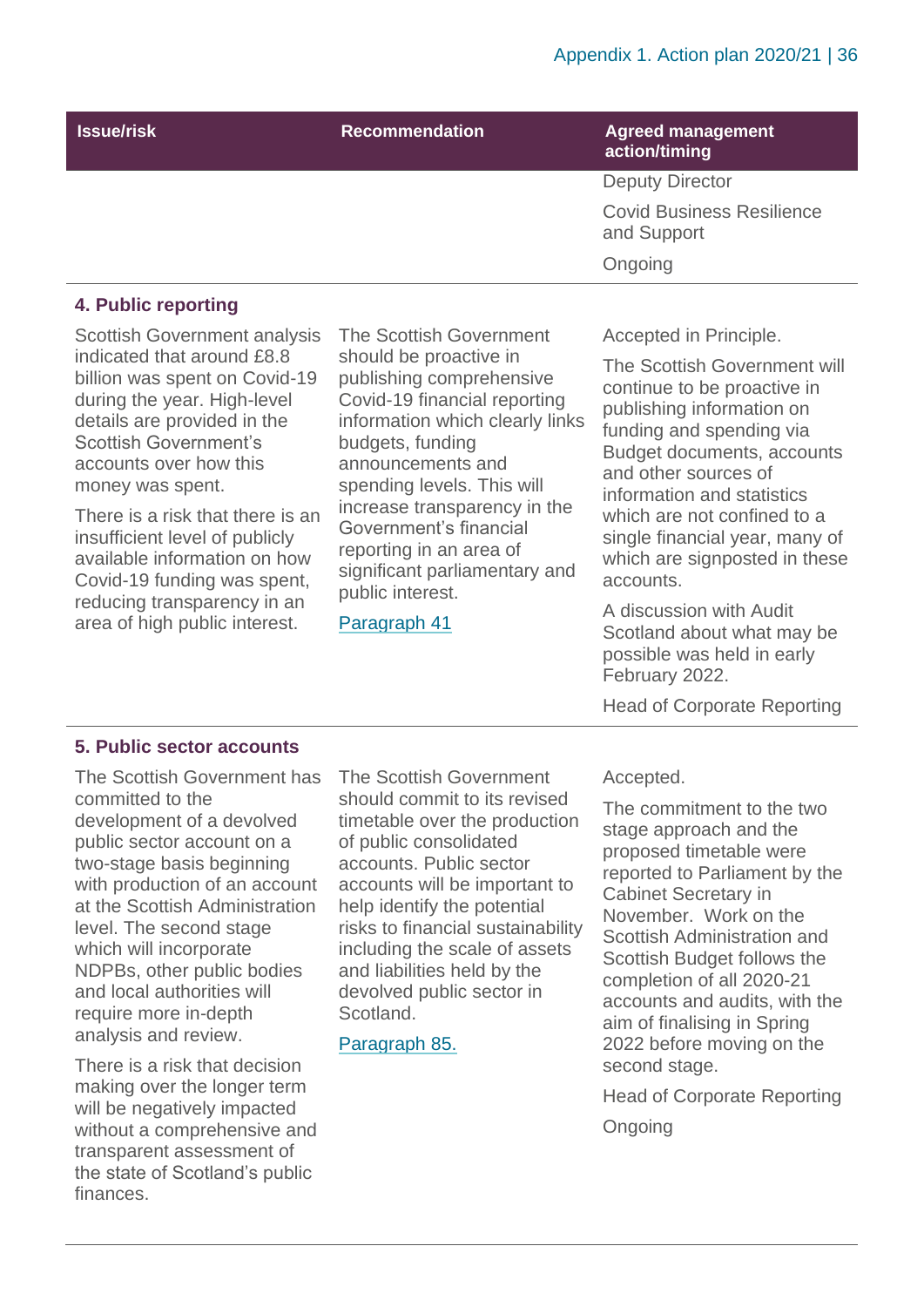### **Issue/risk Recommendation Agreed management action/timing**

#### **6. Governance**

There were several changes to the Scottish Government's Corporate Board with two new Director Generals, two new Directors, a new Chief Financial Officer and a new Permanent Secretary joining. Three of the four Non-Executive Directors currently serving on the Corporate Board will reach the end of their term during 2022.

There is a risk that this loss of knowledge and experience impacts adversely on the effectiveness of leadership within the Scottish Government

The Scottish Government should continue to review its governance arrangements to ensure they remain fit for purpose, particularly as changes are made to its leadership. The use of interim appointments should be limited where possible to ensure greater stability and certainty within its leadership group.

Paragraph [96.](#page-28-0) 

#### Accepted.

Governance arrangements will continue to be held under regular review in the light of evolving good practice. A review of sub board structures is currently underway and due to report to Corporate Board in 2022. Three new NXDs have been appointed and succession planning for Board memberships is regularly reviewed.

Board Secretary

**Ongoing** 

Two DGs were appointed on an interim basis to provide stability and continuity to the Executive Team following unsuccessful external recruitment campaigns. Once the new Permanent Secretary is in post in early 2022, moves will be made to fill these posts on a permanent basis.

Deputy Director

Senior Resourcing and **Staffing** 

31/12/2022

#### **7. Performance reporting**

The performance report requires to be further refined to ensure greater accessibility and transparency to the reader. It is difficult to form an overall picture of the performance of the Scottish Government or assess whether the national outcomes are being achieved. It is challenging to

The Scottish Government should ensure greater accessibility and transparency of its performance reporting within the Consolidated Accounts, including better links between spending in portfolios and performance towards achieving national outcomes. This will help strengthen

Accepted.

Work was undertaken in 2020-21 to redesign the Performance Analysis section of the Performance Report.

We accept and recognise that there are further improvements which can be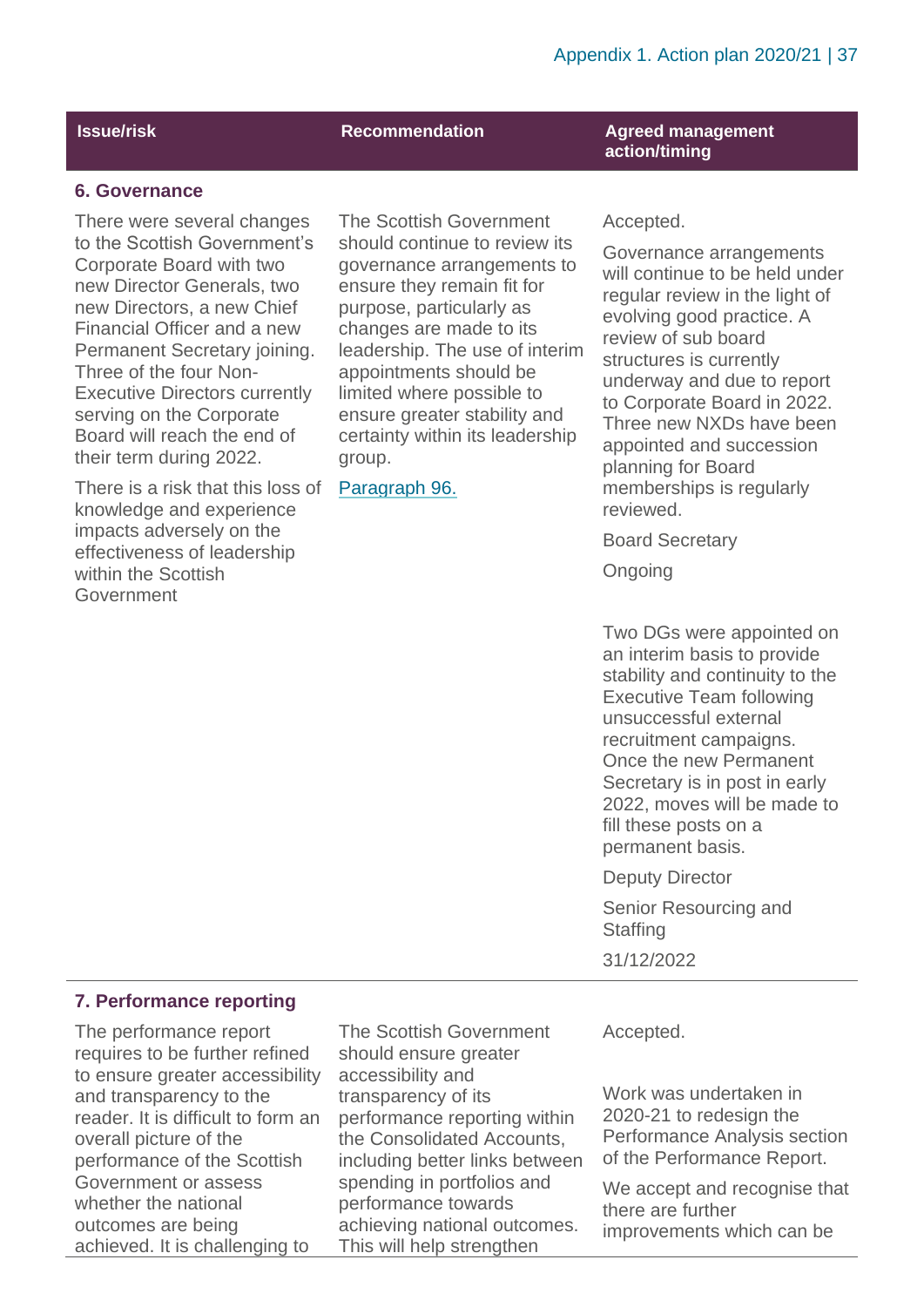| <b>Issue/risk</b>                                                                                                          | <b>Recommendation</b>                                                                                              | <b>Agreed management</b><br>action/timing                                                                                                                                               |
|----------------------------------------------------------------------------------------------------------------------------|--------------------------------------------------------------------------------------------------------------------|-----------------------------------------------------------------------------------------------------------------------------------------------------------------------------------------|
| link the performance<br>information with the financial<br>statements.                                                      | accountability and scrutiny of<br>the Scottish Government's<br>own performance.                                    | made to the Performance<br>Report. As part of this<br>iterative process, we will<br>continue to build on our<br>approach next year, in line<br>with Audit Scotland's<br>recommendation. |
| There is a risk that users of<br>the accounts are unable to<br>gain a clear understanding of<br><b>Scottish Government</b> | Further enhancements could<br>be made by introducing<br>relevant diagrams and tables<br>in the Performance Report. |                                                                                                                                                                                         |
| performance.                                                                                                               | Paragraph 107.                                                                                                     | Director                                                                                                                                                                                |
|                                                                                                                            |                                                                                                                    | Performance and Strategic<br>Outcomes                                                                                                                                                   |
|                                                                                                                            |                                                                                                                    | Autumn 2022                                                                                                                                                                             |

### **Follow-up of prior year recommendations (2019/20 Annual Audit Report)**

the transfer of FMPG into public ownership and oversee options for the future of the company. Looking ahead it will be important for the Scottish Government to clearly outline and maintain

effective sponsoring arrangements for FMPG, including clear roles and responsibilities as well as clarity over future funding

arrangements and

outcomes.

expectations of organisational performance and delivery of

| <b>Issue/risk</b>                  | <b>Recommendation</b>         | <b>Agreed management</b><br>action/timing |
|------------------------------------|-------------------------------|-------------------------------------------|
| 8. Ferguson Marine Port<br>Glasgow |                               |                                           |
| Ferguson Marine (Port              | The Scottish Government       | The establishment of key                  |
| Glasgow) Holdings Limited          | needs to clearly outline and  | reporting structures and                  |
| (FMPG) is a company wholly         | maintain effective            | funding mechanism are                     |
| owned by Scottish Ministers        | sponsoring arrangements       | complete, and active                      |
| established under the              | for FMPG, including clear     | sponsorship and management                |
| Companies Act 2006. In             | roles and responsibilities as | of the shareholding is ongoing.           |
| September 2019, the Scottish       | well as clarity over future   | Objectives have been set for              |
| Government established a           | funding arrangements and      | the Turnaround Director and               |
| new Ferguson Marine                | expectations of               | Poard and are detailed in the             |

Response Division to oversee organisational performance and delivery of outcomes. Board and are detailed in the Framework Document, and form part of the appraisal process and gauge performance.

> The shipyard is preparing a development plan which will evolve into a strategic business plan and capital investment strategy and will include measurable objectives, including progress required to ensure that it becomes more efficient and more competitive.

Deputy Director for Strategic Commercial Interventions.

Ongoing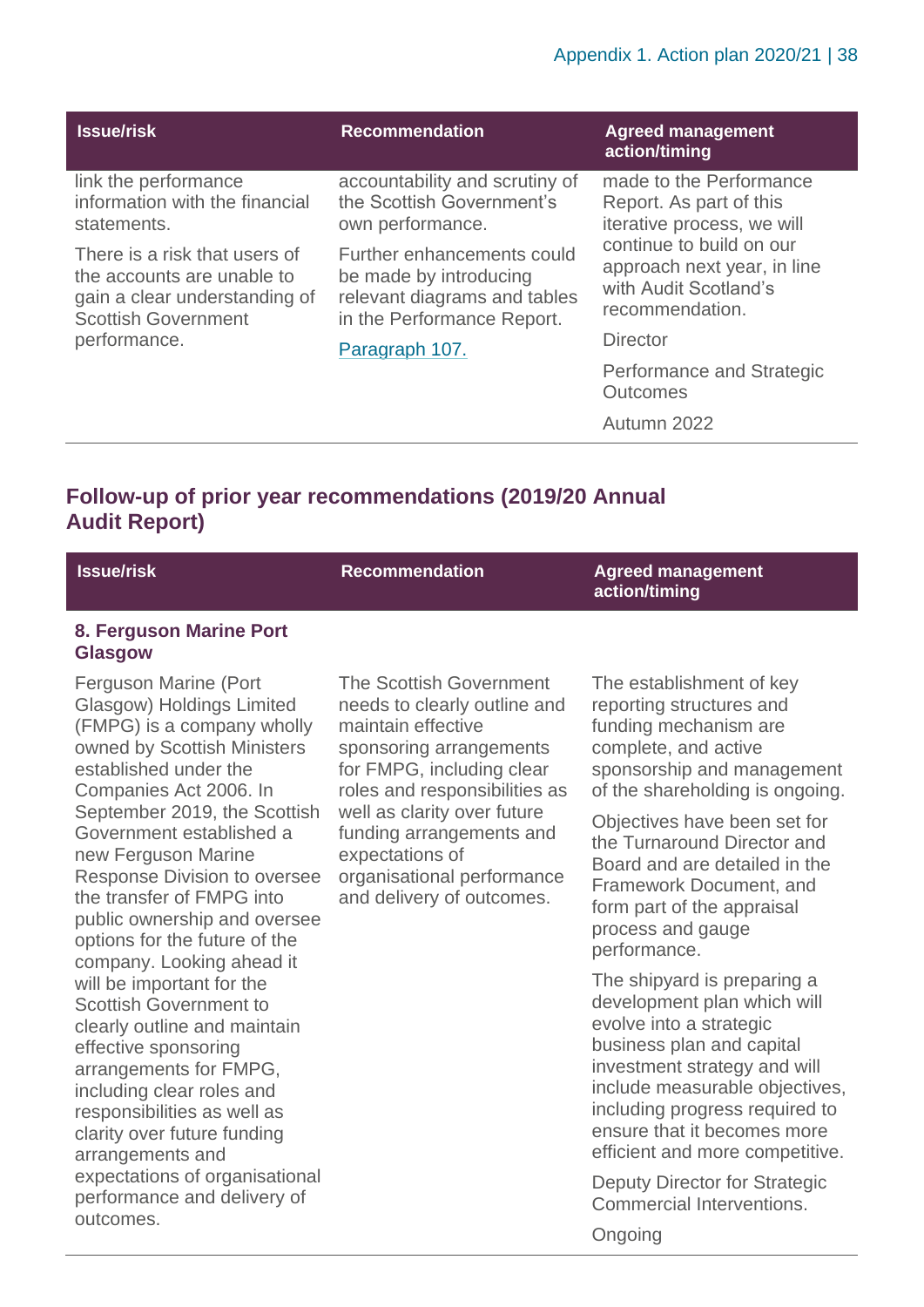**Issue/risk Recommendation Agreed management action/timing**

Risk: There is a risk that the complexity of the arrangements means roles and responsibilities, and expectations of future financial and organisational performance, are not clear.

### **9. Financial interventions in private companies**

This Scottish Government has made some improvements in developing important components of a framework for financial interventions in private companies. The Scottish Government needs to develop this further to outline its approach to risk tolerance, financial capacity and expected outcomes for each case considered. In doing so, it will provide Parliament with the assurance over its strategic objectives in entering any future agreements. This is particularly important as the impact of Covid-19 and EU withdrawal on businesses is likely to increase the expectations and demands on the public sector to provide financial support.

Risk: There is a risk that the Scottish Government provides financial support to private companies without understanding its overall financial capacity, risk tolerance or expected outcomes, potentially increasing the risk of poor decision making.

### **10. National Fraud Initiative**

In our 2018/19 Annual Audit Report, we noted that NFI Completed Completed

The Scottish Government needs to develop its work further to outline its approach to risk tolerance, financial capacity and expected outcomes for each case considered.

The Scottish Government needs to undertake a lessons learned review from its experience of recent financial interventions in private companies.

It will also be important for the Scottish Government to clearly outline its plans for future investment in private companies to ensure there is greater transparency over financial support provided and the value of public funds committed.

The Scottish Government is committed to learning lessons from our experience of interventions and to continuously improving our approach. The principles and guidance in respect of investment in private companies in the SPFM has been further reviewed and extended. The updated framework in the SPFM is expected to be published in March 2022.

Deputy Director for Strategic Commercial Interventions

**Ongoing**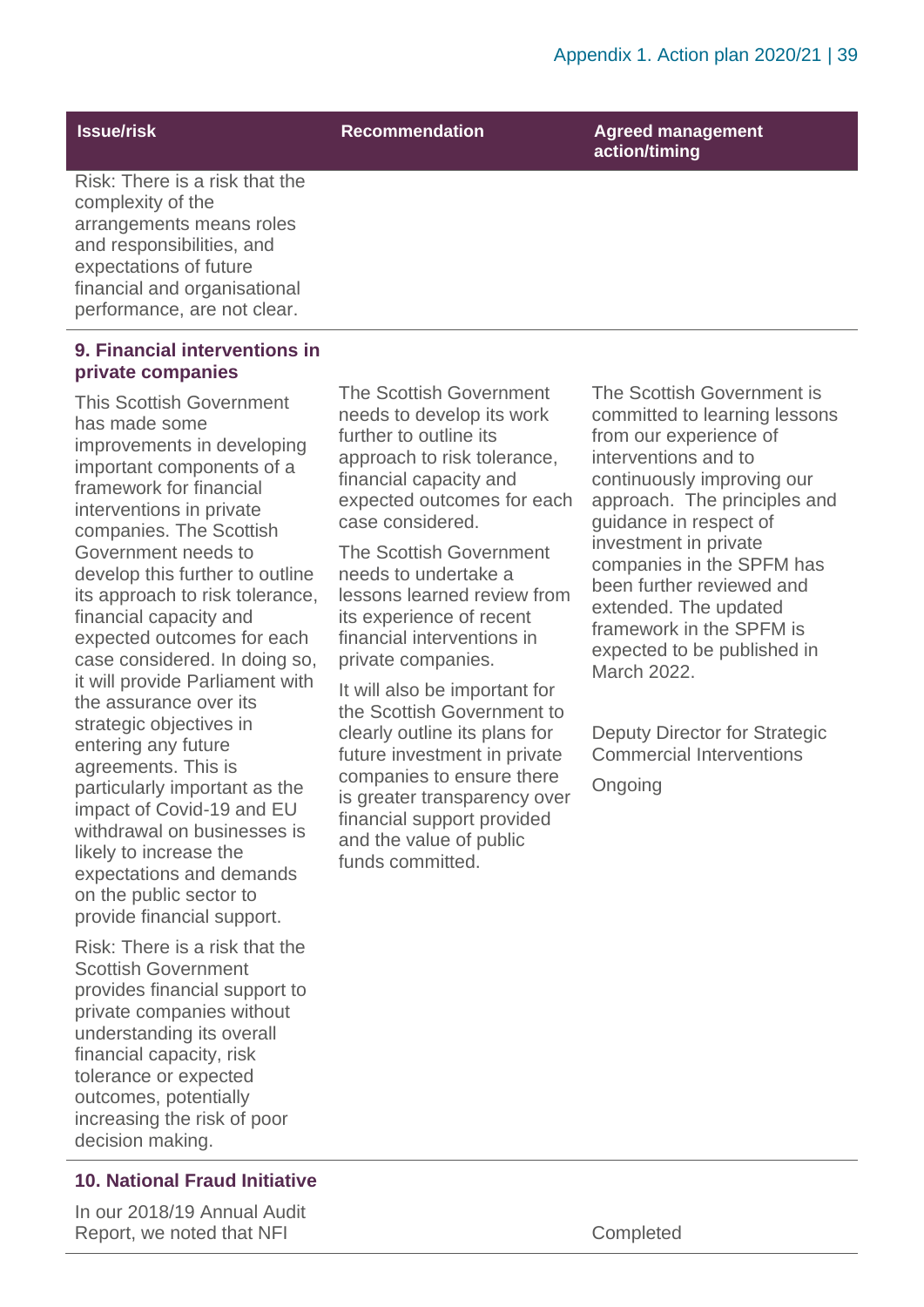| <b>Issue/risk</b>                                                                                                                                                                                                                 | <b>Recommendation</b>                                                                                                                                                 | <b>Agreed management</b><br>action/timing                                                                                                                                                                                   |
|-----------------------------------------------------------------------------------------------------------------------------------------------------------------------------------------------------------------------------------|-----------------------------------------------------------------------------------------------------------------------------------------------------------------------|-----------------------------------------------------------------------------------------------------------------------------------------------------------------------------------------------------------------------------|
| was included in the Annual<br>Fraud Report presented to<br>SGAAC, however this only<br>referred to outcomes for the<br>exercise across Scotland and<br>not the Scottish<br>Government's specific results                          | <b>The Scottish Government</b><br>should routinely report its<br>own progress in responding<br>to NFI data matches to the<br><b>Audit and Assurance</b><br>Committee. | The 2019/20 fraud report<br>included this information and<br>there will be appropriate<br>reporting going forward.<br>The specific SG outcomes                                                                              |
| and progress.<br>At the time of our review,<br>some work on procurement<br>matches had not been<br>completed by the Scottish<br>Government due to staff<br>resourcing issues.                                                     |                                                                                                                                                                       | from the NFI exercise are<br>included in the 2020-21<br>Governance Statement and<br>also within the 2020-21 Annual<br>Fraud report provided to<br>Corporate Board and to the<br><b>SG Audit and Assurance</b><br>Committee. |
| Risk: There is a risk that the<br><b>Scottish Government's</b><br>progress and performance in<br>relation to NFI may not be<br>subject to appropriate levels<br>of scrutiny if information<br>reported to SGAAC is<br>incomplete. |                                                                                                                                                                       |                                                                                                                                                                                                                             |

### **11. Medium term financial strategy (MTFS)**

The Scottish Government postponed its planned May 2020 publication of its annual medium term financial strategy (MTFS) until January 2021 to better reflect the likely impact of the pandemic on public finances. There is a need for the strategy to make clearer the links between planned spending options and expected outcomes outlined in the National Performance Framework to aid Parliament's understanding of the financial risks and opportunities emerging from the Covid-19 pandemic.

Risk: Without good analysis of high-level financial plans linked to expected outcomes, there is a risk that it will make

The Scottish Government should make clearer the links between planned spending options and expected outcomes in the National Performance Framework to aid Parliament's understanding of the financial risks and opportunities emerging from the Covid-19 pandemic.

2019/20 Response: The Scottish Government have a slightly different view to Audit Scotland on the role of the MTFS, which is guided by the recommendations of the BPRG in that the MTFS should be a means of focusing on the longer-term sustainability of Scotland's public finances rather than establishing a comprehensive outcome link.

2020/21 Response: The 2021 MTFS was published alongside the Budget 2022/23 and Resource Spending Review Framework on 9 December 2021. The 2022 publication will revert to its usual timing in May.

DG Scottish Exchequer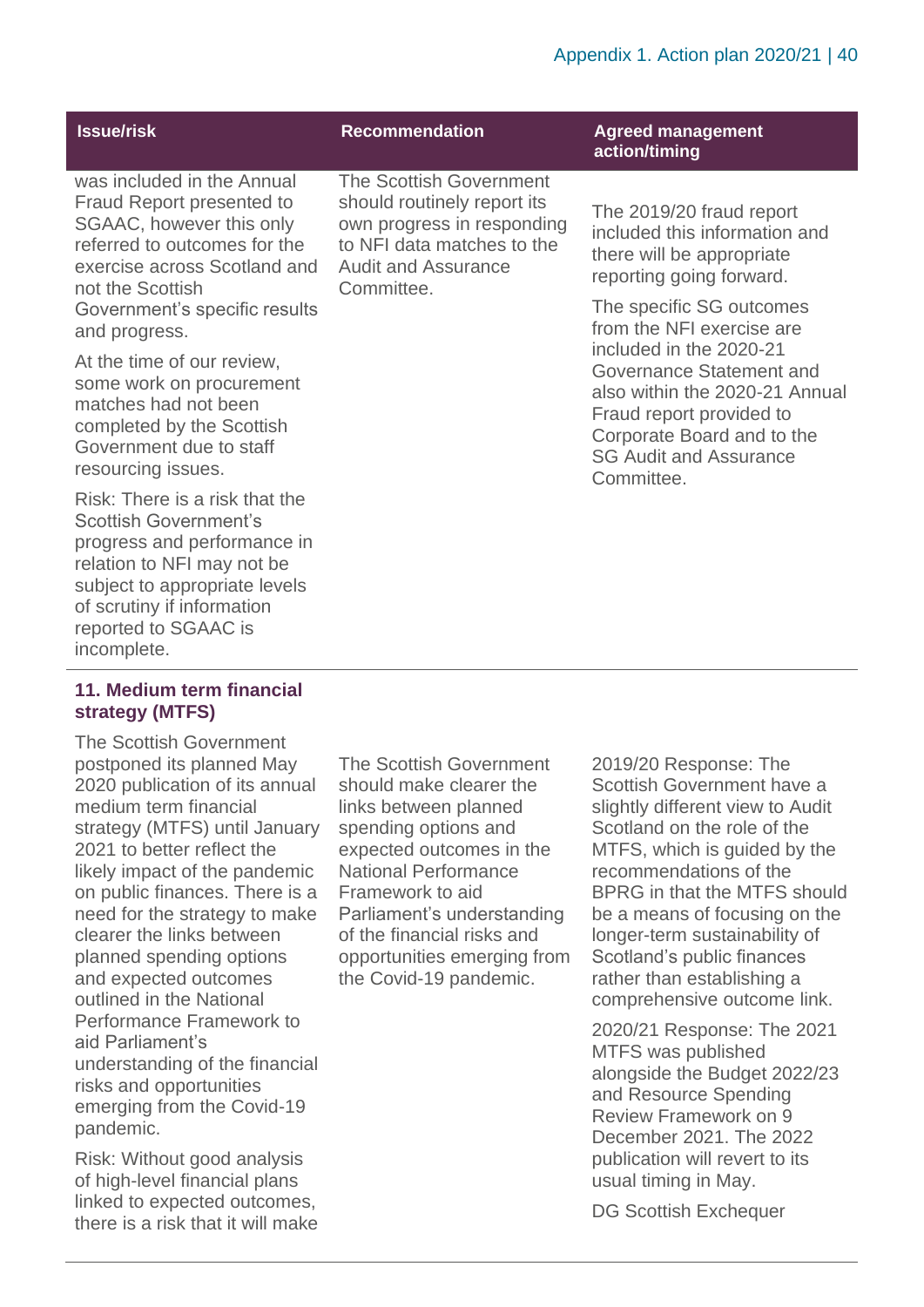**Issue/risk Recommendation Agreed management action/timing**

Parliament's scrutiny of the 2021/22 budget more difficult.

### **12. Capital borrowing**

This is the fifth year that the Scottish Government has used its capital borrowing powers and, as at 31 March 2020, the total principal level of capital borrowing outstanding was £1,071.6 million, with interest of £144.6 million applying over its remaining life. The Scottish Government reported that 2019/20 borrowing was used to support its overall capital programme although no details of how this applied to specific projects is included within the Consolidated Accounts.

Risk: There is a risk that this limits the reader's ability to understand the purpose of capital borrowing and its contribution to the Scottish Government's infrastructure programme.

The Scottish Government should publish details of how its capital borrowing is applied to specific projects to provide greater transparency over the purpose and impact of borrowing decisions.

It is not accepted that Scottish Government capital borrowing should be applied or notionally applied to specific projects. The purpose and contribution of borrowing is to support the whole capital portfolio. This policy is set out in the Medium-Term Financial Strategies and annual Budget documents. Financial Management Directorate colleagues would be happy to discuss further with Audit Scotland.

### **13. Sponsorship**

During 2020, the Scottish Government planned several activities to improve sponsorship arrangements, including the establishment of a governance hub module on sponsorship training, accreditation for sponsors and workshops and networking events for Accountable Officers and sponsors. These are welcome developments; however, progress in implementing many of these plans has largely paused due to Covid-19.

The Scottish Government should agree a new timetable for when it expects to implement these plans and how it expects to monitor improvements.

#### Partially completed

The review of the Scottish Government's relationship with public bodies has concluded and the report and recommendations within will be published alongside the Scottish Governments response in due course.

An online support portal has launched providing guidance and training to all sponsorship staff, and a programme of training events has restarted. A training package has been developed and delivered to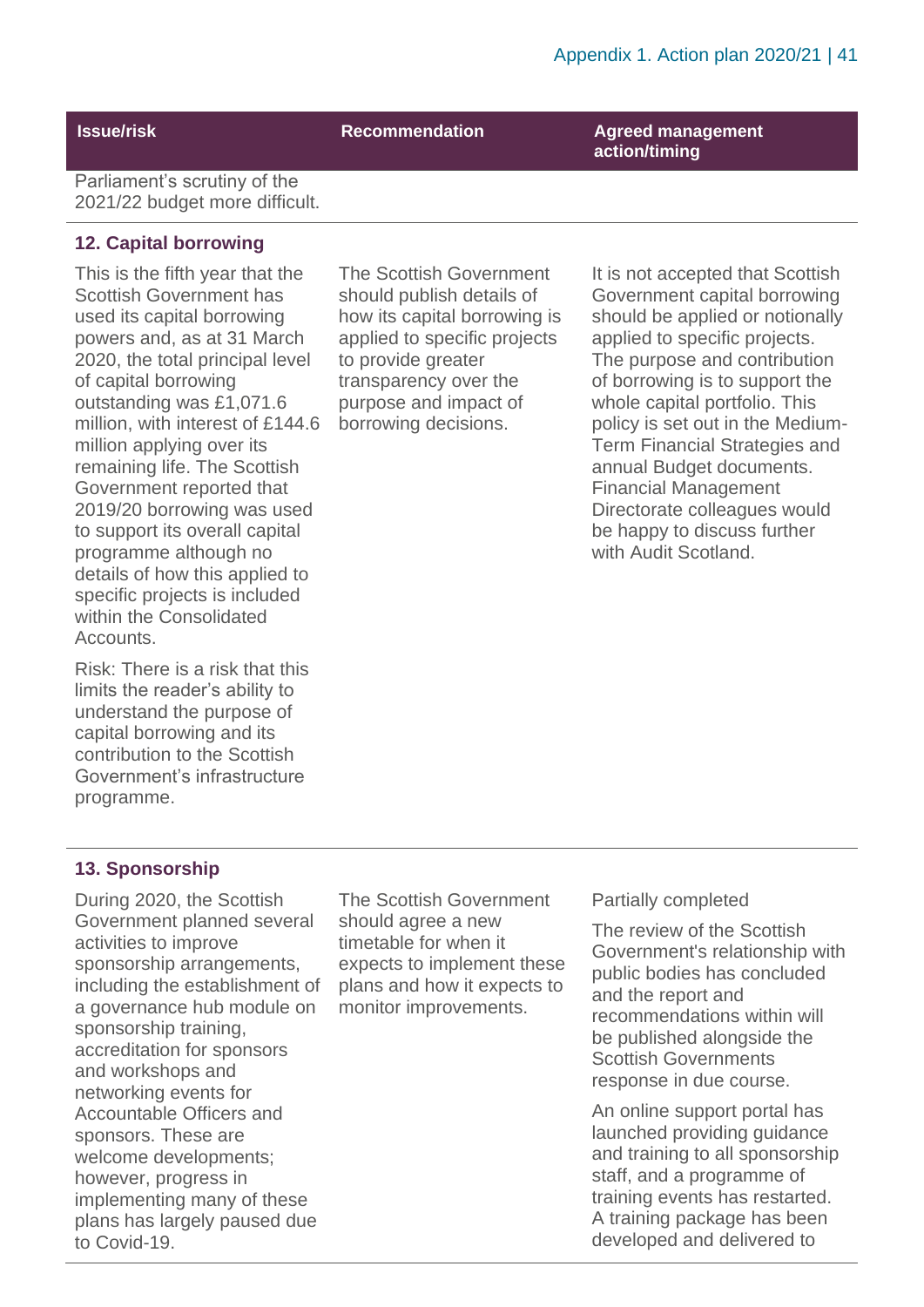| <b>Issue/risk</b>                                                                                                                                                                         | <b>Recommendation</b> | <b>Agreed management</b><br>action/timing                                                                                                                                                                                  |
|-------------------------------------------------------------------------------------------------------------------------------------------------------------------------------------------|-----------------------|----------------------------------------------------------------------------------------------------------------------------------------------------------------------------------------------------------------------------|
| Risk: There is a risk that<br>there will be delays in<br>improving the arrangements<br>and understanding of<br>sponsorship roles between<br>the Scottish Government and<br>public bodies. |                       | sponsor teams across the<br>Scottish Government, An<br>Accountable Officers workshop<br>was delivered in December<br>2021 with an online learning<br>module for Accountable<br>Officers being delivered in<br>Spring 2022. |
|                                                                                                                                                                                           |                       | Responsible officer:                                                                                                                                                                                                       |
|                                                                                                                                                                                           |                       | Director for Local Government<br>and Communities                                                                                                                                                                           |
|                                                                                                                                                                                           |                       | Revised date:                                                                                                                                                                                                              |
|                                                                                                                                                                                           |                       | <b>Early 2022</b>                                                                                                                                                                                                          |

### **14. Student loans**

The Scottish Government's financial assets include student loans. Every year, the value of student loans is assessed to reflect the new loans issued, repayments and the likelihood that loans are not repaid. This is a complex model with a number of variables, both external factors and policy decisions, that can impact on its overall valuation at any given time.

The Scottish Government does not have a process that enables it to readily assess the impact of changes to variables on the value of the model under a range of different scenarios.

Risk: There is a risk that the Scottish Government may not fully appreciate the impact of external factors on the value of the Student Loans model.

The Scottish Government should implement a process that would allow it to readily assess the impact of external factors on the value of the model under a range of different scenarios. This is particularly important given the level of uncertainty in the economy at present.

Scottish Government is somewhat constrained in this respect, relying on models provided by the UK Department of Education (DfE) as primarily holders of the student loan book. Scottish Government will work with DfE where possible to consider future reporting.

SAAS Director of Finance 31/03/2022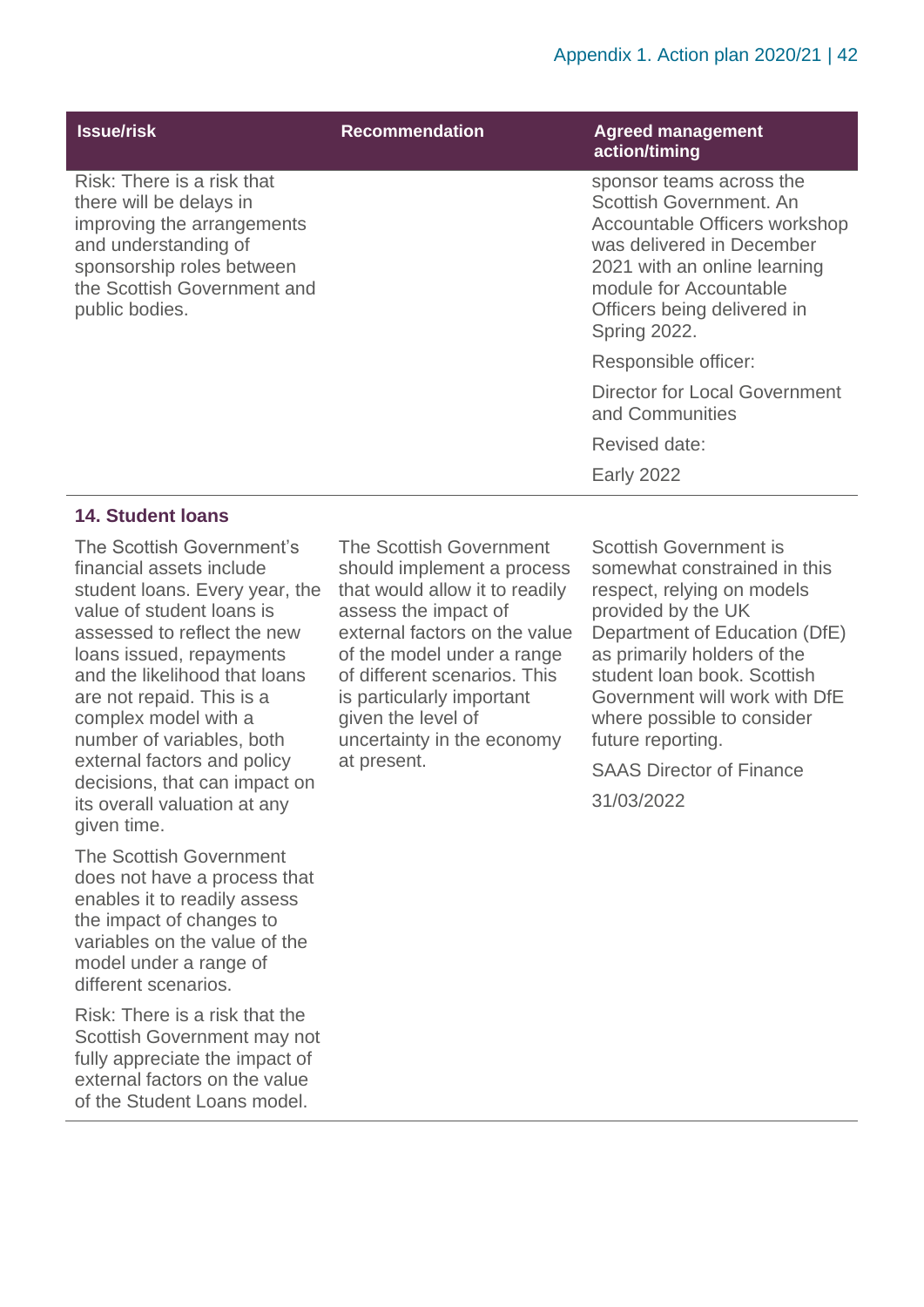# <span id="page-42-0"></span>**Appendix 2. Significant audit risks**

The table below sets out the audit risks we identified during the 2020/21 audit and how we addressed each risk in arriving at our conclusion. The risks are categorised between those where there is a risk of material misstatement in the financial statements and those relating to our wider responsibility under the [Code of Audit Practice 2016.](http://www.audit-scotland.gov.uk/report/code-of-audit-practice-2016)

# **Risks of material misstatement in the financial statements**

| <b>Audit risk</b>                                                                                                                                                                                                                                                                                                                                                                                                                          | <b>Assurance procedure</b>                                                                                                                                                                                                                                                                                                                                                                                                                                        | <b>Results and</b><br>conclusions                                                                                                                                                                                                                                                                                                                                                                                                                                                                                 |
|--------------------------------------------------------------------------------------------------------------------------------------------------------------------------------------------------------------------------------------------------------------------------------------------------------------------------------------------------------------------------------------------------------------------------------------------|-------------------------------------------------------------------------------------------------------------------------------------------------------------------------------------------------------------------------------------------------------------------------------------------------------------------------------------------------------------------------------------------------------------------------------------------------------------------|-------------------------------------------------------------------------------------------------------------------------------------------------------------------------------------------------------------------------------------------------------------------------------------------------------------------------------------------------------------------------------------------------------------------------------------------------------------------------------------------------------------------|
| 1. Risk of material<br>misstatement due to fraud<br>caused by the management<br>override of controls<br><b>International Auditing Standards</b><br>require that audits are planned<br>to consider the risk of material<br>misstatement in the financial<br>statements caused by fraud,<br>which is presumed to be a<br>significant risk in any audit. This<br>includes the risk of fraud due to<br>the management override of<br>controls. | Testing of journal entries.<br>Review of accounting estimates.<br>Focused testing of accruals and<br>prepayments.<br>Evaluation of significant<br>transactions that are outside the<br>normal course of business.<br>Consideration of internal audit<br>reports.<br>Substantive cut-off testing of<br>income and expenditure<br>transactions to ensure<br>accounted for in the correct<br>financial year.<br>Consideration of the results of<br>controls testing. | We carried out detailed<br>testing of journal<br>entries, prepayments,<br>accruals, accounting<br>estimates and unusual<br>transactions. The<br>results of this audit work<br>were satisfactory.<br>We reviewed relevant<br>internal audit reports<br>and concluded no<br>impact.<br>Cut off testing was<br>concluded to our<br>satisfaction.<br>We reviewed the results<br>of controls testing and<br>adjusted our payroll<br>substantive testing. This<br>additional testing did not<br>identify any additional |
| 2. Risk of material                                                                                                                                                                                                                                                                                                                                                                                                                        | The lattice $\mathcal{L}_1$ and $\mathcal{L}_2$ and $\mathcal{L}_3$ are defined by the lattice of $\mathcal{L}_1$                                                                                                                                                                                                                                                                                                                                                 | issues.<br>$\mathbf{M}$ and $\mathbf{M}$ are a set of $\mathbf{M}$ . The set of $\mathbf{M}$ and $\mathbf{M}$ are a set of $\mathbf{M}$                                                                                                                                                                                                                                                                                                                                                                           |

# **misstatement caused by fraud in expenditure**

As most public sector bodies are net expenditure bodies, the risk of fraud is more likely to

Perform detailed testing of significant transactions. particularly around the financial year end.

Carry out analytical procedures.

We tested controls in this area and tested significant transactions around the financial year end. This did not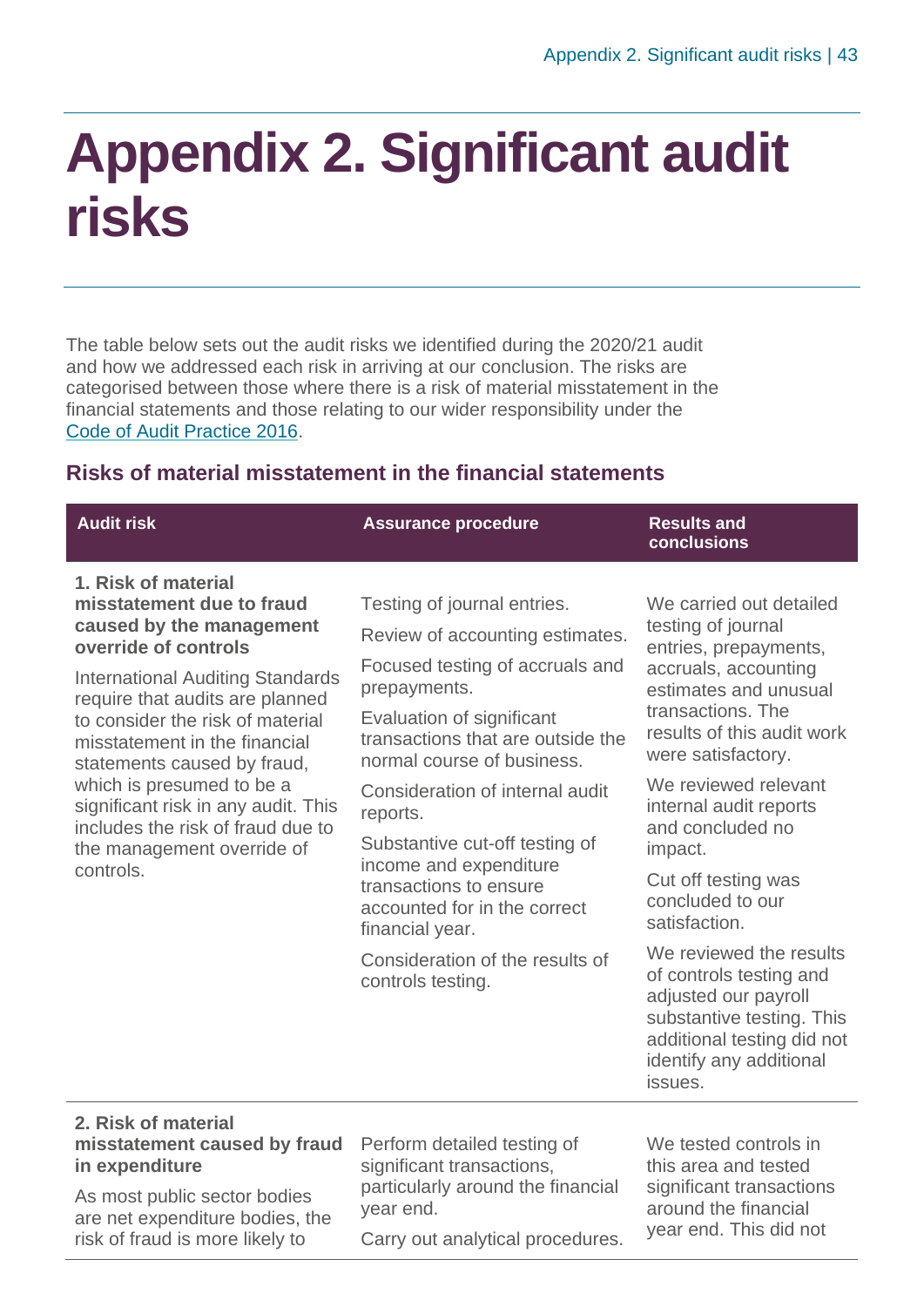| <b>Audit risk</b>                                                                                                                                                                                                                                                                                                      | <b>Assurance procedure</b>                                                        | <b>Results and</b><br>conclusions                                                                                                                                                                                                                                      |
|------------------------------------------------------------------------------------------------------------------------------------------------------------------------------------------------------------------------------------------------------------------------------------------------------------------------|-----------------------------------------------------------------------------------|------------------------------------------------------------------------------------------------------------------------------------------------------------------------------------------------------------------------------------------------------------------------|
| occur in expenditure. There is a<br>risk that expenditure may be<br>misstated resulting in a material<br>misstatement in the financial<br>statements.                                                                                                                                                                  | Monitor budgetary process and<br>reporting.                                       | identify any areas of<br>concern.                                                                                                                                                                                                                                      |
|                                                                                                                                                                                                                                                                                                                        | Consider any internal audit<br>reports.                                           | Our analytical<br>procedures and                                                                                                                                                                                                                                       |
| In addition, with further<br>devolution, benefits expenditure<br>has increased by over £3 billion                                                                                                                                                                                                                      | Regular communication with<br>auditors of the Social Security<br>Scotland Agency. | monitoring of budgetary<br>process and reporting<br>did not raise any areas<br>of concern.                                                                                                                                                                             |
| in 2020/21. In 2019/20, the<br>auditor of Social Security<br>Scotland qualified their<br>regularity opinion because of<br>overpayments of Carer's<br>Allowance.<br>Given the high volume and<br>diverse nature of expenditure<br>incurred by the Scottish<br>Government, there is a risk of<br>fraud over expenditure. |                                                                                   | We reviewed relevant<br>internal audit reports<br>and concluded no<br>impact.                                                                                                                                                                                          |
|                                                                                                                                                                                                                                                                                                                        |                                                                                   | We considered the                                                                                                                                                                                                                                                      |
|                                                                                                                                                                                                                                                                                                                        |                                                                                   | impact of the qualified<br>opinion of the Social<br><b>Security Scotland</b><br>Agency and the impact<br>of the auditor's opinion<br>on expenditure as it<br>applies to the<br><b>Consolidated Accounts.</b><br>Our conclusion has<br>been summarised in<br>Exhibit 2. |

### **3. Covid-19 expenditure**

In response to the Covid-19 pandemic, there has been a significant increase in expenditure of £8.8 billion, involving delivery organisations such as local authorities, enterprise agencies and health bodies.

Decision-making in a fastmoving environment presents challenges for the Scottish Government. These include maintaining good governance and controls while making decisions quickly, adapting performance measures and ensuring that anti-fraud arrangements remain robust at a time when the risk of fraud is increased.

There is a risk that assurance processes within the Scottish

Review of the extent and nature of Covid-19 grants distributed by the Scottish Government.

Consideration of the governance and accountability arrangements for distributing Covid-19 funding, including the level of scrutiny and steps taken to minimise fraud and error.

Review of performance targets for the efficiency and effectiveness of Covid-19 funding.

Consideration of internal audit's work on Covid-19 grants.

We reviewed a sample of large and small covid grant schemes distributed by the Scottish Government.

Our review included the consideration of the governance and accountability arrangements for distributing funding, including the level of scrutiny to minimise fraud and error. This review included consideration of performance and the efficiency and effectiveness of Covid-19 funding.

We held discussions with Internal Audit on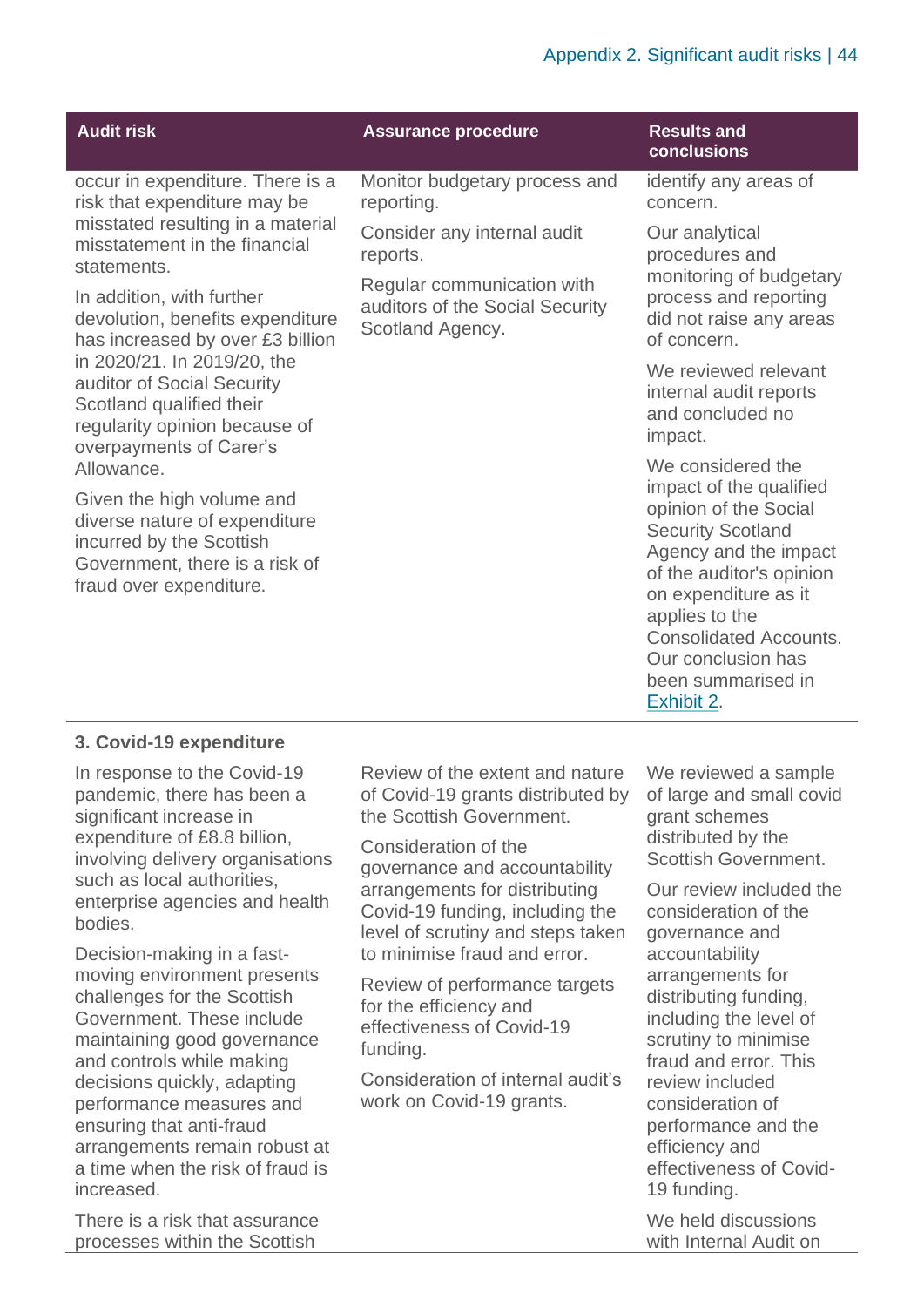| <b>Audit risk</b>                                                                                                                                                                                                                    | <b>Assurance procedure</b> | <b>Results and</b><br>conclusions                                                                  |
|--------------------------------------------------------------------------------------------------------------------------------------------------------------------------------------------------------------------------------------|----------------------------|----------------------------------------------------------------------------------------------------|
| Government in relation to Covid-<br>19 spend are limited and that<br>internal control processes are<br>compromised increasing the risk<br>of material misstatement due to<br>fraud, reported in the<br><b>Consolidated Accounts.</b> |                            | their report assessing<br>the counter fraud<br>provision within the<br><b>Scottish Government.</b> |
|                                                                                                                                                                                                                                      |                            | Our conclusion has<br>been summarised in<br><b>Exhibit 2 and</b><br>paragraphs 24-32.              |
| 4. Estimation and judgements                                                                                                                                                                                                         |                            |                                                                                                    |

There are significant degrees of management estimation in the measurement, valuation and disclosures of material account areas, including student loans, investments, contingent liabilities, financial guarantees and provisions.

Specifically, in relation to student loans, the assumptions used in the valuation model are highly dependent on the macroeconomic environment and as such are likely to vary in the short term.

Estimations and judgements create a higher risk that material areas in the accounts could be misstated.

Review of the student loans model (assumptions and application).

Review of the identification of, and record of, contingent liabilities, guarantees, indemnities and letters of comfort.

Test assumptions in contingent liability financial modelling.

Review the disclosure of student loans, investments, contingent liabilities and guarantees.

Our review of the Student Loans model identified misstatements. Further details can be found in [Exhibit 2.](#page-8-0)

Our review of contingent liabilities, assets, guarantees, indemnities and letters of comfort identified a number of errors. The disclosures were updated.

We assessed the management experts used by Scottish Government to provide an estimation of the Lochaber smelter provision level and the valuation of non-current assets. No concerns were identified.

### **5. Group audit considerations**

The Scottish Government Consolidated Accounts are group accounts which include the financial results of all bodies within the Scottish Government accounting boundary. There are risks associated with the 2020/21 consolidation process including:

• the continuing impact of the Covid-19 pandemic may lead to delays or difficulties in the preparation and audit of

Ongoing engagement with component auditors.

Guidance and information requests issued to component auditors to support group audit procedures.

Review of consolidation packs received.

Delays were encountered in obtaining audited component information which affected the preparation and audit of the group accounts.

We considered the auditor's opinion on the 2020/21 accounts of Social Security Scotland. Our conclusion has been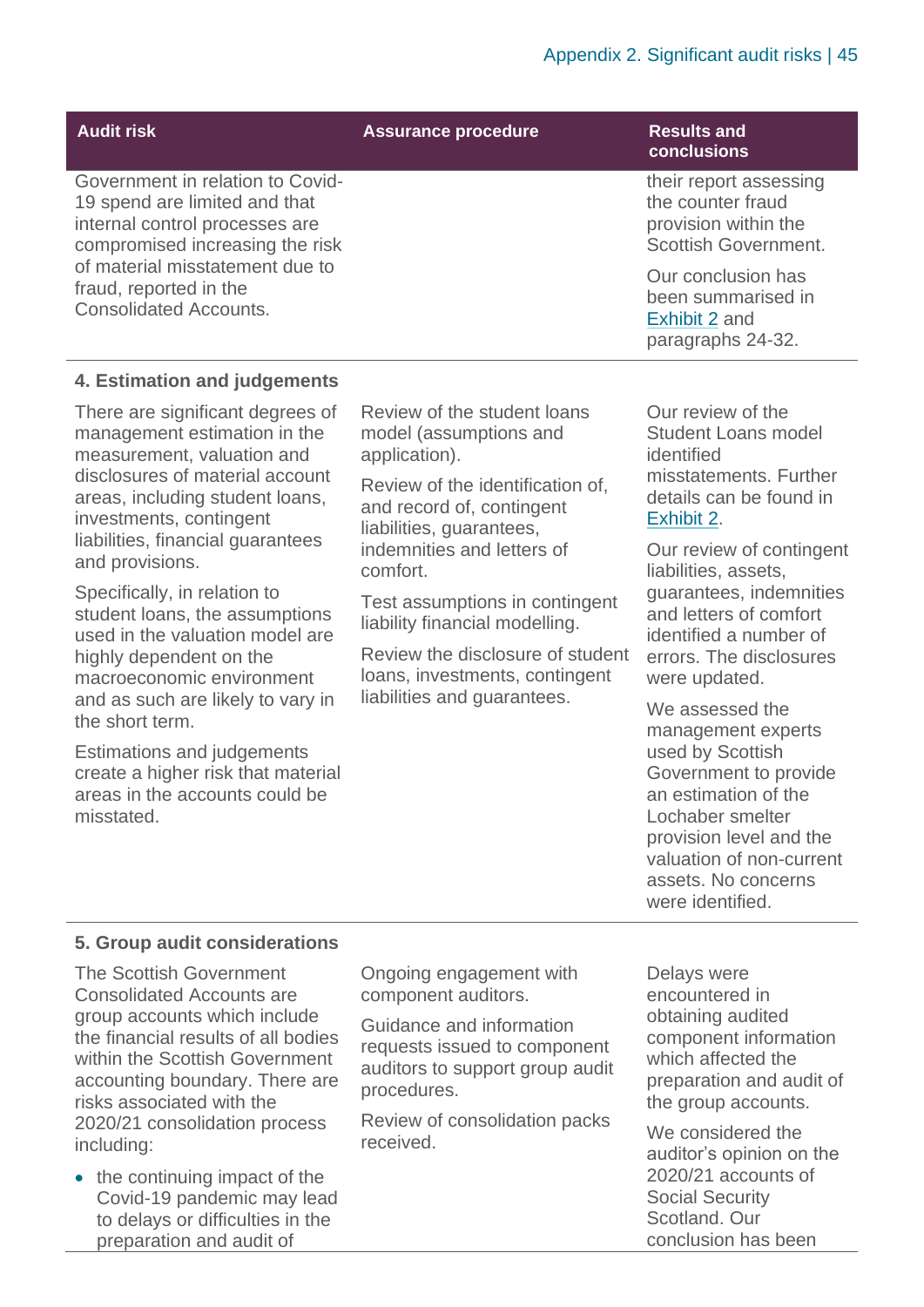| <b>Audit risk</b>                                                                                                                                                                                                                                                                                                                                                                                                                                                                                                                    | <b>Assurance procedure</b> | <b>Results and</b><br>conclusions                                         |
|--------------------------------------------------------------------------------------------------------------------------------------------------------------------------------------------------------------------------------------------------------------------------------------------------------------------------------------------------------------------------------------------------------------------------------------------------------------------------------------------------------------------------------------|----------------------------|---------------------------------------------------------------------------|
| component bodies' accounts<br>which may impact on the<br>timing, preparation and audit<br>of the group accounts.                                                                                                                                                                                                                                                                                                                                                                                                                     |                            | summarised in Exhibit<br>2.<br>There is no further<br>impact on our audit |
| • the auditor's opinion on<br><b>Social Security Scotland</b><br>(SSS) agency accounts has<br>been qualified in the last two<br>years, on the grounds of<br>regularity in respect of<br>Carer's Allowance benefit<br>expenditure. This was<br>assessed as not material to<br>the Consolidated Accounts.<br>With further devolution,<br>benefits expenditure is<br>expected to increase by £3<br>billion in 2020/21. There is a<br>risk that the SSS audit<br>qualification could become<br>material to the Consolidated<br>Accounts. |                            | approach for the<br><b>Consolidated Accounts.</b>                         |

# **Risks identified from the auditor's wider responsibility under the Code of Audit Practice**

appropriate to user needs.

| <b>Audit risk</b>                                                                                                                                                     | <b>Assurance procedure</b>                                                                                                                                                                                                                  | <b>Results and</b><br>conclusions                                                                                                                                                                                                          |
|-----------------------------------------------------------------------------------------------------------------------------------------------------------------------|---------------------------------------------------------------------------------------------------------------------------------------------------------------------------------------------------------------------------------------------|--------------------------------------------------------------------------------------------------------------------------------------------------------------------------------------------------------------------------------------------|
| 6. Financial governance                                                                                                                                               |                                                                                                                                                                                                                                             |                                                                                                                                                                                                                                            |
| Decision-making in a fast-moving<br>environment presents a challenge for<br>the Scottish Government and other<br>public bodies. These challenges<br>include ensuring: | Consideration of revised<br>financial governance and<br>accountability<br>arrangements including<br>the level of scrutiny and<br>challenge and steps taken<br>to minimise fraud and<br>error.<br>Consideration of internal<br>audit's work. | The Scottish<br>Government's internal<br>control framework has<br>strengthened over the<br>course of the year, with<br>specific governance<br>arrangements now in<br>place to oversee Covid-<br>19 business grant<br>schemes and recovery. |
| • revised governance arrangements<br>are appropriate and operating<br>effectively, including risk-<br>management arrangements                                         |                                                                                                                                                                                                                                             |                                                                                                                                                                                                                                            |
| • anti-fraud arrangements remain<br>robust                                                                                                                            |                                                                                                                                                                                                                                             | We have made                                                                                                                                                                                                                               |
| • there is effective scrutiny,<br>challenge and informed decision<br>making                                                                                           |                                                                                                                                                                                                                                             | recommendations in<br>Appendix 1 covering<br>Governance,<br>Performance Reporting,                                                                                                                                                         |
| performance reporting is timely,<br>$\bullet$<br>reliable, balanced, transparent and                                                                                  |                                                                                                                                                                                                                                             | <b>Public Reporting and</b><br>the assessment of fraud                                                                                                                                                                                     |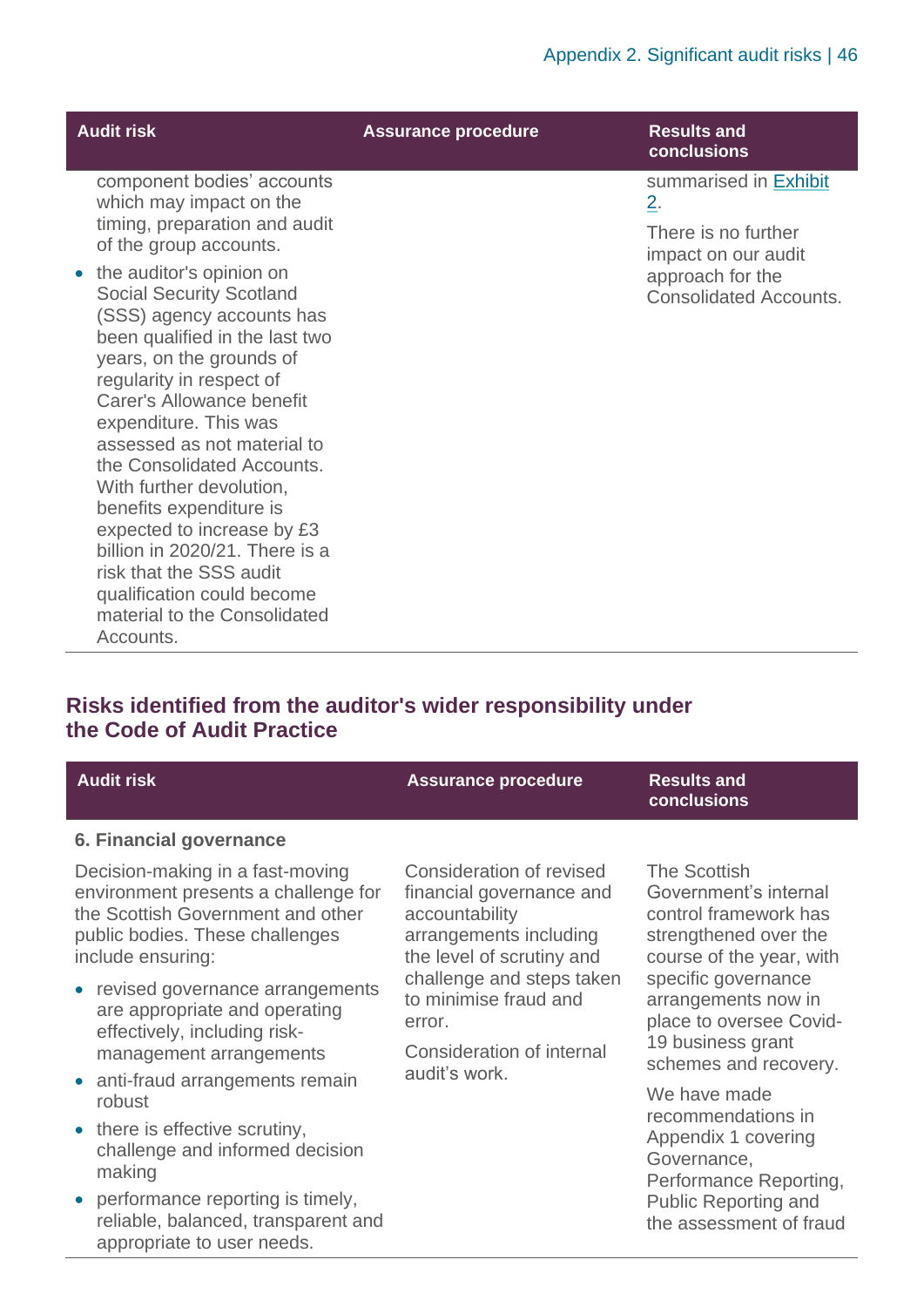| <b>Audit risk</b>                                                                                                                                                                                                                                                                                                                                                                                                                                                                                                                                                                                      | <b>Assurance procedure</b>                                                                                                                                                                                                               | <b>Results and</b><br>conclusions                                                                                                                                                                                                                                                             |
|--------------------------------------------------------------------------------------------------------------------------------------------------------------------------------------------------------------------------------------------------------------------------------------------------------------------------------------------------------------------------------------------------------------------------------------------------------------------------------------------------------------------------------------------------------------------------------------------------------|------------------------------------------------------------------------------------------------------------------------------------------------------------------------------------------------------------------------------------------|-----------------------------------------------------------------------------------------------------------------------------------------------------------------------------------------------------------------------------------------------------------------------------------------------|
| The pace of decision making,<br>combined with remote working<br>throughout 2020/21 means there is a<br>risk that appropriate financial<br>governance (such as effective<br>controls) has not been applied<br>leading to poor financial decision<br>making and the potential for fraud<br>and error.                                                                                                                                                                                                                                                                                                    |                                                                                                                                                                                                                                          | and error in relation to<br>Covid-19 expenditure.                                                                                                                                                                                                                                             |
| 7. Investment in core systems                                                                                                                                                                                                                                                                                                                                                                                                                                                                                                                                                                          |                                                                                                                                                                                                                                          |                                                                                                                                                                                                                                                                                               |
| There has been a lack of investment<br>in core IT systems of the Scottish<br>Government. The risk that the current<br>systems will not be able to cope with<br>the expanding demands placed on<br>them is recognised by the Scottish<br>Government.<br>Our audit reports in 2018/19 and<br>2019/20 highlighted issues and risks<br>from our audit work carried out on the<br>main IT systems that impact on the<br>financial statements, including SEAS<br>general ledger, payroll and<br>procurement. These include cyber<br>security risks as well as risks of<br>system failure or fraud and error. | Monitor actions taken to<br>address risks via the<br>Corporate Risk Register.<br>Test key internal controls<br>for the main IT systems<br>that impact on the financial<br>statements.<br>Review shared service<br>programme (ERP) plans. | We concluded that the<br>controls for the main IT<br>systems that impact on<br>the financial statements<br>were operating<br>effectively.<br>Progress has been<br>made in the shared<br>service programme with<br>a main provider<br>selected. We will<br>continue to monitor the<br>project. |
| 8. Scottish public sector accounts                                                                                                                                                                                                                                                                                                                                                                                                                                                                                                                                                                     |                                                                                                                                                                                                                                          |                                                                                                                                                                                                                                                                                               |

### **8. Scottish public sector accounts**

The Scottish Government has committed to providing accounts for the whole public sector in Scotland. Progress was delayed in 2019/20 due to the Covid-19 pandemic.

In the absence of such an account, there is a risk of significant financial decisions being made without a clear picture of what is owned and owed by the wider Public Sector in Scotland.

Continued engagement with officials to understand the reporting basis that will be selected by officials for the account, so that we can continue to develop our audit approach for the first set of accounts.

Progress in finalising the draft account for audit remains slow with the Scottish Government prioritising responding to the Covid-19 pandemic and the preparation of the 2019/20 and 2020/21 Consolidated Accounts.

The Scottish Government plans to provide this account for audit in February 2022.

### **9. Sponsorship**

In 2019/20 we reported that, the Scottish Government's planned actions to improve its sponsorship

Monitor progress against the recommendations with We have noted that the review of the Scottish Government's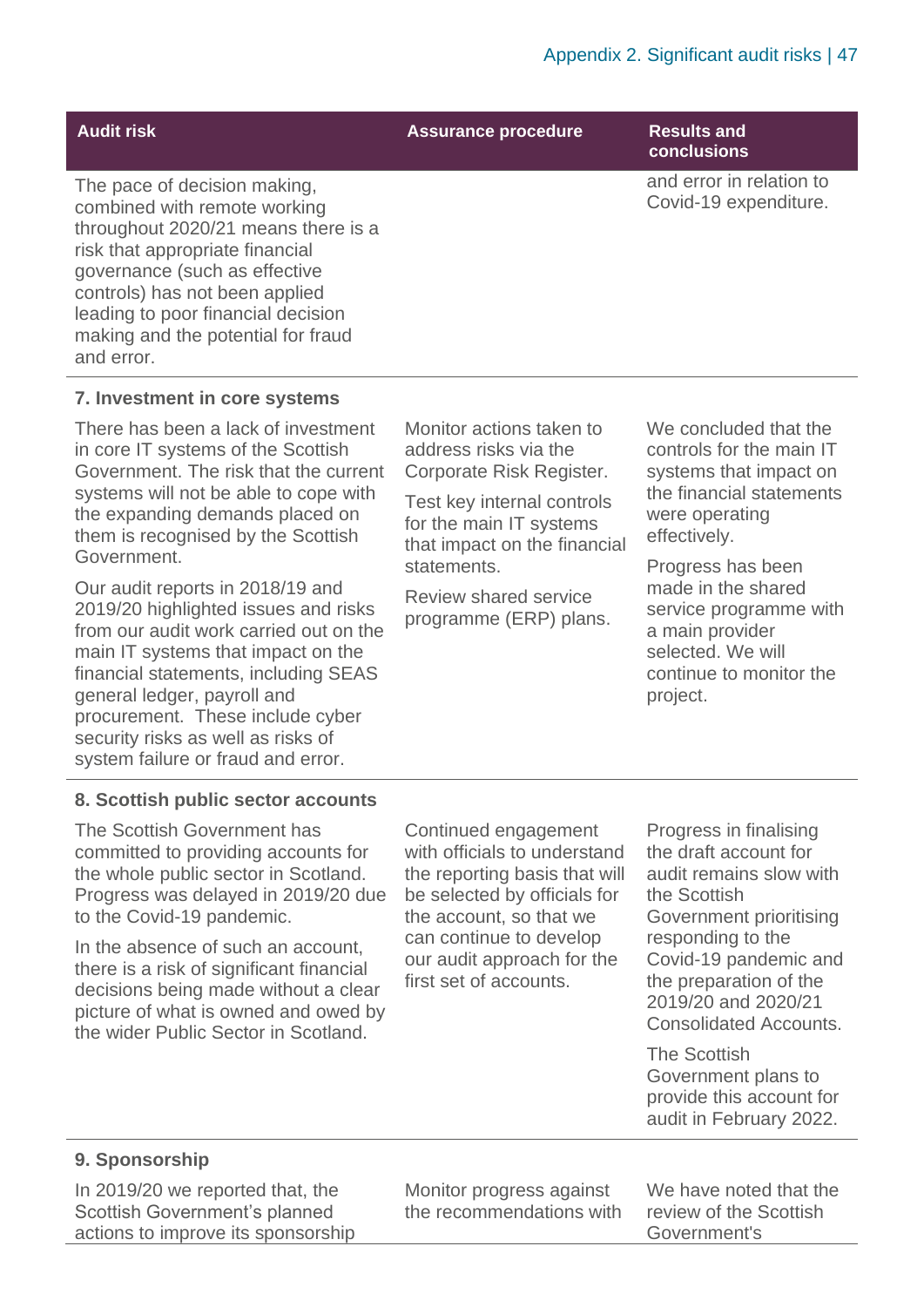| <b>Audit risk</b>                                                                                                                                                                                                                                                                                                                                                                                                                    | <b>Assurance procedure</b>                                                                                     | <b>Results and</b><br>conclusions                                                                                                                                                                                                                                                            |
|--------------------------------------------------------------------------------------------------------------------------------------------------------------------------------------------------------------------------------------------------------------------------------------------------------------------------------------------------------------------------------------------------------------------------------------|----------------------------------------------------------------------------------------------------------------|----------------------------------------------------------------------------------------------------------------------------------------------------------------------------------------------------------------------------------------------------------------------------------------------|
| arrangements had largely been<br>paused due to Covid-19. There is a<br>need for the Scottish Government to<br>clearly outline and maintain effective<br>sponsoring arrangements, including<br>clear roles and responsibilities, clarity<br>over future funding arrangements and<br>expectations of organisational<br>performance. This includes how risks<br>within sponsored bodies are<br>escalated to the Scottish<br>Government. | <b>Scottish Government</b><br>officials.<br>Review any further<br>updates to the SPFM and<br>related guidance. | relationship with public<br>bodies is reaching its<br>latter stages. A report<br>will be produced and<br>presented to Executive<br>Team in Autumn in<br>which there will be<br>recommendations. We<br>will review the Scottish<br>Government's progress<br>against these<br>recommendations. |
| If sponsorship arrangements across<br>government are not consistently<br>effective, there is a risk to the delivery<br>of outcomes and achievement of<br>value for money.                                                                                                                                                                                                                                                            |                                                                                                                |                                                                                                                                                                                                                                                                                              |

### **10. Procurement**

The impact of the pandemic required quick responses from the Scottish Government which included extending existing contracts and entering new contracts to obtain goods and services to address Covid-19 challenges.

There is a risk of procurement fraud and corruption where controls may be relaxed to help facilitate the quick purchase of goods and services.

Review a sample of extended or new Covid-19 related contracts, assessing controls applied.

Consider any internal audit reports.

We carried out an assessment of the arrangements in place at the Scottish Government to prevent fraud and corruption in the procurement function. This included a review of a sample of extended or new Covid-19 related contracts and assessing the procurement controls.

We concluded that the Scottish Government had applied the appropriate controls regarding new or extended Covid-19 procurement contracts.

### **11. Financial interventions framework**

The need to develop a clear framework to outline the Scottish Government's approach to providing financial assistance to private companies was highlighted in the section 22 report presented to the Scottish Parliament in December

Discuss progress against the recommendations with Scottish Government officials.

Review any significant financial assistance offered to private

The Scottish Government has created a new division which aims to consolidate expertise and knowledge and increase capacity to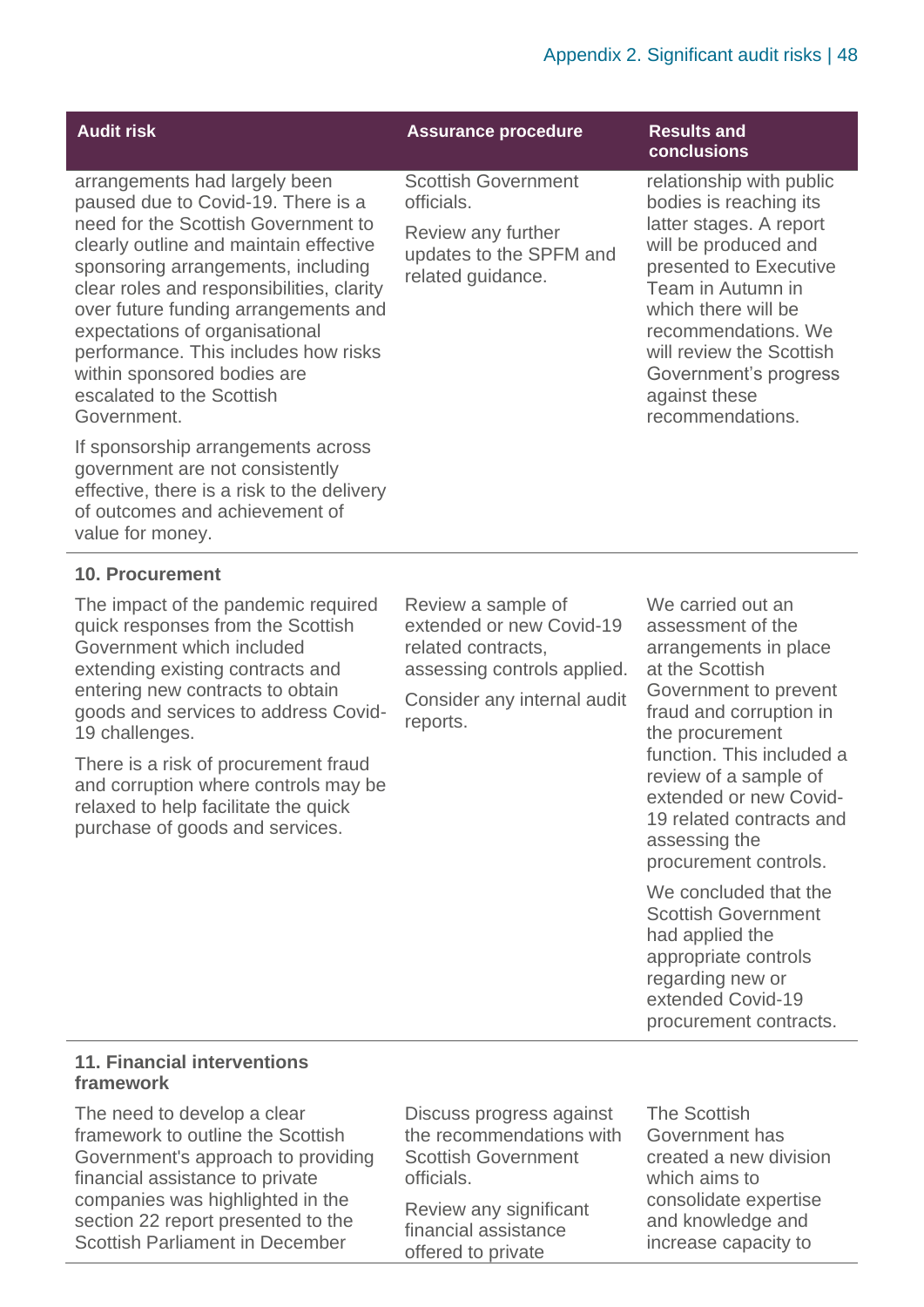| <b>Audit risk</b>                                                                                                                                                                        | <b>Assurance procedure</b>   | <b>Results and</b><br>conclusions                                                                                          |  |
|------------------------------------------------------------------------------------------------------------------------------------------------------------------------------------------|------------------------------|----------------------------------------------------------------------------------------------------------------------------|--|
| 2020 and has been highlighted to the<br><b>Scottish Government for several</b><br>years. We reported that the Scottish<br>Government needs to set out its                                | companies during<br>2020/21. | respond to cases that<br>arise seeking support<br>from the Scottish<br>Government.                                         |  |
| approach to risk tolerance, financial<br>capacity and expected outcomes.                                                                                                                 |                              | The Scottish<br>Government has started                                                                                     |  |
| In doing so, the Government needs to<br>ensure that there is greater<br>transparency over the financial<br>support that is provided and the value<br>of public funds that are committed. |                              | to develop a framework<br>to outline its principles<br>and approach for<br>decisions about future<br>investment in private |  |
| There is a risk that in the absence of<br>a framework, value for money may<br>not be obtained from such<br>interventions.                                                                |                              | companies.                                                                                                                 |  |
|                                                                                                                                                                                          |                              | See action point in<br>Appendix 1.                                                                                         |  |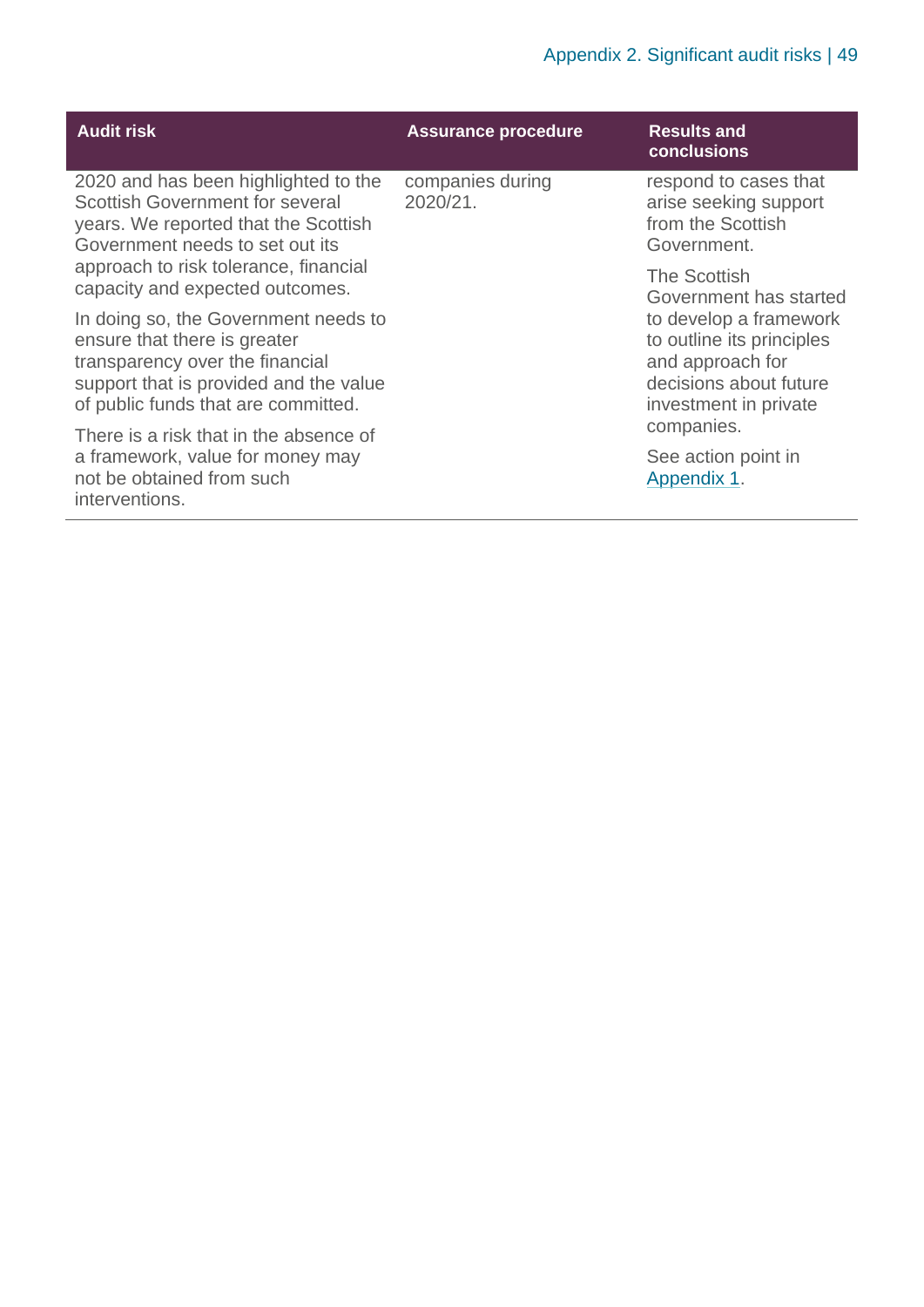# <span id="page-49-0"></span>**Appendix 3. Summary of uncorrected misstatements**

We report all uncorrected misstatements in the annual report and accounts that are individually greater than our reporting threshold of £250,000.

The table below summarises uncorrected misstatements that were noted during our audit testing and were not corrected in the financial statements. Cumulatively these errors are below our performance materiality level as explained in [Exhibit](#page-7-0) 1. We are satisfied that these errors do not have a material impact on the financial statements.

| #    | <b>Account areas</b>                                        | <b>Consolidated Statement of</b><br><b>Comprehensive Net</b><br><b>Expenditure</b> |            | <b>Consolidated Statement</b><br>of Financial Position |                       |
|------|-------------------------------------------------------------|------------------------------------------------------------------------------------|------------|--------------------------------------------------------|-----------------------|
|      |                                                             | Dr<br>£000                                                                         | cr<br>£000 | Dr<br>£000                                             | $\mathsf{Cr}$<br>£000 |
| 1.   | NHS unadjusted errors                                       | 10,223                                                                             | 16,330     | 33,776                                                 | 27,669                |
| 2.   | Agency unadjusted errors                                    | 27                                                                                 | 72,442     | 87,720                                                 | 15,305                |
| 3.   | SG Core unadjusted errors                                   |                                                                                    |            |                                                        |                       |
| i.   | Income relating to 2019/20                                  | 275                                                                                |            |                                                        | 275                   |
| ii.  | Accrual payable after one<br>year                           |                                                                                    |            | 5,682                                                  | 5,682                 |
| iii. | <b>Accrual overstated</b>                                   |                                                                                    | 3,132      | 3,132                                                  |                       |
| iv.  | Balance not eliminated on<br>consolidation                  |                                                                                    |            | 1,224                                                  | 1,224                 |
| V.   | <b>CNORIS</b> cases settled<br>accrual overstated           |                                                                                    | 1,000      | 1,000                                                  |                       |
| vi.  | Asset included in non-current<br>assets in 2020/21 in error |                                                                                    |            | 1,827                                                  | 1,827                 |
| vii. | Grant in Aid 21/22 funding<br>processed in March 2021       |                                                                                    | 4,450      | 4,450                                                  |                       |
|      | <b>Impact</b>                                               | 10,525                                                                             | 97,354     | 138,811                                                | 51,982                |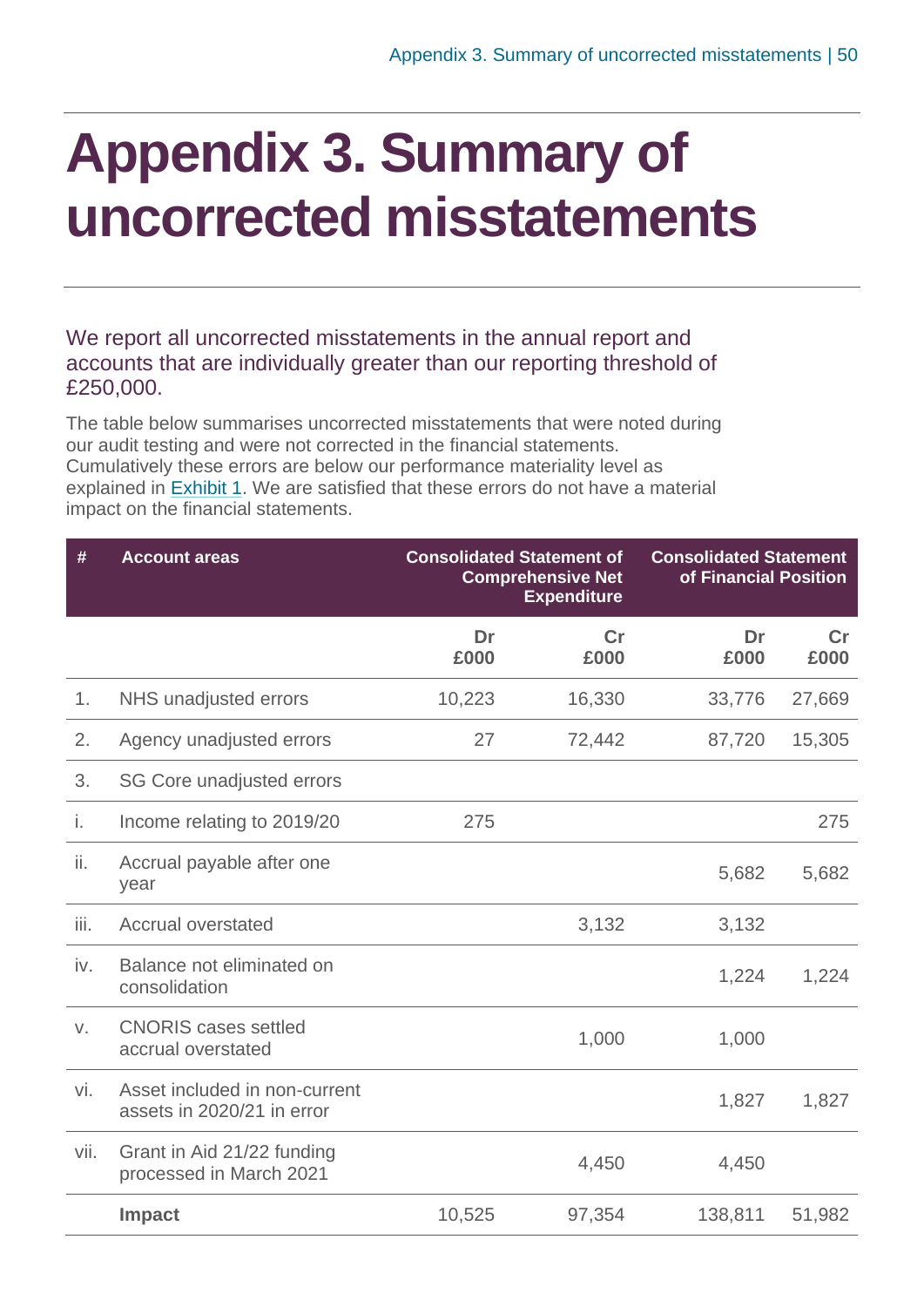# <span id="page-50-0"></span>**Appendix 4. Summary of 2020/21 national performance reports**

April [Affordable housing](https://www.audit-scotland.gov.uk/report/affordable-housing)

June [Highlands and Islands Enterprise: Management of Cairngorm mountain and](https://www.audit-scotland.gov.uk/report/highlands-and-islands-enterprise-management-of-cairngorm-mountain-and-funicular-railway)  [funicular railway](https://www.audit-scotland.gov.uk/report/highlands-and-islands-enterprise-management-of-cairngorm-mountain-and-funicular-railway)

[Local government in Scotland Overview 2020](https://www.audit-scotland.gov.uk/report/local-government-in-scotland-overview-2020)

July [The National Fraud Initiative in Scotland 2018/19](https://www.audit-scotland.gov.uk/report/the-national-fraud-initiative-in-scotland-201819)

**January** [Digital progress in local government](https://www.audit-scotland.gov.uk/report/digital-progress-in-local-government) [Local government in Scotland: Financial overview 2019/20](https://www.audit-scotland.gov.uk/report/local-government-in-scotland-financial-overview-201920)

February [NHS in Scotland 2020](https://www.audit-scotland.gov.uk/report/nhs-in-scotland-2020)

March [Improving outcomes for young people through school education](https://www.audit-scotland.gov.uk/report/improving-outcomes-for-young-people-through-school-education)